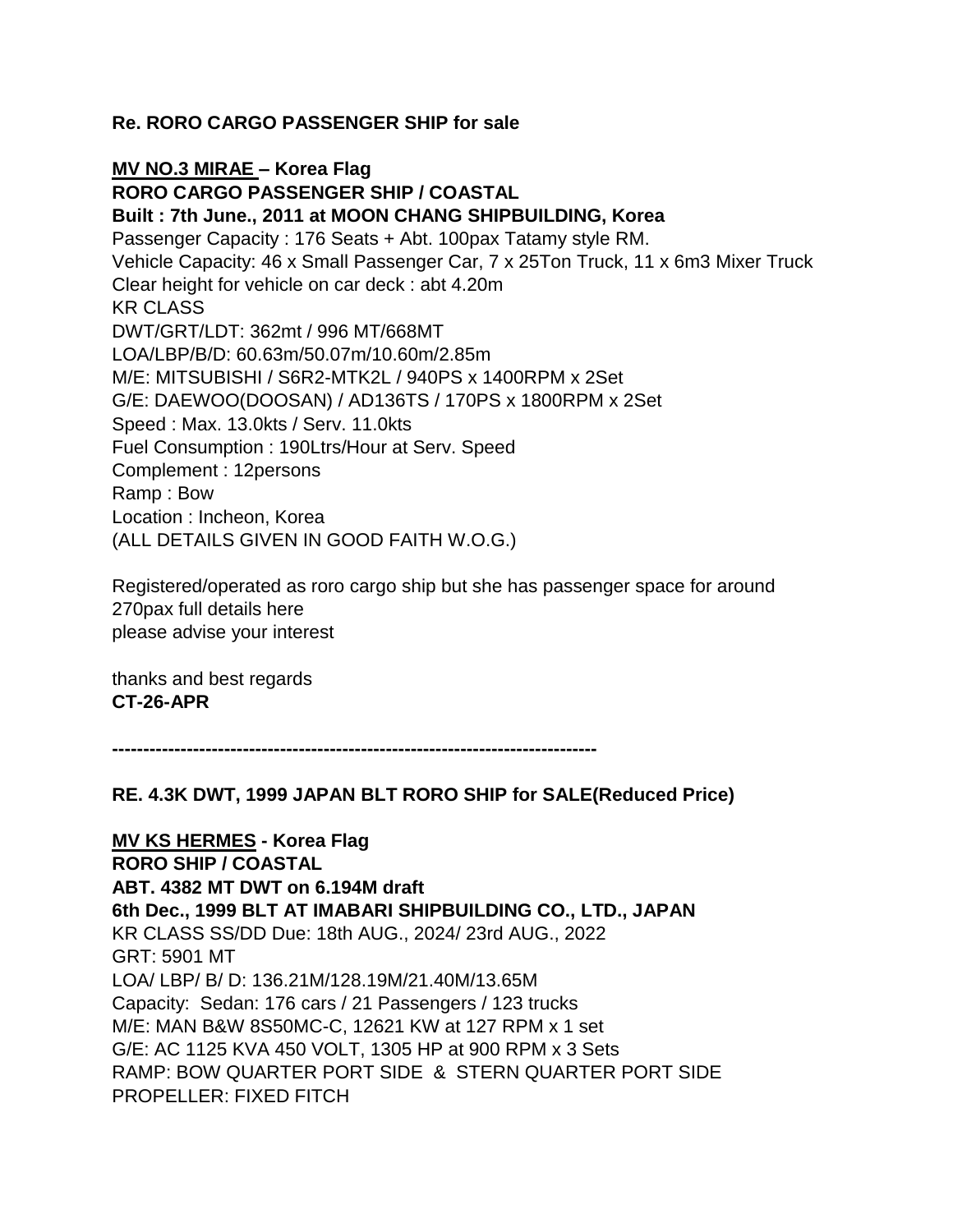Abt. 20 kts at VLS FO 45.7 t/day at 120 rpm Prompt Delivery at Busan port, Korea. (DETAILS ARE GIVEN IN GOOD FAITH W.O.G.)

Trading containers, cars and trucks in Korean Coastal full details here

the sellers reduced price idea recently

B-Regards, **CT-25-APR**

**------------------------------------------------------------------**

**We would like to propose a roro vessel for sale from the owner directly, please see the attached particular.**

**If you are interested or have a question, please feel free to ask. Thank you.**

| <b>478PAX Roro Vessel</b><br><b>Built Year</b><br><b>Class</b> | (1997)<br>Feb. 1997, Japan<br>KST                                                                 |
|----------------------------------------------------------------|---------------------------------------------------------------------------------------------------|
| Navi. Area                                                     | <b>Internal Coastal</b>                                                                           |
| <b>GRT</b>                                                     | 1,928t                                                                                            |
| <b>Material</b>                                                | <b>Aluminum</b>                                                                                   |
| $L \times B \times D$                                          | 55.35 x 15.40 x 10.72m                                                                            |
| Draft                                                          | 2.47m                                                                                             |
| <b>Turning Condition</b>                                       | Left - Advance 315m, Transfer 250m, Diam. 475m<br>Right - Advance 303m, Transfer 235m, Diam. 435m |
| M/E                                                            | MTU 16V 4000 M70 4TVS 3154ps(2320kw) x 2000rpm x 2sets                                            |
| Propulsion                                                     | Water Jet MJP 750 X 2Sets                                                                         |
| Generator                                                      | TWY 31C x 2sets, 350kva/280kw, 60hz, 1800rpm                                                      |
| Complements                                                    | Chair 468 seats, Crew $10P = TTL 478P$                                                            |
| Cars                                                           | Sedan 30 cars / Bus or Truck 3 cars and Sedan 12 cars                                             |
| Speed                                                          | 19.5Knots                                                                                         |
| SS                                                             | Passed June 2015, Due to June 2020                                                                |

- Details WOG -

B-Regards, **KOR-21-JAN**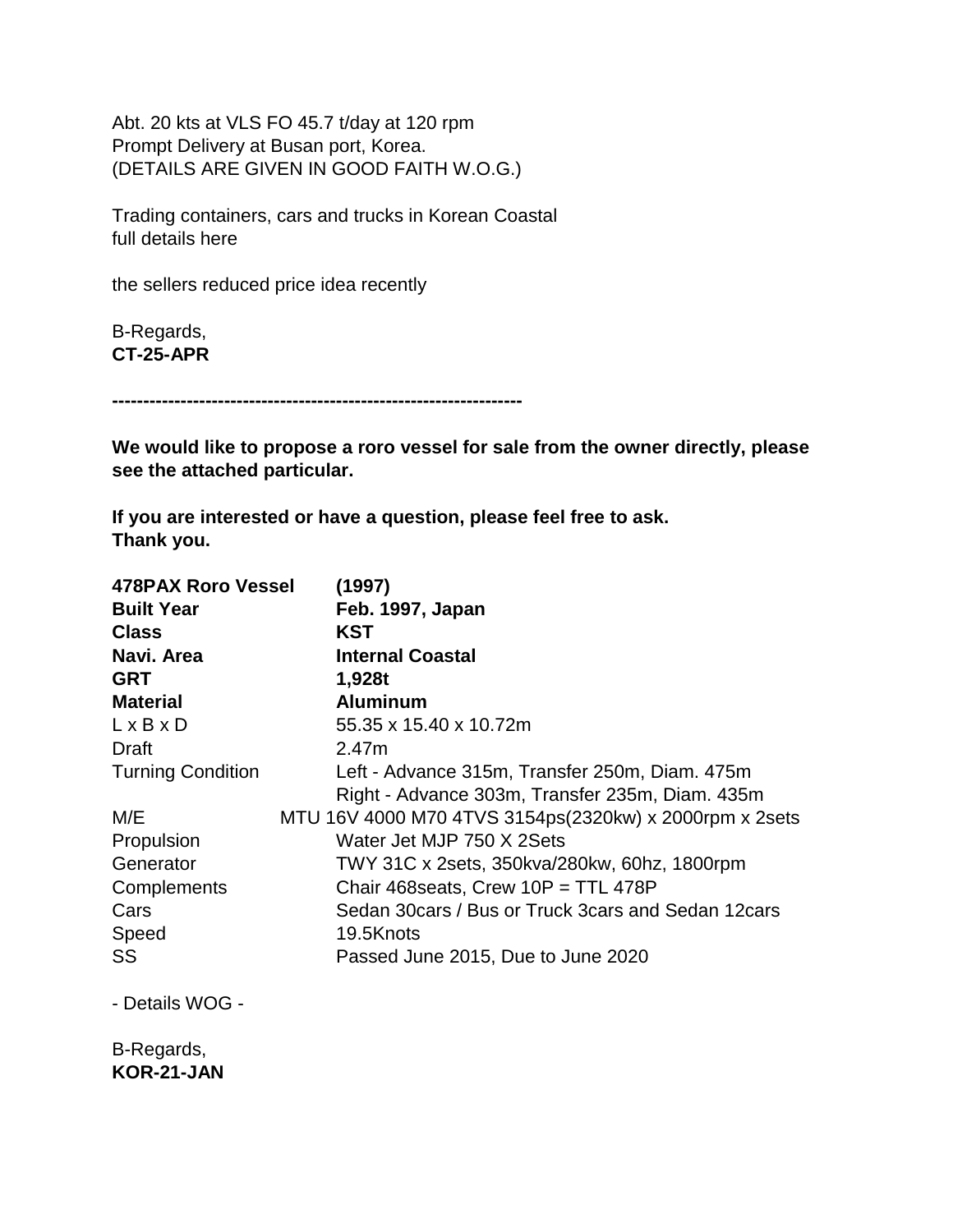#### **------------------------------------------------------------------**

## **RORO PASSANGER FERRY FOR SALE/1998YEAR BUILT IN JAPAN**

**Name of Vessel** : **M/V "SILVER QUEEN" Type of Vessel** : **RoRo Passenger Ferry Vessel Year of Built / Builder** : **March, 1998 at Mitsubishi Heavy Industries, Co., Ltd.,** Shimonoseki, Yamaguchi Pref., Japan (S. No.1041) Port of Registry & Flag/Class: Hachinohe, Japan / J.G. Coastal Official Number/Call Sign : 133355 / JE3161 IMO No. / MMSI No. : 9166223 / 431700169 Gross Tonnage : 7,005.00 Tons Deadweight / Draft : 3,455.00 MTDW on 5.70 m. Length of Registered : 128.44 m. Loa/Lpp/Breadth/Depth : 134.60 / 125.00 / 21.00 / 12.03 m. Draft - Laden / Light : 5.70 m. / 3.89 m. Passenger : 600 Pax. - Truck & Bus : All large trucks/Bus 92 units without Sedans Number of Car Deck : 2 Car Decks Ramp Door : 2 Ramp doors of 1 straight stern ramp door height 4.20m. and 1 Quarter ramp door of bow S/Board side at 4.20m. Clear Height of Ramp Doors : Actual clear height 4.60m. at stern ramp and about 4.40m. at bow quarter ramp door. Displacement : 8,955.00 Tons Main Engine : D.U. 16PC2-6V 12,000 PS x - - RPM x 2 Sets (Total 24,000 PS = 17,652 kW) Generator : - - - V x 3 Sets Propeller : CPP x 2 units Service Speed : about 19.4 Knots (Max 21.41 knots) Endurance : 2,900 n. miles Consumption : about 129g/ps/hour / mt/d of C-Oil (IFO) for M/E + about mt/d of A-oil (MDO) for Generator Engine Bow Thruster / Fin Stabilizer : Fitted / Fitted Complement : 24 crew members (Officers 9 & Ratings 15) Next S/S : May, 2022

<This Particular and Data is given good faith and without guarantee>

Regards, **CH-19-JAN**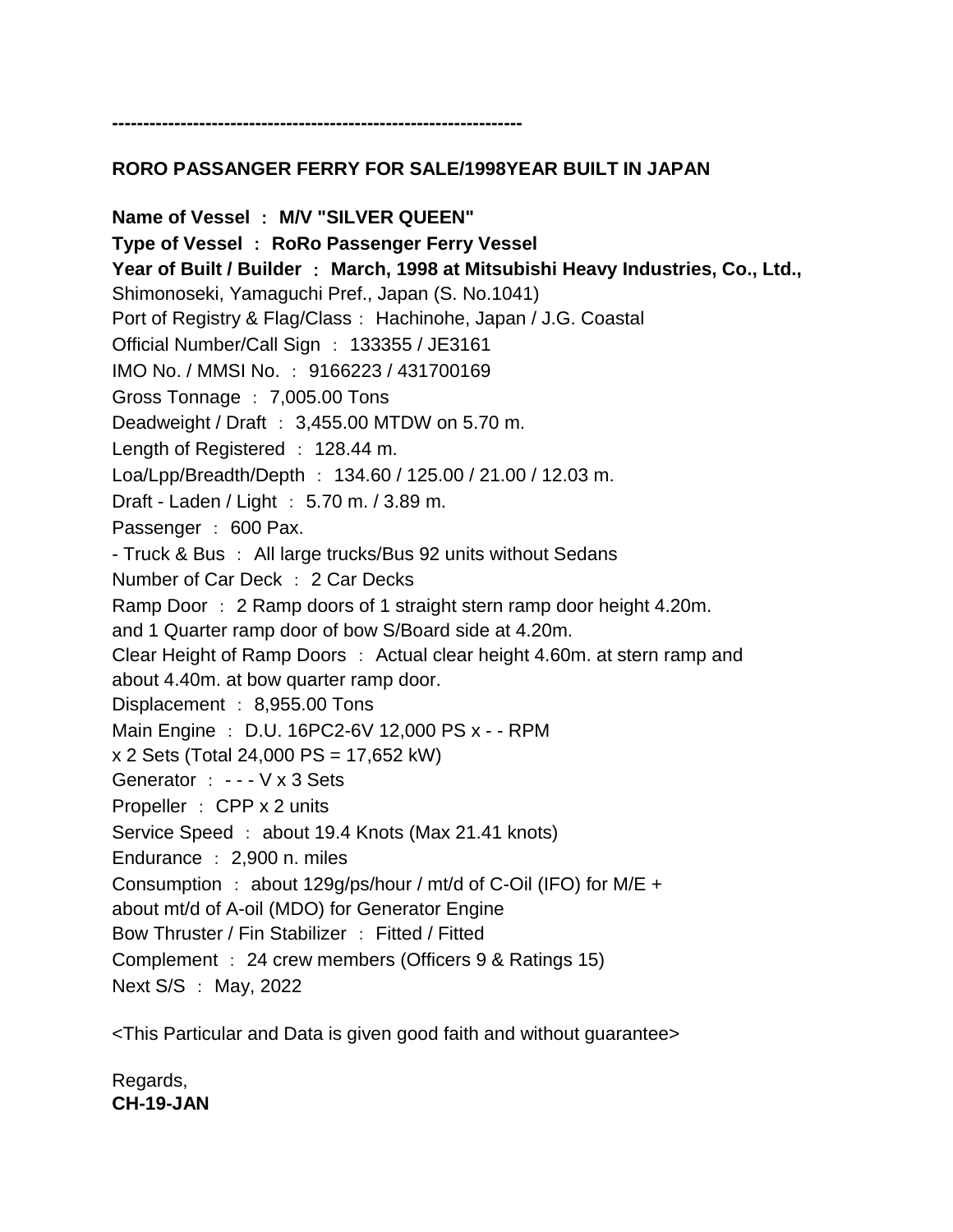**------------------------------------------------------------------------**

**We can develop for a private sale the below Roro vessels, promptly inspeactable in Tripoli / Lebanon.** 

**"MED LINK" TYPE: RO-RO CARGO, 2 DECKS / INSB CLASS DWT 3500 MTS ON 4,97M DRFT BLT 9/1981 AT FREDERIKSHAVN VAERFT A, DENMARK** GRT 5535, NRT 1661 LOA 105,62M, BEAM 19,23M, DEPTH 10,57M HOLDS 1 GRAIN 10371, BALE 10313 M/E MAK 12M453AK, BHP 4500 TOTAL SPEED 10KNOTS ON 8,13TS GENS: 3 X 280 KW 51 trucks 16.6 m-pax 51 pax 24 hours 8-8.5 tons mgo

Vessel is prompt inspeactable in Tripoli / Lebanon,WHERE IS TRADING UNDER OWNERS LINE SERVICE BTWN LEBANON AND TURKEY

**+++**

**"MED WAY" TYPE: RO-RO CARGO, 2 DECKS / INSB CLASS DWT 3390 MTS ON 4,95M DRFT BLT 4/1979 AT HELSINGOR VAERFT A/S, DENMARK** GRT 2521, NRT 756 LOA 105,6M, BEAM 18,82M, DEPTH 12,35M HOLDS 1 BALE 9770 M/E MAK 12M453AK, BHP 5384 TOTAL SPEED 15,3KNOTS GENS: 3 X 308 KW 24 hours 8-8.5 tons mgo 46 truck 16.6 m-pax 46 pax

Vessel is prompt inspeactable in Tripoli / Lebanon currently under warm laid up condition

Best Regards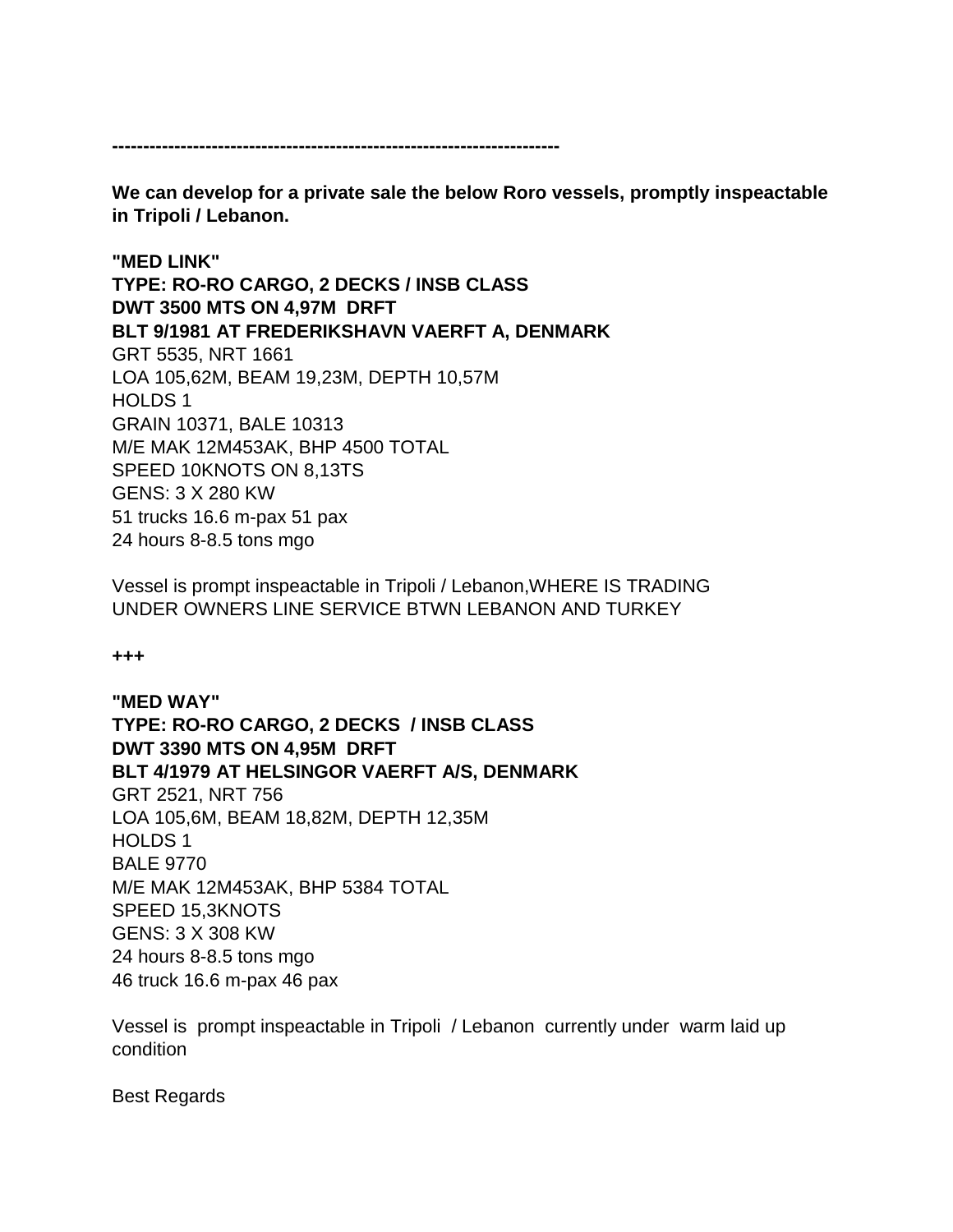#### **PR-07-JAN**

**-------------------------------------------------------------------------**

**Re. RORO CARGO PASSENGER SHIPs for sale**

**NO.3 MIRAE – Korea Flag RORO CARGO PASSENGER SHIP / COASTAL Built : 7th June., 2011 at MOON CHANG SHIPBUILDING, Korea** Passenger Capacity : 176 Seats + Abt. 100pax Tatamy style RM. Vehicle Capacity: 46 x Small Passenger Car, 7 x 25Ton Truck, 11 x 6m3 Mixer Truck Clear height for vehicle on car deck : abt 4.20m KR CLASS DWT/GRT/LDT: 362mt / 996 MT/668MT LOA/LBP/B/D: 60.63m/50.07m/10.60m/2.85m M/E: MITSUBISHI / S6R2-MTK2L / 940PS x 1400RPM x 2Set G/E: DAEWOO(DOOSAN) / AD136TS / 170PS x 1800RPM x 2Set Speed : Max. 13.0kts / Serv. 11.0kts Fuel Consumption : 190Ltrs/Hour at Serv. Speed Complement : 12persons Ramp : Bow Location : Incheon, Korea (ALL DETAILS GIVEN IN GOOD FAITH W.O.G.)

Registered/operated as roro cargo ship but she has passenger space for around 270pax

**+**

**82m ROPAX FERRY FOR RESALE RORO Passenger and Vehicle Carrying Ferry Navigation area: Coastal 2021 BLT in KOREA** IACS CLASS Passengers capacity: 600 Vehicle capacity: 30 Trucks (25.5ton truck; 8.7mx 2.5m) LOA/LBP/B/D: 82.06m/68.20m/16.00m/3.80m GRT: 1200 MT Deck Height; Upper deck: 5.4m Passenger deck: 2.4m Nav. Bri deck: 3.0m M/E: STX-CUMMINS 2,200 PS x 1,800 RPM x 2sets (total 4400HP)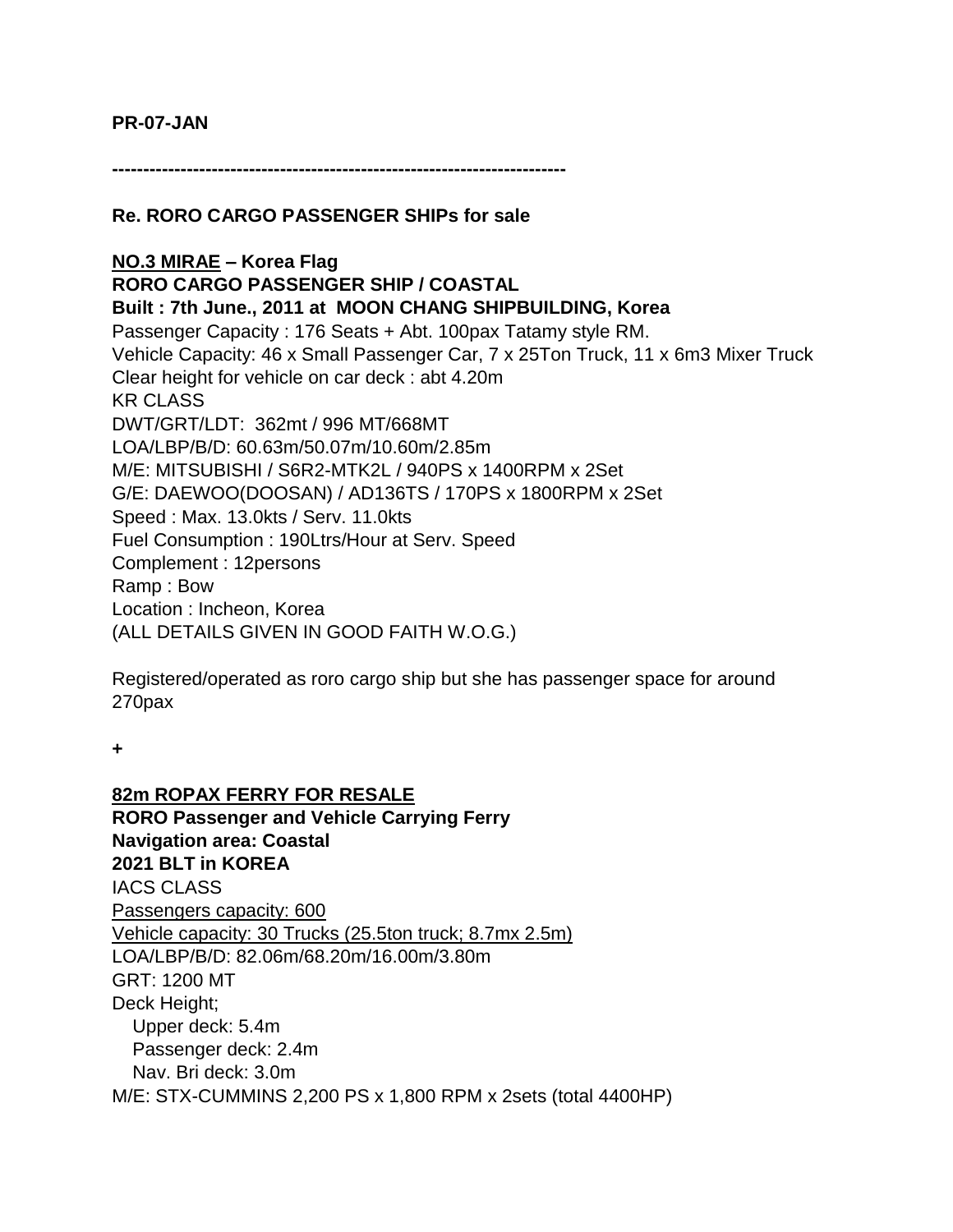G/E: Doosan Engine, 336PS x 1800RPM x 2sets Stern Ramp Fitted (8.50m x 8.00m) Service Speed: 14 kts (ALL DETAILS GIVEN IN GOOD FAITH W.O.G.)

Sea trial is completed and ready to deliver the vessel is laid up at Korean Shipyard

full details here please advise your interest

thanks and best regards **CT-06-AUG**

**------------------------------------------------------------------------------**

**We would like to propose a sheerleg crane for sale from the owner directly, please see the attached particular.**

| 1,000t Sheerleg Crane (2011)    |                                                  |  |
|---------------------------------|--------------------------------------------------|--|
| <b>Capacity &amp; Dimension</b> |                                                  |  |
| <b>Built Year</b>               | Feb. 2011, Korea                                 |  |
| <b>Class</b>                    | KR.                                              |  |
| <b>GRT</b>                      | 3,396t                                           |  |
| Lifting Capa.                   | S.W.L 1,000Ton                                   |  |
| HYD. Engine                     | Caterpillar 3412, 620kw X 1800rpm X 3Sets        |  |
| Generator                       | STX-Cummins 6CTA8.3DMGA, 170kw X 1800rpm X 2Sets |  |
| Navi. Area                      | Coastal                                          |  |
| LXBXD                           | 78.00 X 30.00 X 4.80M                            |  |
| Draft                           | 3.50M                                            |  |
| Ballast Capa,                   | 350m3/h X 20M X 2Sets                            |  |
| <b>Main Crane</b>               |                                                  |  |
| Lifting Capa.                   | 500ton X 2ea                                     |  |
| Outreach                        | 30.4M                                            |  |
| Lifting Height                  | 80.0M                                            |  |
| <b>Lifting Speed</b>            | 18M/Min.                                         |  |
| Aux. Hoist                      |                                                  |  |
| Lifting Capa.                   | 250ton X 2ea                                     |  |
| Outreach                        | 35.0M                                            |  |
| Lifting Height 85.2M            |                                                  |  |
| Lifting Speed                   | 12M/Min.                                         |  |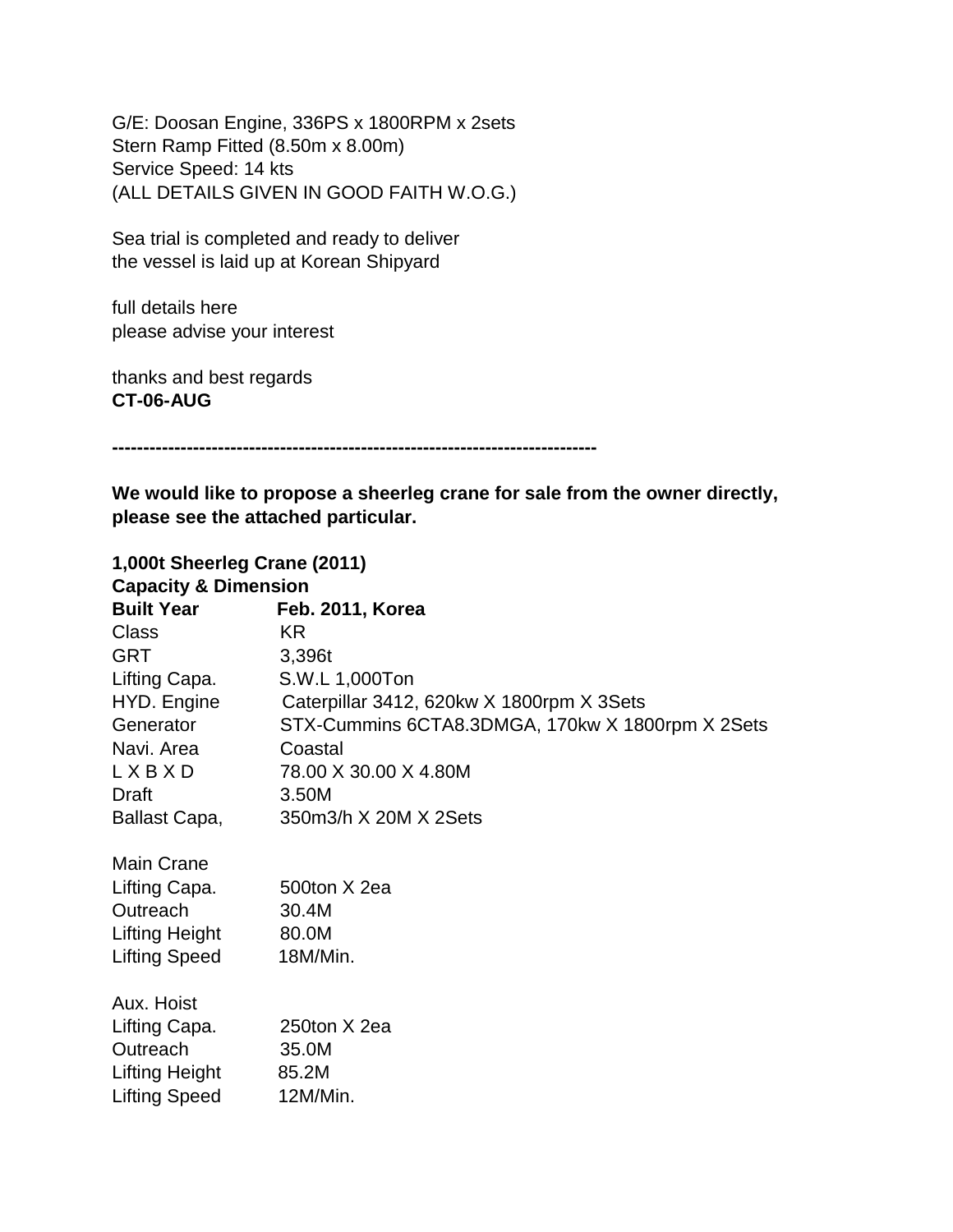Mooring System Mooring Positioning Winch 12T X 2ea, 5T X 2ea Anchoring Positioning Winch 18T X 4ea Marine Windlass 18T X 1ea Aux. Winch 7T X 2ea Gen. Winch 5T X 2ea

- Details WOG -

B-Regards, **KOR-22-JAN**

**------------------------------------------------------------------**

## **RE: BARGE 'PARA-DUO' - DWT 6200 / BUILT 1984 / ICE CLASSED - HOPPER BARGE WITH RAMP for SALE**

===

 $=$   $=$  ICE CLASSED - HOPPER BARGE WITH RAMP  $=$   $=$   $=$  $=$  =  $=$  KEEN AND SERIOUS SELLERS =  $=$   $=$ 

= = = BBHP - BB - CHARTER OFFERS NOT POSSIBLE - ONLY STRAIGHT SALE  $PLEASE = =$ 

#### **BARGE "PARA-DUO"**

**================ TYPE: BARGE DWT 6200 MTS ON 5,22M DRFT BLT 1984, FINLAND** ICE CLASS 1B GRT 2844, NRT 854 LOA 92,2M, BEAM 20M TT STRENGH - 6 MT / SQM EQUIPPED WITH RAMP LDT 1475 MT

====

All details given in good faith believed to be correct but without guarantee

### TRADING BALTIC / WHERE INSPECTABLE ON SHORT NOTICE

Pleased to hear whether she might be of further interest,

Kind regards,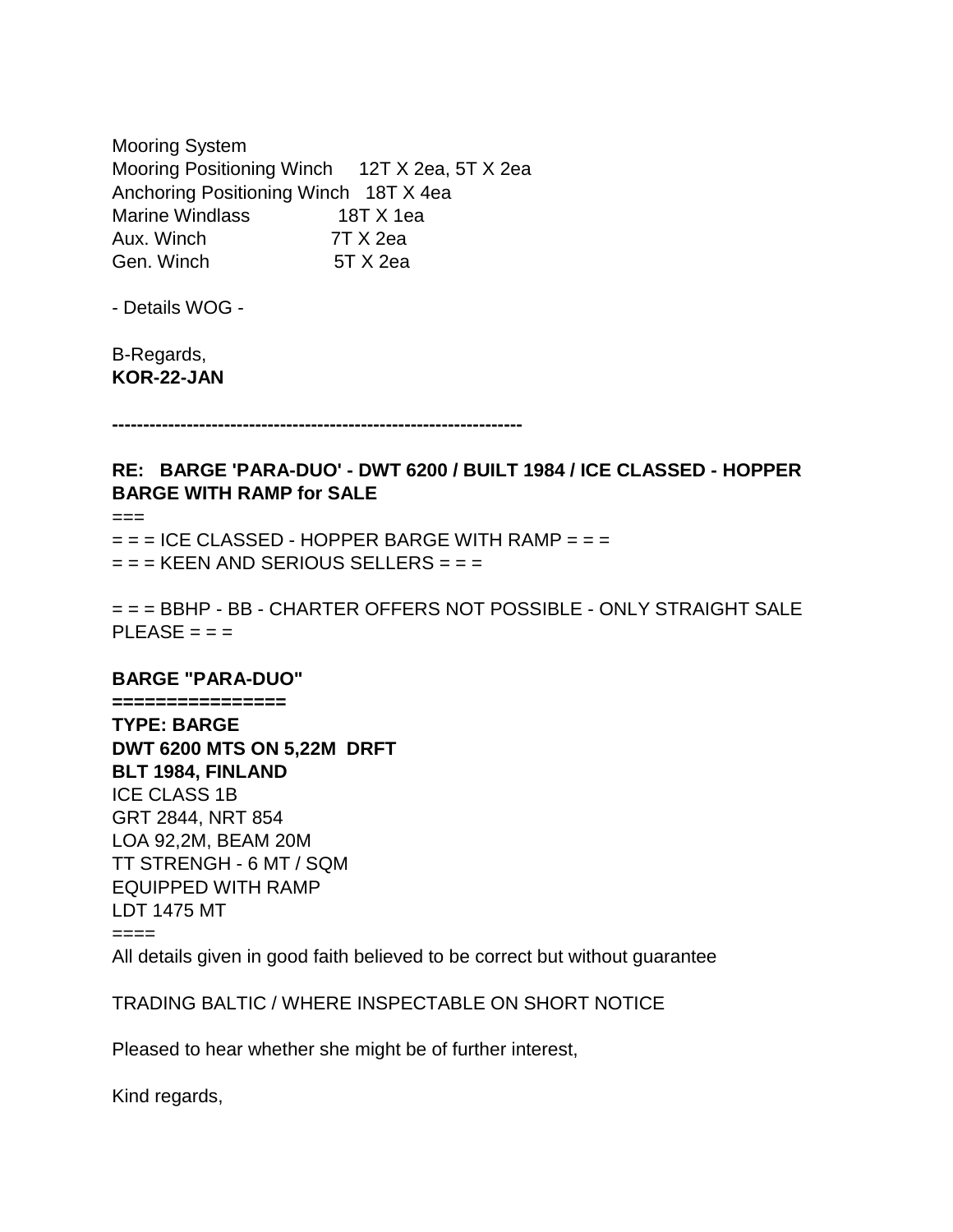#### **DM-04-OCT**

-------------------------------------------------------------------------

## **CAN DEVELOP FOR SALE THE FOLLOWING FLAT TOP BARGE**

**BARGE "EB-102" ================================ TYPE: FLAT TOP BARGE DWT 2551 MTS ON 2,6M DRFT BLT 2010 AT TURKEY** CLASS BV COASTAL AREA < 4M. GRT 1419 LOA 85,6M, BEAM 16,6M DWT 2551 T DECK AREA 66 X 12,8 MTRS DECK LOAD 14 T/M2

THE BARGE LOCATED AT CASPIAN.

FULL DETAILS AND PRICE IDEAS UPON FIRM INTEREST.

All details given in good faith believed to be correct but without guarantee

Pleased to hear whether she might be of further interest.

Kind regards, **DM-07-OCT**

----------------------------------------------------------------------------------

#### **1365 m3 Trailing Suction Hopper Dredger**

This Trailing Suction Hopper Dredger has 2 x 460 kW IHC HOLLAND, electric dredge pumps each with a suction diameter of 600 mm (24-inch). The hopper can hold a max of 1365 m3 (1,785 yd3) and can unload via hydraulically operated bottom doors, pump ashore installation or rainbow installation capable  $45^{\circ}$  ± 35 m ashore. Built in 1980 in Croatia, the dredger was rebuilt in 2014. It has a class notation of Russian Maritime Register of Shipping. Will consider long term charter. Price (USD3.0M) Location:Turkey

+++++++++++++++

## **1340 m3 Inland Trailing Suction Hopper Dredger**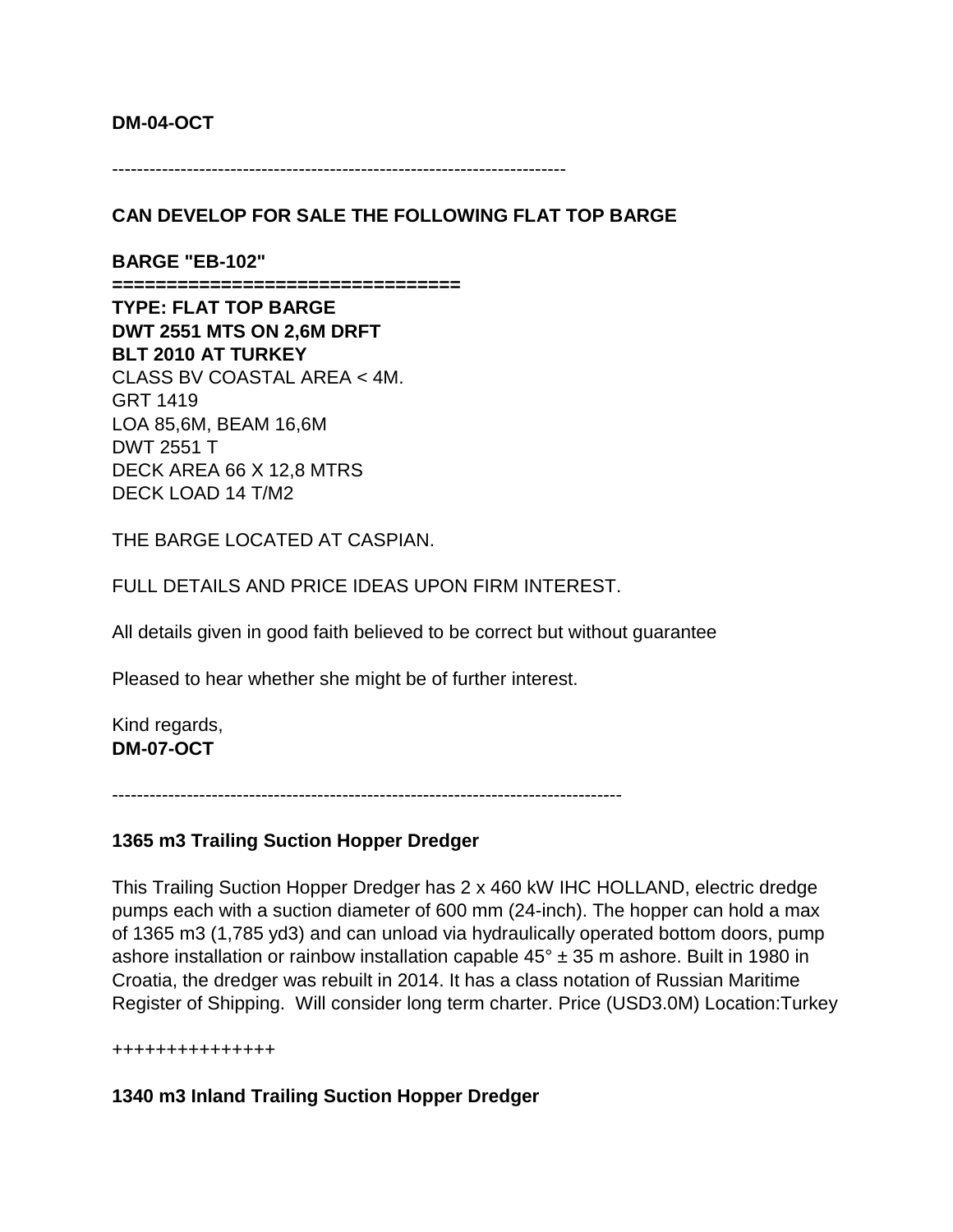This 1,340 m3 Inland Trailing Suction Hopper Dredger was built in 1964 in the Netherlands and was upgraded in 2006. The vessel is very good condition. Purchaser must sign a non competition clause for Dutch and Belgian inland waters. Price (USD 1.8M) Location: the Netherlands

Regards, **RB-15-OCT**

----------------------------------------------------------------------------

**PILOT BOAT FOR SALE HULL ALUMINIUM BUILT 1993, NORWAY** LOA 16.8M // BEAM 5.2M DRAFT 0.9M M/E 2 X MTU, 880BHP EACH **MAX SPEED 23KNOTS GENERATOR** CAPACITY - 9 PERSONS (2 CREW)

### KEEP ALL DETAILS IN HANDS, COULD GUIDE ON PRICE

 $=$ 

All details given in good faith believed to be correct but without guarantee

Pleased to hear whether she might be of further interest,

Kind regards, **DM-28-OCT**

---------------------------------------------------------------------------------

FOR SALE:-

**DAISHIN MARU NO.88 PUSHER TOWING BUILT 2000 JPN** NIIGATA 6M34BGT X 2,000 PS X 2 SETS AUX YANMAR 6HAL2-TN1 X 157PS X 2 SETS GE TAIYO 130KVA X 225V X 2 SETS GE FOR PORT YANMAR 60KVA X 225V FIX PROPELLER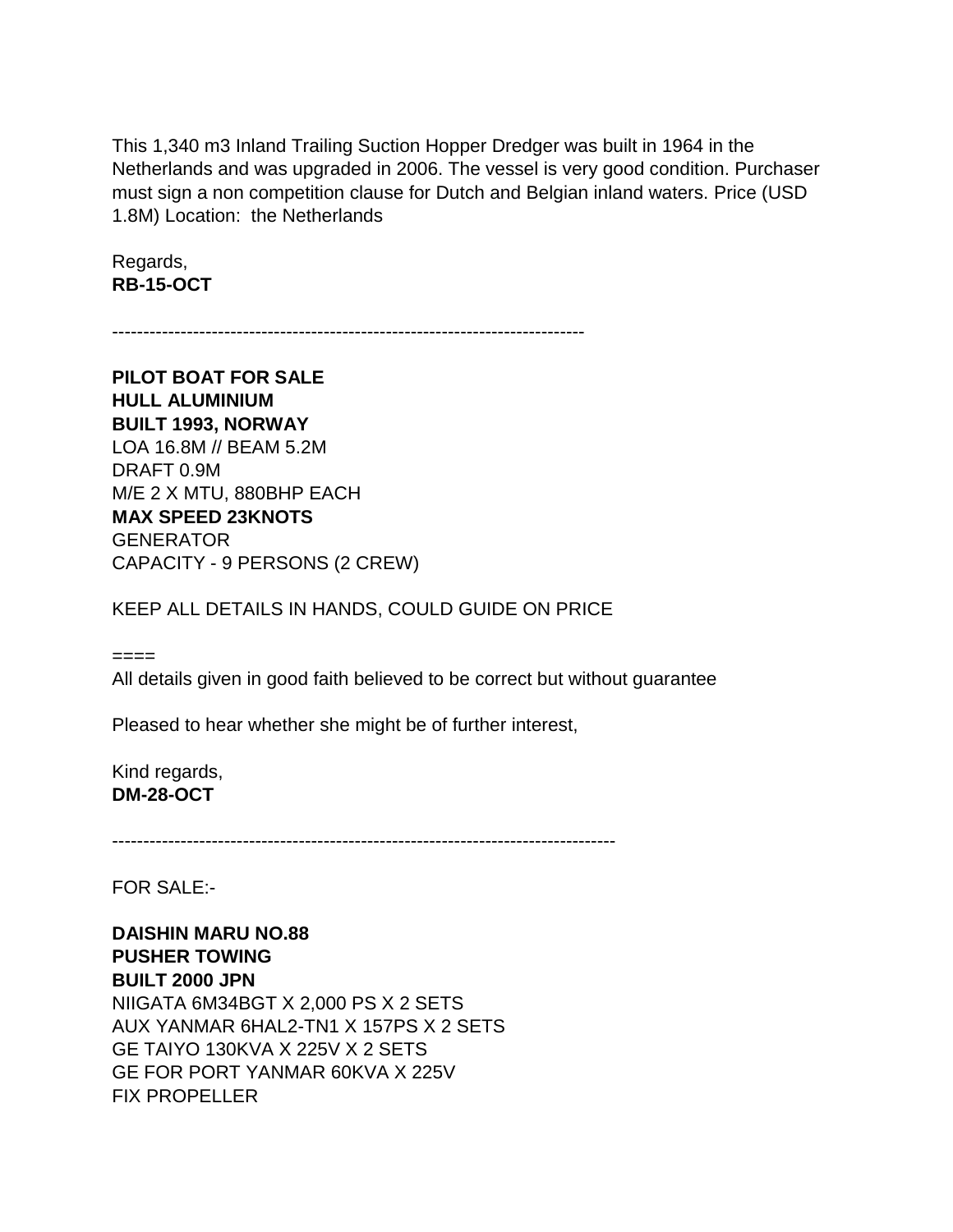30M X 9M X 4.5M JG COASTAL ANCHOR CHAI 3T X 9M/MIN 15T X 5M/MIN WINCH 10/5T X 5/10M/MIN, 50 DIM SWRX 50M X 2 SETS TOWING WINCH 15/7.5T X 10/20M/MIN 45 DIM SWWR X 400M ROPE REEL 3/1.5T X 15/30M/MIN ALL ABT

- DELIVERY IN SOUTH JAPAN BY ARRANGEMENT

Regards, **IO-03-NOV**

----------------------------------------------------------------------

### **The Vessel is DP1 and the engines (M/Es + D/Gs) fitted are of Tier II category.**

THIS IS AN OIL SPILL RECOVERY VESSEL FIT FOR ANTI-POLLUTION OPERATIONS & IS EASILY INSPECTABLE AT ELEFSIS, GREECE WHERE OWNERS CAN EFFECT A PROMPT DELIVERY ON "AS IS/WHERE LIES" BASIS WITHIN NOV/DEC 2021.

#### **NAME: INDIGO**

FLAG : MALTA DWT / LIGHTSHIP: 1401.25 MT (Summer) / 1598.85 MT **BUILT: 2013, FUJIAN CHINA**  TYPE: OSRV-2, OFFSHORE SUPPORT VESSEL, FIFI-1, DPS-1 LENGTH O.A./W.L./B.P. 59.85 M / 56.60 M / 52.80 M BREADTH MOULDED: 14.95 M DEPTH MOULDED: 6.10 M DRAFT MAX.: 5.00 M GRT/NRT: 1727/518 CLASS: ABS CLASS NOTATION: +A1, FIRE FIGHTING VESSEL CLASS 1, OFFSHORE SUPPORT VESSEL, OIL RECOVERY VESSEL CLASS 2, (E), +AMS, DPS-1 MAIN ENGINES: 2 X CAT 3516C = 2 X 1920 KW @ 1600RPM MAIN GENERATORS: 2 \* CAT C18 383 KW, 50 HZ, WATER COOLED EMERGENCY GEN.: 1 X PERKINS 65 KW BOW THRUSTERS: 1 X 8 MT KAWASAKI CPP AFT THRUSTERS: 1 X 8 MT KAWASAKI CPP STEERING GEAR: ELECTROHYDRAULIC RUDDERS: BECKER HIGH LIFT FLAP TYPE PROPULSION: 2 x BERG CPP IN KORT NOZZLES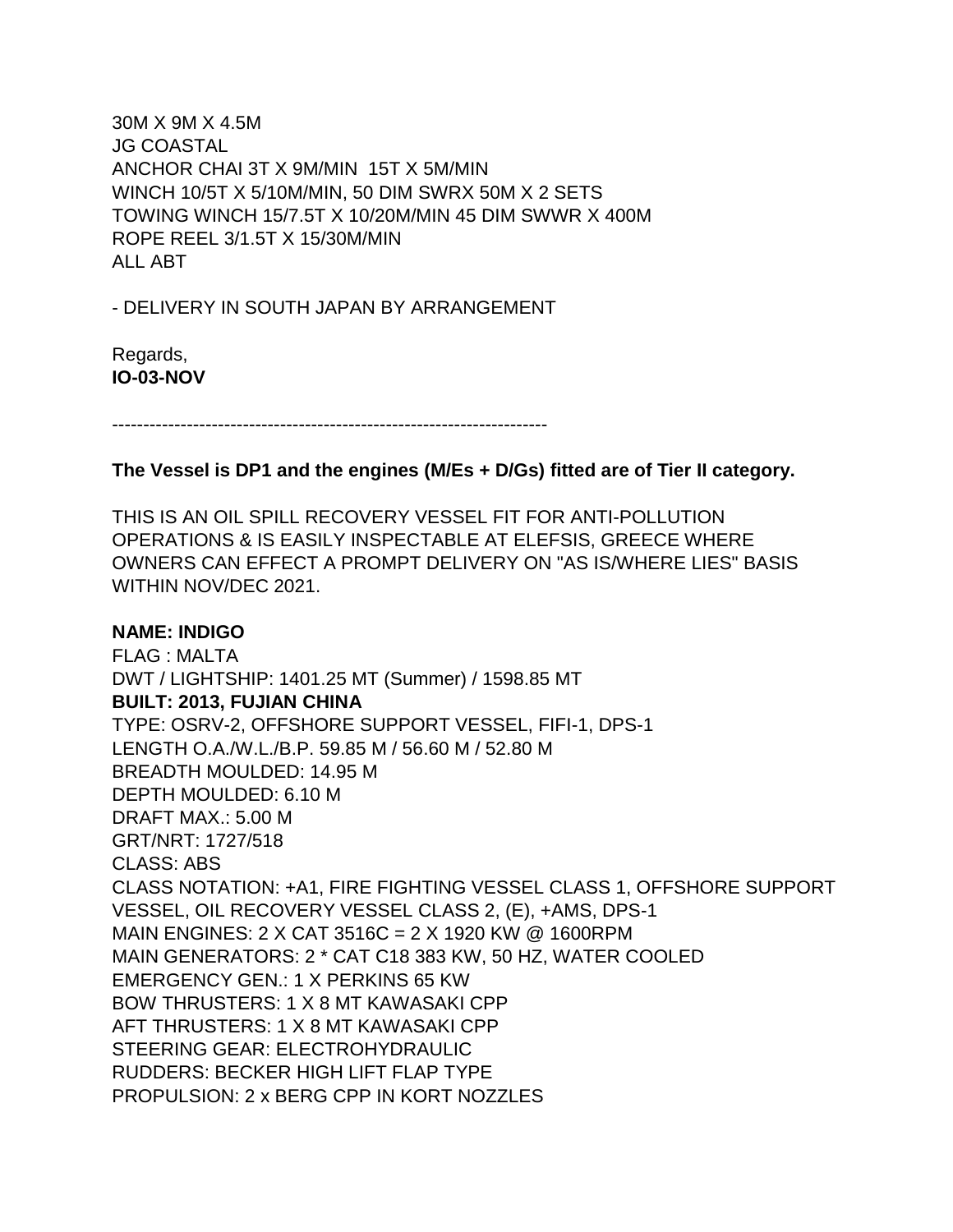MAX. SPEED: 13.0 KNOTS / 10.0 KNOTS TYPE OF FUEL: MGO FUEL CONSUMPTION: APPROX. 12M3/24HR@MAX SPEED APPROX. 7M3/24HR@ECO SPEED

(all dets abt wog)

Vessel is currently inspectable at Elefsis Bay, Greece - Lay-up date of OSRV Indigo: 26/05/2016 Vessel inspects very well as she is under Owners' regular maintenance program.

**The vessel is suitable for operation in Brazilian waters having been modified to fully comply with PETROBRAS requirements.**

**The Oil Spill Recovery Equipment on board is of a very high value and can provide such OSRE list upon serious & named interest.** 

Can fully guide you on price for a quick "as is/ where lies" sale which is very attractive and is a great opportunity for any serious buyer looking to acquire such tonnage.

(ALL DTLS/INFO GIVEN IN GOOD FAITH AND WITHOUT ANY GUARANTEE AS BROKERS ONLY)

Fullest details available here.

Best regards **RS-04-NOV**

--------------------------------------------------------------------------

**M/V "MB LINTER 1" ================ TYPE: TUG BLT 1983, BELGIUM** FLAG: RUSSIA CLASS: RINA DD/SS: 02.2022 LOA 29,49M, BEAM 9,05M, DEPTH 4,25M DWT 133 MTS ON 3,25M DRFT GRT 244, NRT 72 BHP 2230 TOTAL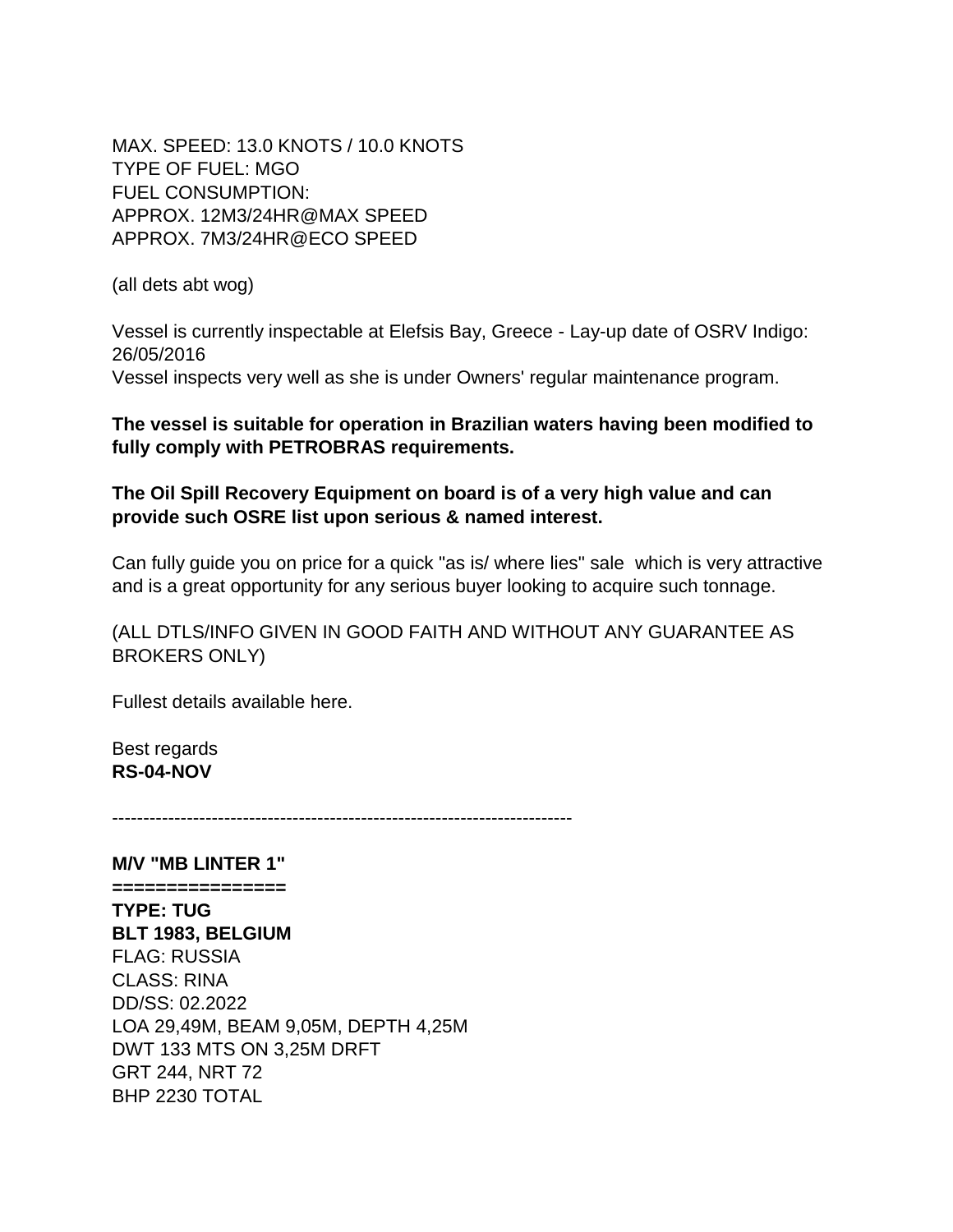M/E MWM TBD440-6K X 2 SETS PROPELLERS: 2XCPP BP 33 MT

Offer and all details provided in good faith but without any guarantee.

In case of interest we can guide you on price ideas and provide additional information.

The tug located at port Kavkaz (Russia) where might be inspected.

Kind regards, **DM-11-NOV**

---------------------------------------------------------------------------

## **SAND PUMP DREDGER VSL FOR SALE:-**

**MV KAIHO MARU NO.7 SAND PUMP VSL DWT 2,000/GRANE 1,600CBM BUILT 1995 JPN** SAND PUMP KSP-800ESP (5,700CBM/H X 23M X 22 INCH, 600KW) CRANE SKK-400GDA/25.5M, MITSUBISHI S6R-MPTA X 650PST (2009 BUILT) LBD 77M X 15M X 7.7M/DRAFT 4.5M GRT 915 HANSHIN LH36LG X 2,000 PS AUX YANMAR S165L-HL X 360 OS X 2SEST G/E TAIYO TWY35BS-6S 300 KVA X 2 SETS TAIYO FB25C X80KVA BOW THEUSTER TFA-35DHN KAMONE FPP PROPELLER ALL ABT

- DELIVERY IN OKINAWA PPT.

Kind regards, **OI-16-NOV**

---------------------------------------------------------------------------

**NB passenger vsl for sale**

**AISHIMA**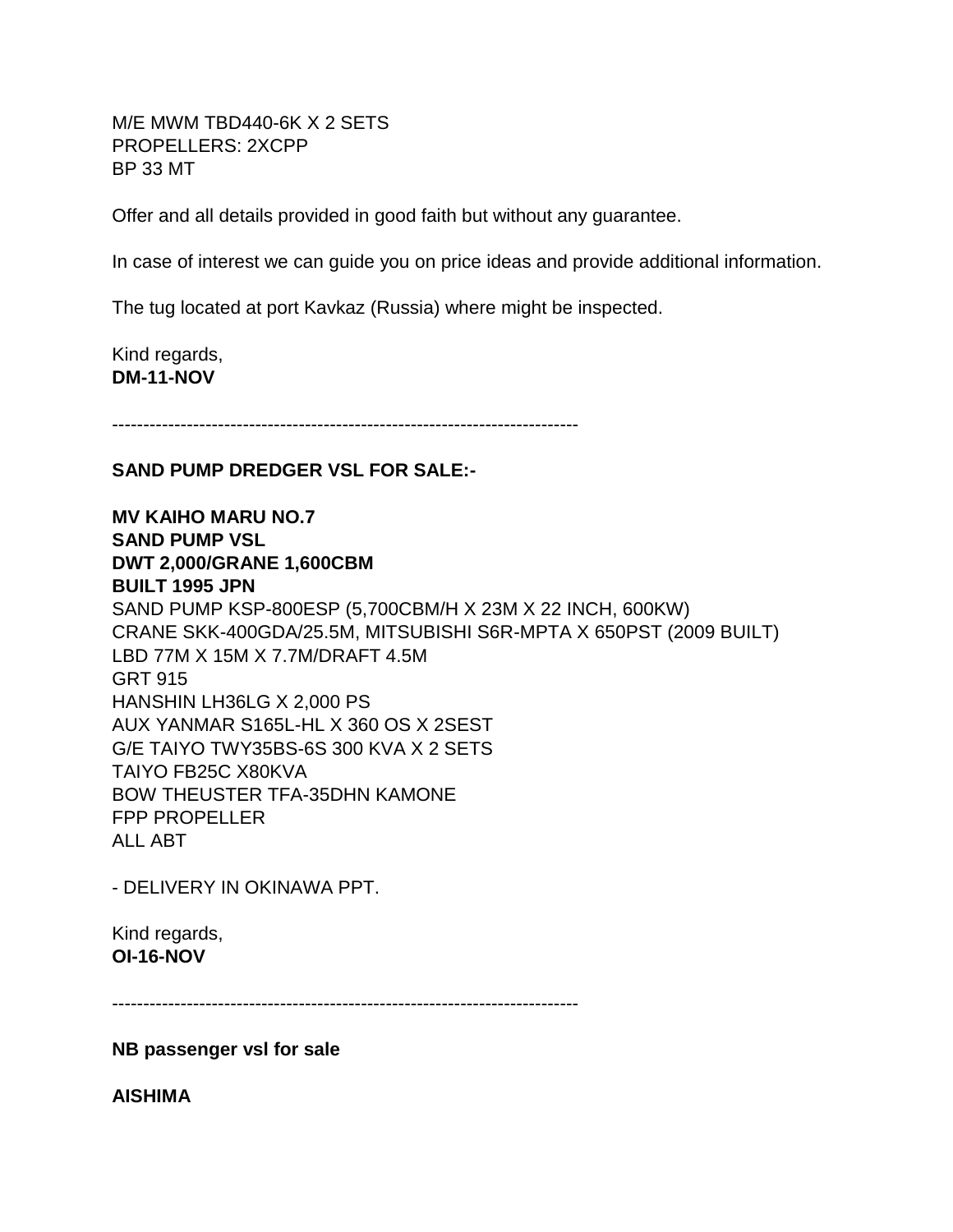**NB in JPN 145 passenger seats speed 14 knots** endurance 207 NM LBD 35.9, x 7.2m x 3.5M JG ME Yanmar 1,200 kw x 2 sets ALL ABT

- DELIVERY PROMPT IN JPN

Kind regards, **IO-17-NOV**

---------------------------------------------------------------------------

We would like to propose a Piling driving barge for sale from the owner directly, please see attached particular.

If you are interested or have a question, please feel free to ask. Thank you.

## **70M Piling Driving Barge (2016)**

| <b>Built Year</b>           | Barge - Aug. 1999, Japan<br>Piling System - Jan. 2016, Korea<br>Changed bottom and side steel in Apr. 2018 |
|-----------------------------|------------------------------------------------------------------------------------------------------------|
| LXBXD                       | 48.02 X 19.00 X 4.50m                                                                                      |
| Draft                       | 2.0m                                                                                                       |
| <b>GRT</b>                  | 1,028Ton                                                                                                   |
| MAx. Pile DIA               | 3,000m/m                                                                                                   |
| Max. Pile Length            | 65M + Depth of Water                                                                                       |
| Main Winch                  | 120Ton X 2ea                                                                                               |
| Aux. Winch                  | Right - 60Ton, Left - 60Ton                                                                                |
| Leader Length               | 70M                                                                                                        |
| <b>Leader Degrees</b>       | $±25^{\circ}$                                                                                              |
| - Details WOG -             |                                                                                                            |
| Kind regards,<br>KOR-29-NOV |                                                                                                            |

**---------------------------------------------------------------------------**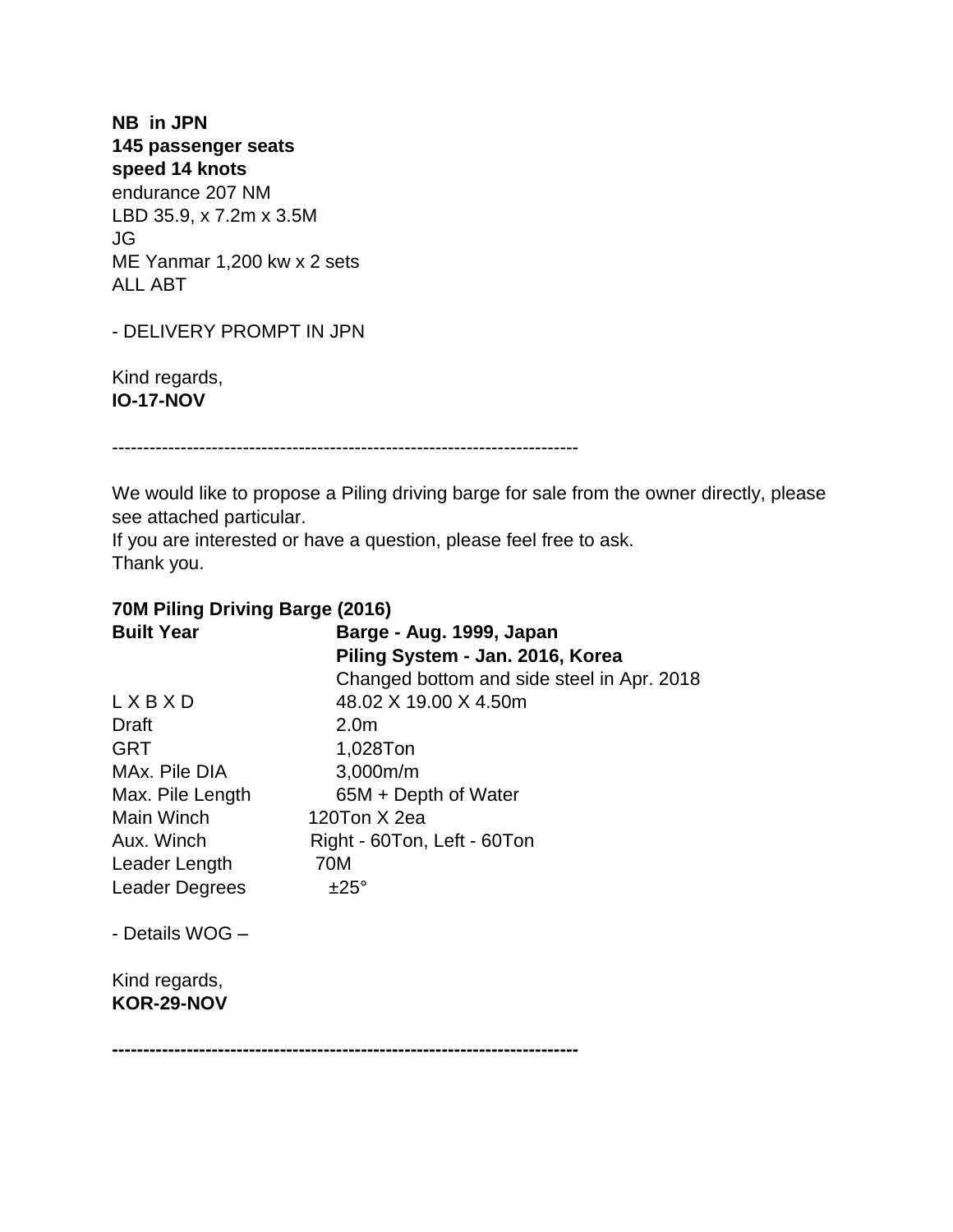#### **Re. Floating Cranes for sale**

**KUMYONG NO.1600**– Korea Flag 1200 tons SWL, none-propelled Floating Crane 29th Sept., 2010 BLT at KUM GWANG INDUSTRIAL MACHINERY., KOREA KR CLASS LOA/LBP/B/D: 78.00m/74.90m/32.00m/4.40m GRT: 4547MT Lifting Capacity: 1200 ton SWL Outreach : 37.6m Lifting Height: max. 90.0m Hyd. Engine: Caterpillar 3412C / 843PS x 1800rpm x 3 set G/E: DOOSAN AD196TIS, 270BHP 1800rpm x 2 sets Location: Busan, Korea (ALL DETAILS GIVEN IN GOOD FAITH W.O.G.)

Kind regards, **CT-02-DEC**

**---------------------------------------------------------------------------**

**4,200PS HARBOR TUG BOAT FOR SALE/ 1975YEAR JAPAN BUILT (M/E&PROPELLERS REPLACED IN 2003YEAR) SHIP NAME: SAKAE MARU SHIP TYPE: HARBOR TUG BOAT BUILT YEAR: SEP 1975YEAR** BUILDER: KANAGAWA DOCKYARD, JAPAN SHIP FLAG: JAPAN SHIP CLASS: JG SMOOTH WATER

GRT: 260TONS LOA/B/D: 33.30 X 9.20 X 4.2M DRAFT: 3.10 M M/ENG: DAIHATSU 6DLM-28S(L) 2,100PS X 750RPM X 2SET (actually) 1,600PS X 654RPM X 2SETS (REPLACED IN 2003) (M/ENG BUILT IN 1990) CONSUMPTION: MDO 126-170L/H GENERATOR: 80KVA X 225V X 2SETS

PROPELLER TYPE: KAWASAKI KST-180ZC/A CPP+Z DRIVE X 2SETS ( REPLACED IN 2003) BOLLARD PULL: 53 /50.2 TONS SPEED: 13 KT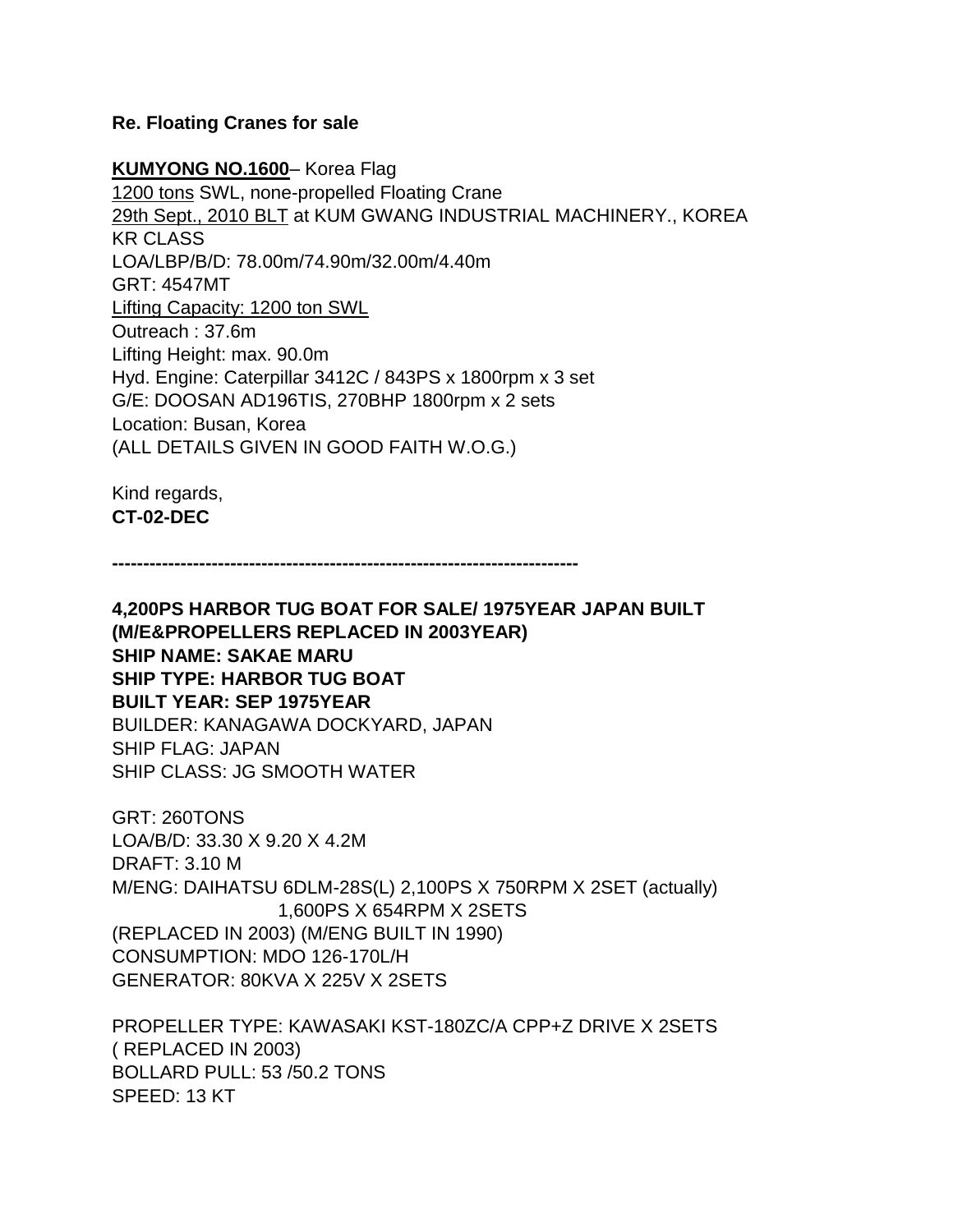LAST SS: NOVEMBER, 2020

DELIVERY DATE: END OF FEB 2022

(ABOVE SPECS ARE GIVEN IN GOOD FAITH BUT WITHOUT GUARANTEE)

Kind regards, **CH-07-DEC**

**---------------------------------------------------------------------------**

WE CAN DEVELOP FOR SALE THE FOLLOWING EXCAVATOR DREDGER :

**"PODVODNIK-1" - EXCAVATOR DREDGER (DIPPER DREDGER)**

**=============================================**

**BUILT: 1977 AT JAPAN**

CLASS: RUSSIAN RIVER REGISTER O-PR 2,0 ICE 20 SS TILL 2025 LOA: 47,2 M BEAM: 15,8 M DEPTH: 4,3 M MAX.DRAFT: 2,38 M DEADWEIGHT: 400 MT MAIN ENGINES: 1530 KWT MIN DREDGING DEPTH: 3 MTRS MAX DREDGING DEPTH: 20 MTRS GRAB CAPACITY: 4 M3 LEGS LENGTH: 30 MTRS ANCHORS: YES PORT GENERATOR: YES

LOCATION: BLACK SEA (RUSSIA)

FULL DETAILS AND PRICE IDEAS UPON FIRM INTEREST.

All details given in good faith believed to be correct but without guarantee.

Pleased to hear whether they might be of further interest.

Kind regards, **DM-07-DEC**

-----------------------------------------------------------------------------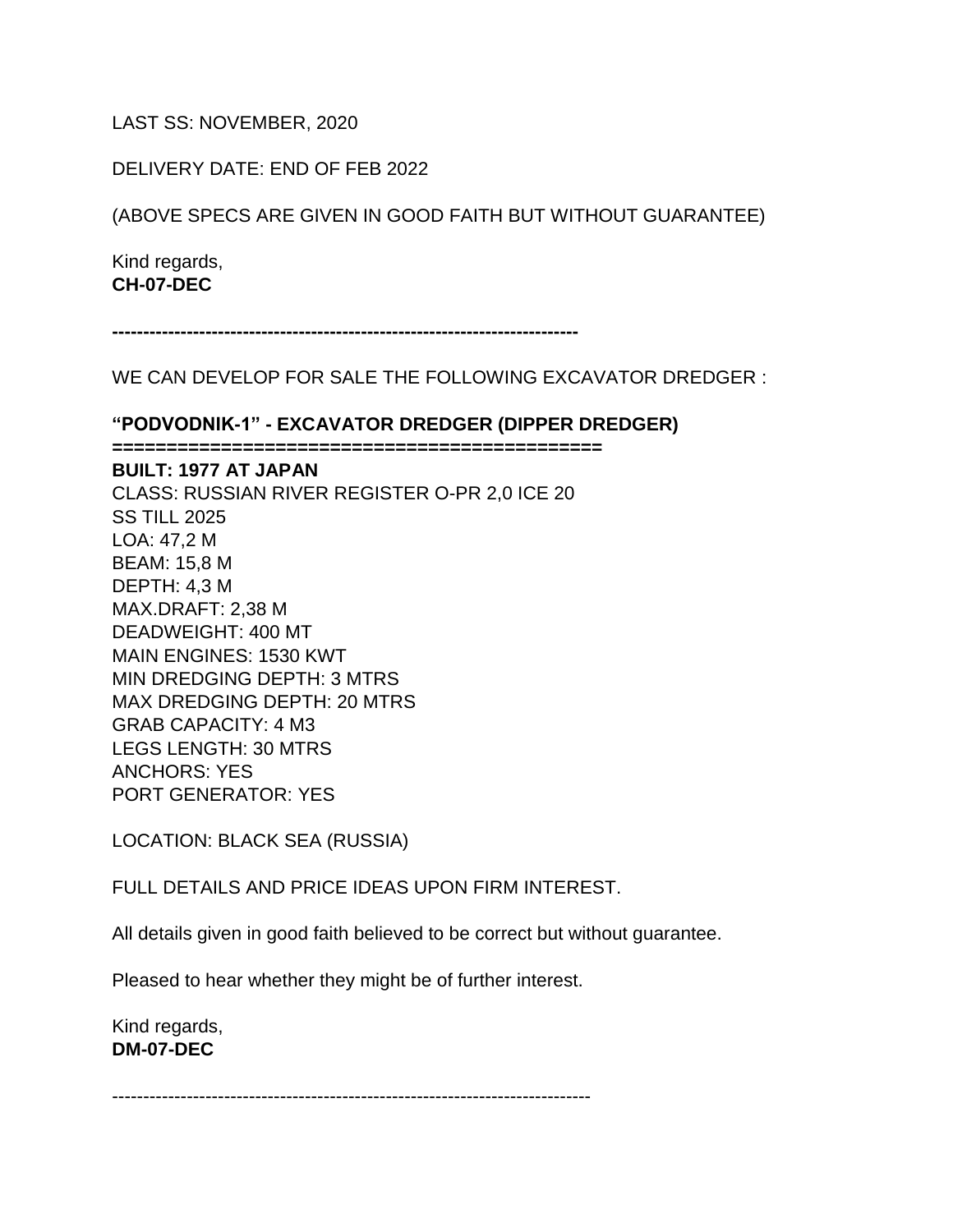## WE CAN DEVELOP FOR SALE THE FOLLOWING 400 M3 SELF PROPELLED SPLIT HOPER BARGE:

### **"KAMSKAYA" - SELF PROPELLED SPLIT HOPER BARGE**

**=============================================**

#### **BUILT: 1983 AT GERMANY DEGGENDORFER WERFT UND EISENBAU**

CLASS: RUSSIAN RIVER REGISTER O-PR 2,0 ICE 20 SS TILL 2025 LOA: 49,8 M BEAM: 9,0 M DEPTH: 4,0 M MAX.DRAFT: 3,0 M DEADWEIGHT: 870 MT MAIN ENGINES: 440 KWT HOPPER CAPACITY: 400 M3

LOCATION: AZOV SEA (RUSSIA)

FULL DETAILS AND PRICE IDEAS UPON FIRM INTEREST.

All details given in good faith believed to be correct but without guarantee.

Pleased to hear whether they might be of further interest.

Kind regards, **DM-07-DEC**

-----------------------------------------------------------------------------

FOLLOWING PILOT BOAT FROM DIRECT SELLERS

**PILOT BOAT HULL ALUMINIUM BUILT 1993, NORWAY** LOA 16.8M // BEAM 5.2M DRAFT 0.9M M/E 2 X MTU, 880BHP EACH MAX SPEED 23KNOTS **GENERATOR** CAPACITY - 9 PERSONS (2 CREW)

KEEP ALL DETAILS IN HANDS, COULD GUIDE ON PRICE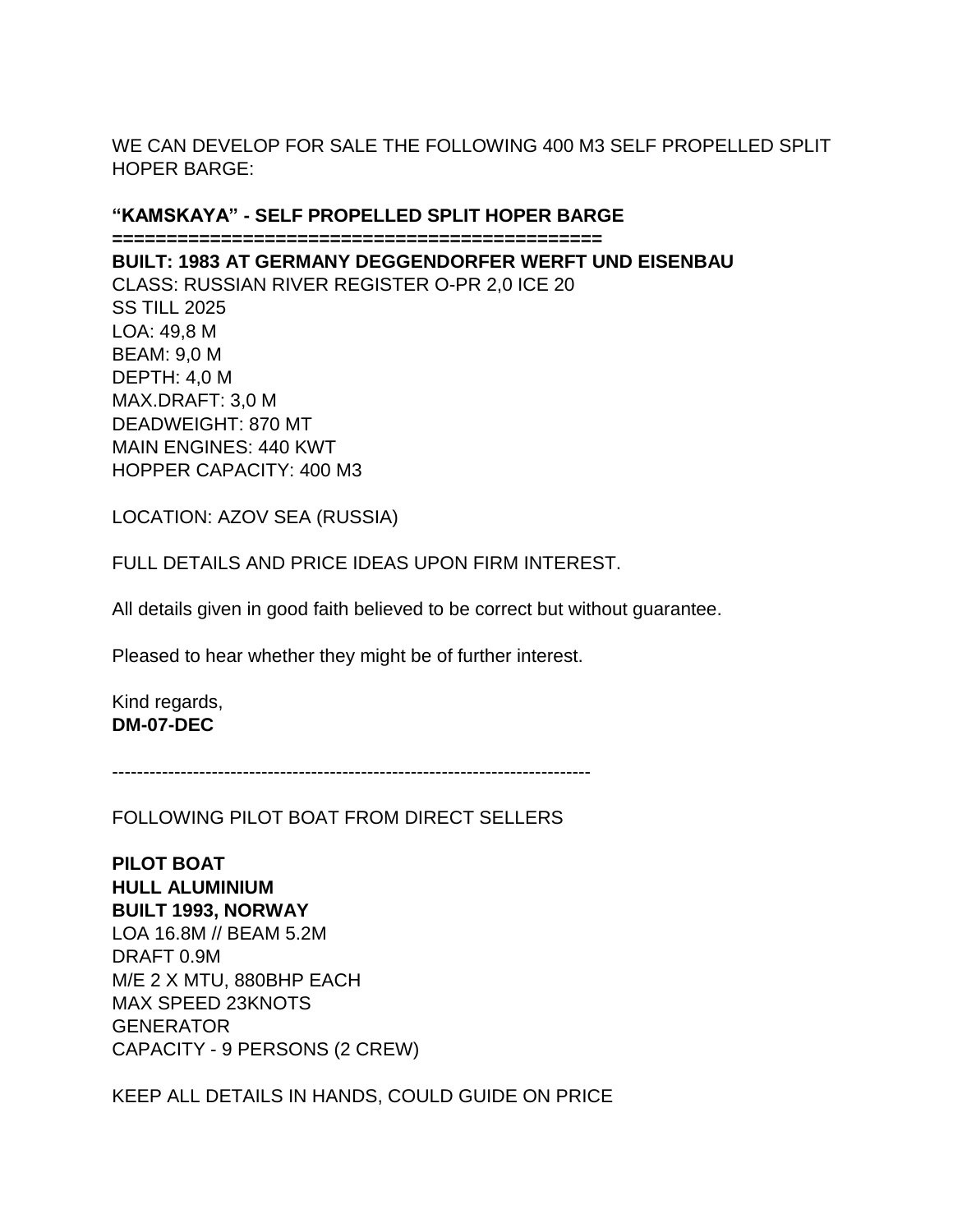====

All details given in good faith believed to be correct but without guarantee

Pleased to hear whether she might be of further interest,

Kind regards, **DM-16-DEC**

------------------------------------------------------------------------------

**4,200PS HARBOR TUG BOAT FOR SALE/ 1975YEAR JAPAN BUILT (M/E&PROPELLERS REPLACED IN 2003YEAR) SHIP NAME: SAKAE MARU SHIP TYPE: HARBOR TUG BOAT BUILT YEAR: SEP 1975YEAR BUILDER: KANAGAWA DOCKYARD, JAPAN** SHIP FLAG: JAPAN SHIP CLASS: JG SMOOTH WATER

GRT: 260TONS LOA/B/D: 33.30 X 9.20 X 4.2M DRAFT: 3.10 M M/ENG: DAIHATSU 6DLM-28S(L) 2,100PS X 750RPM X 2SET (actually) 1,600PS X 654RPM X 2SETS (REPLACED IN 2003) (M/ENG BUILT IN 1990) CONSUMPTION: MDO 126-170L/H GENERATOR: 80KVA X 225V X 2SETS

PROPELLER TYPE: KAWASAKI KST-180ZC/A CPP+Z DRIVE X 2SETS ( REPLACED IN 2003) BOLLARD PULL: 53 /50.2 TONS SPEED: 13 KT LAST SS: NOVEMBER, 2020

DELIVERY DATE: END OF FEB 2022

(ABOVE SPECS ARE GIVEN IN GOOD FAITH BUT WITHOUT GUARANTEE)

Kind regards, **CH-17-DEC**

------------------------------------------------------------------------------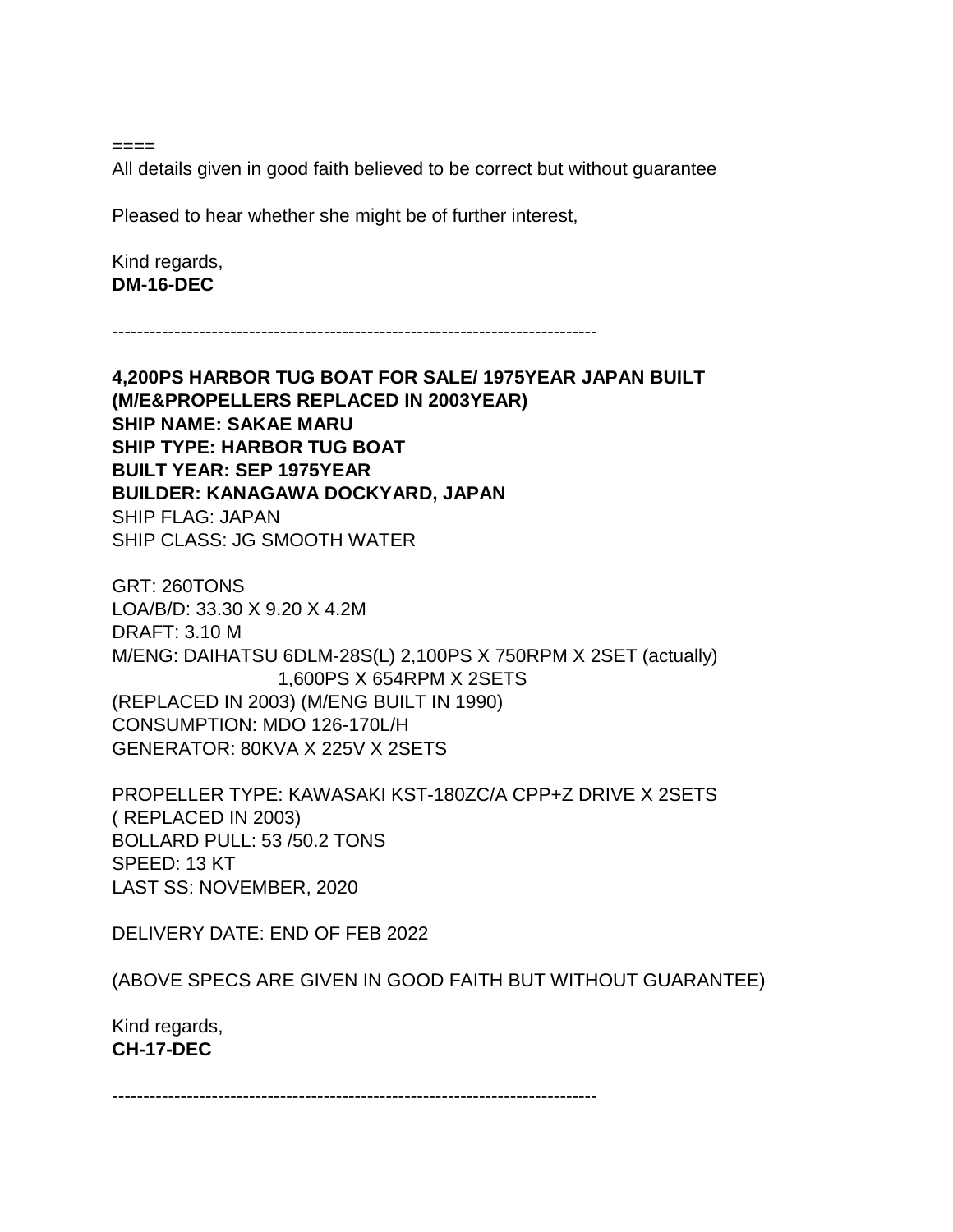## **Flat Deck Barge (2007) Built Year Jun. 2007, Korea Class KR GRT 1,912t DWT 4,295.637t** L x B x D 72.0 X 24.0 X 4.15M Draft 3.606M Cargo on Deck 4,272.186t Ramp Size 12.0 X 4.8M / Weight 50t Deck Load 10.0t

- Details WOG –

Kind regards, **KOR-19-DEC**

------------------------------------------------------------------------------

**4,200PS HARBOR TUG BOAT FOR SALE/ 1975YEAR JAPAN BUILT (M/E&PROPELLERS REPLACED IN 2003YEAR) SHIP NAME: SAKAE MARU SHIP TYPE: HARBOR TUG BOAT BUILT YEAR: SEP 1975YEAR BUILDER: KANAGAWA DOCKYARD, JAPAN** SHIP FLAG: JAPAN SHIP CLASS: JG SMOOTH WATER

GRT: 260TONS LOA/B/D: 33.30 X 9.20 X 4.2M DRAFT: 3.10 M M/ENG: DAIHATSU 6DLM-28S(L) 2,100PS X 750RPM X 2SET (actually) 1,600PS X 654RPM X 2SETS (REPLACED IN 2003) (M/ENG BUILT IN 1990) CONSUMPTION: MDO 126-170L/H GENERATOR: 80KVA X 225V X 2SETS

PROPELLER TYPE: KAWASAKI KST-180ZC/A CPP+Z DRIVE X 2SETS ( REPLACED IN 2003) BOLLARD PULL: 53 /50.2 TONS SPEED: 13 KT LAST SS: NOVEMBER, 2020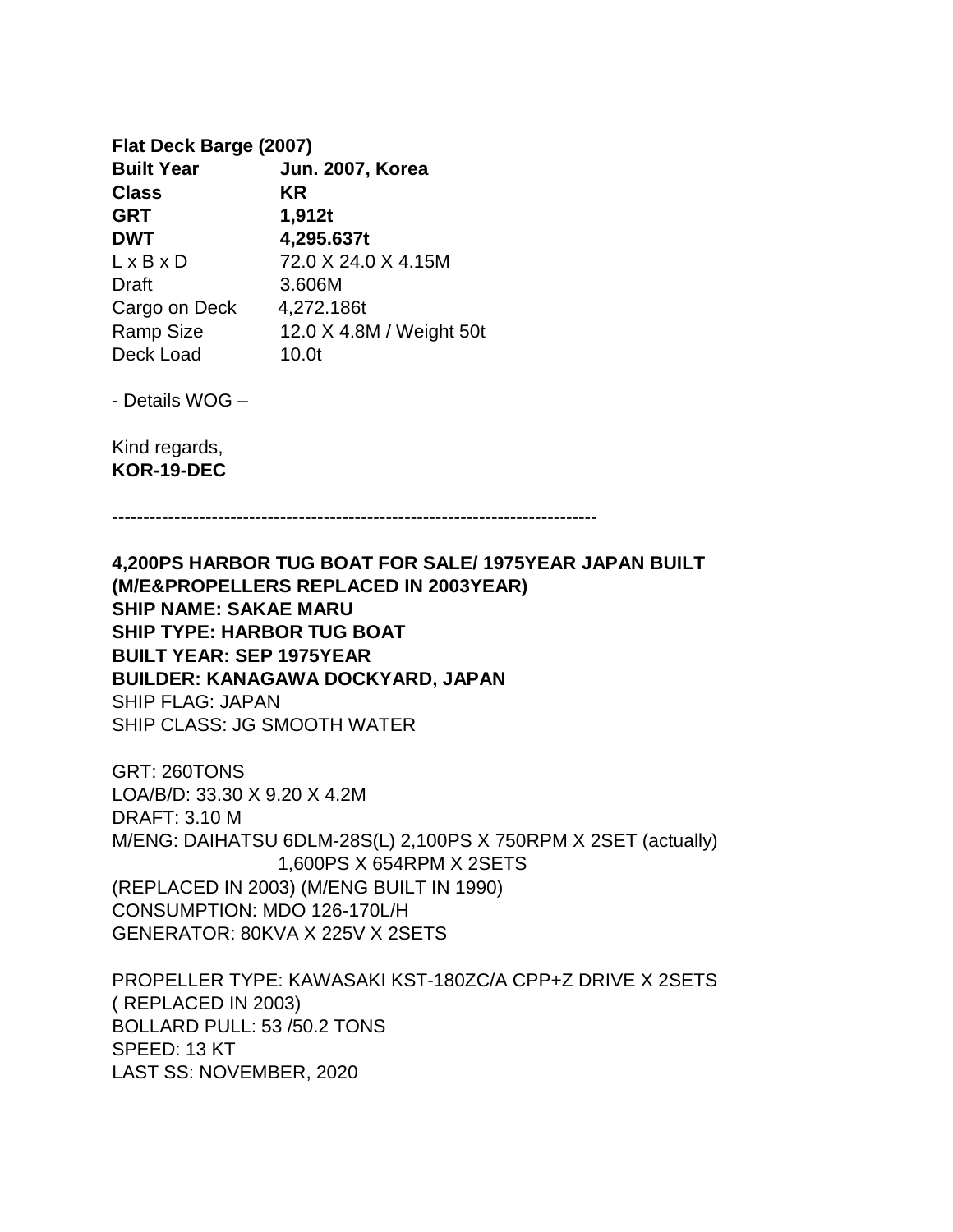## DELIVERY DATE: END OF FEB 2022

## (ABOVE SPECS ARE GIVEN IN GOOD FAITH BUT WITHOUT GUARANTEE)

Kind regards, **CH-20-DEC**

------------------------------------------------------------------------------

**We may develop for sale following double-ended ferries:**

**Name: GLYKOFILOUSA VΙΙΙ (Double End Ferry)**

Build: March 2019 LOA: 92,40 meters Maximum Breadth: 17,56 meters Maximum Draft: 2,80 meters Main Deck Cars capacity: approx 134 pieces Lower Deck Cars Capacity: approx 32 pieces 12 Meters Truck Capacity: approx 26 pieces Main Garage Height: 5 meters Lower Garage Height: 1,85 meters Person Capacity: 600 persons Crew facilities: for 12 persons Main Engines: 4 of 600Hp Baudouin 6M26.3 (EPA 3, Conforming with Clean Air Act) Azimuth thrusters: 4 of VETH VZ-400 type Generators: 2 of 150 KVA Baudouin marine and 1 of 85 KVA Baudouin as emergency Speed: Approx 14,5 NM with consumption 350 grm/hour (8,4 ton per day) Classifications: Indian Register of Shipping (IACS Member) and Phoenix Register of Shipping Flag: Greek Class Notation: "SUL, Ro-Ro FERRY GREECE COASTAL SERVICE" for IRS (IACS Member) and ''+100A1, Passenger Ferry, E.S.W.'' for Phoenix. Electronic Bridge Equipment: Radar, GPS, AIS, VHF, NAVT PLS BE INFORMED THAT ABOVE FERRY IS THE FIRST IN GREECE BUILT UP WITH TECHNOLOGY THINK GREEN. SHE IS EQUIPPED WITH LOW FILTER EQUIPMENT ENGINES AND HAS ACCESS FOR HANDICAPPED BY ELEVATOR . OWNERS INVITED BOFFERS CAN FULLY GUIDE U AGAINST NAMED INTEREST. INSPECTABLE BY ARRANGEMENT.ALL OF THE MAIN EQUIPMENT AND MACHINERY PART OF THE SHIPS ARE COMING FROM EUROPEAN FIRST CLASS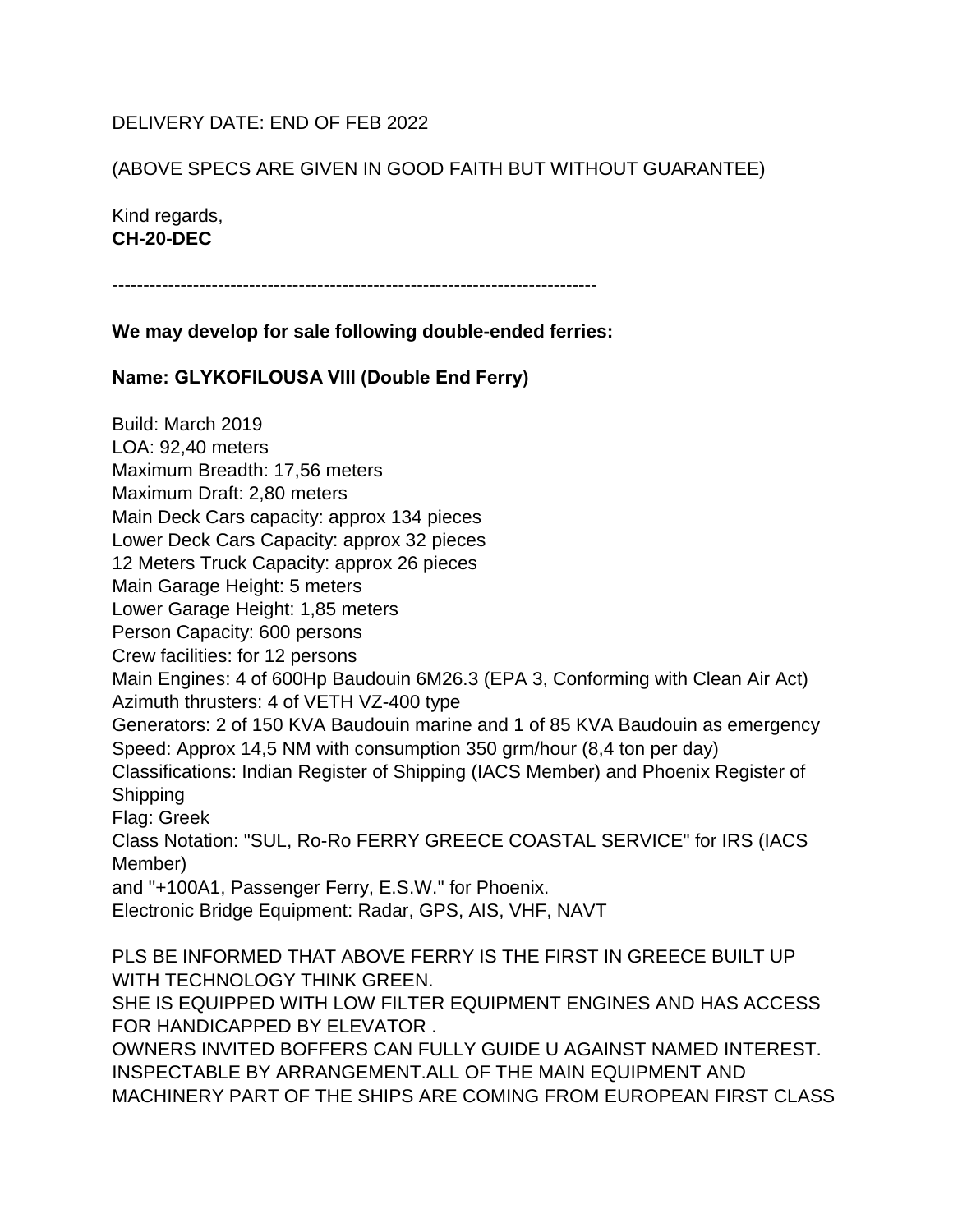RECONGNIZED MANUFACTURES WITH VERY LONG EXPERIENCE AND GOOD REFERENCES.

GLYKOFILOUSA V - GLYKOFILOUSA VI (AS PER ATTACHED PRESENTATION EXACT SISTER VSLS) CONSTRUCTION OF BOTH VSLS WAS UNDER THE SUPERVISION OF IRS (IACS) MEMBER.

Name: GLYKOFILOUSA IV (Double End Ferry) Build: October 2017 LOA: 107,0 meters Maximun Breadth: 18,0 meters Maximun Draft: 2,80 meters DWT: 628 Tons Displacement: 1850,69 Tons Main Deck Cars capacity: 146 pieces (according to Greek laws) Main Deck Cars capacity: 170 pieces (without Greek law lines) Lower Deck Cars Capacity: 38 pieces 12 Meters Truck Capacity: 26 pieces Axle loads: a) 11,5 tons for single axle with single wheels b) 18,5 tons for single axle with double wheels c) 23,4 tons for triaxle with single wheels per axle d) 21,6 tons for tandem with double wheels axle Main Garage Height: 5 meters Truck Lanes: 425 meters for main deck Cars lanes: 936 meters at the main deck + 162 meters for the lower garage, total 1.098 meters for cars Lower Garage Height: 1,85 meters Persons Capacity: 1.000 persons Crew facilities: for 20 persons Main Engines: 4 of 805Hp MTU 12V2000 M61 (Consumption 8,00 tons at economical speed 12,5 Knots and 12,5 tons at full speed 14,5 Knots) Azimuth thrusters: 4 of ZF Generators: 2 of 170 KVA Cummins marine and 1 of 90 KVA Cummins emergency Classifications: Phoenix Register of Shipping and IRS (IACS Member) Flag: Greek Class Notation: ''+100A1, Passenger Ferry, E.S.W. Ice Class A'' for PRS and "Specified Coastal Services" for IRS (IACS Member). Electronic Bridge Equipment: Radar 9GHZ SIMRAD, GPS JRC, AIS JRC, VHF JRC and a second one Simrad, NAVTEX JRC, GYRO Compass Anshutz, ECDIS Simrad, Echo Sounder JRC, Auto Pilot Simrad, Epirb Ocean Signal.

Boffers invited can fully guide u against named interest.Trading within Salamis Island - Perama where can be inspected by arrangement.

Plsd to hear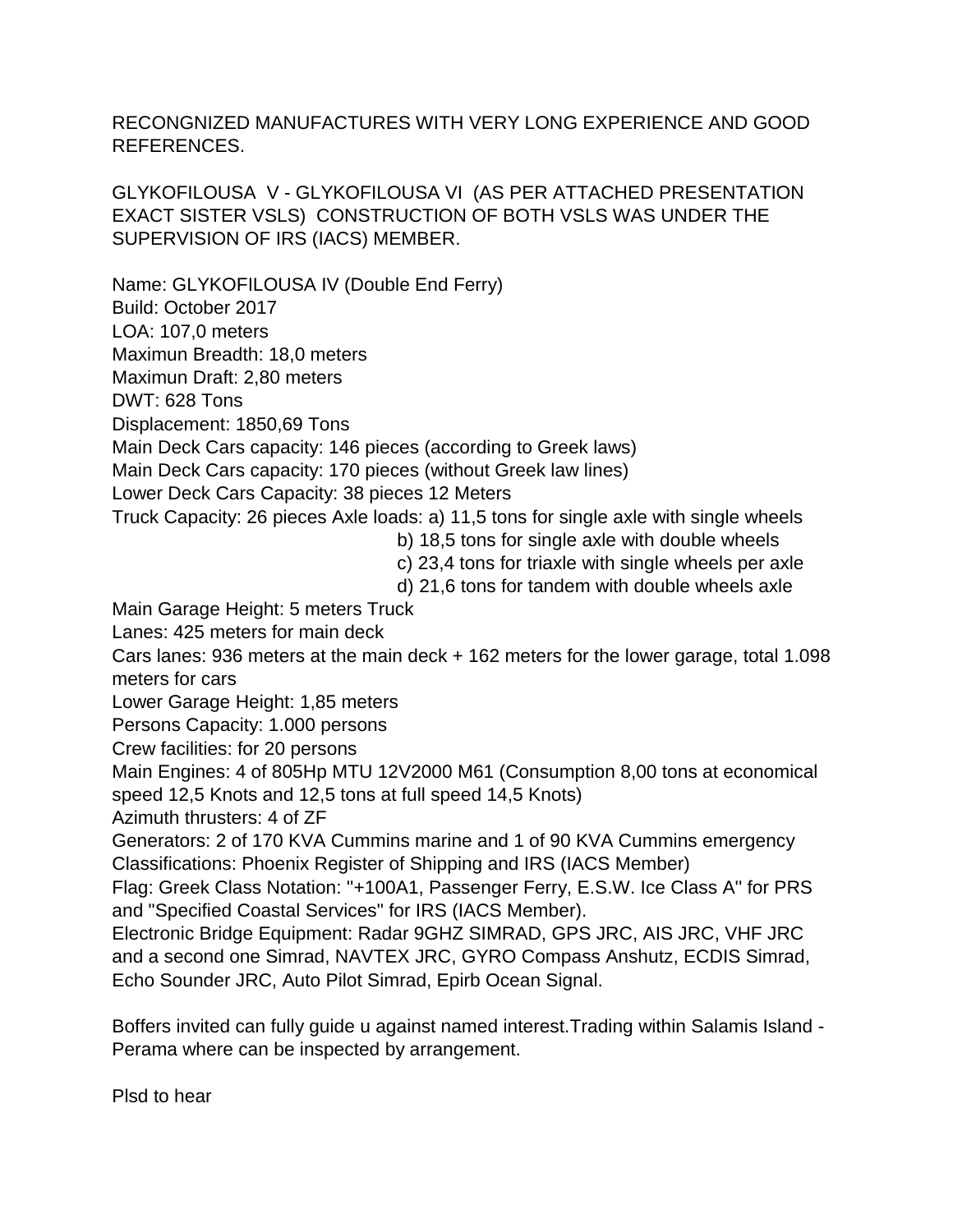## BEST REGARDS **PR-21-DEC**

---------------------------------------------------------------------------------

We can develop a self-propelled deck barge for sale. Holding full details in hand.

Barge can be upgraded to CCS international.

Brief Details +++++++

**Self-propelled barge – bow ramp fitted / coastal Navigation area** :**Coastal Class** :**ZC Class(CCS Coastal) Year Blt** :**2021 DWT : 14,500 Tons** LOA :140.80m Width :32.00m Depth :  $8.20m$ Draught : 5.80m

Main Engine Model: 8320ZCd-8 Power :2206KW\*2 Main Engine Maker : Guangzhou diesel Clear Deck Space :126 sqm Deck strenght : 16 T per sqm 4point Anchor: 6T anchor

\*\*\*with sidewall and rampdoor

Best regards **EM-30-DEC**

-------------------------------------------------------------------------

**4,200ps Harbor Tug (1986) Built Year May. 1986, Korea** Class KR GRT 236.0t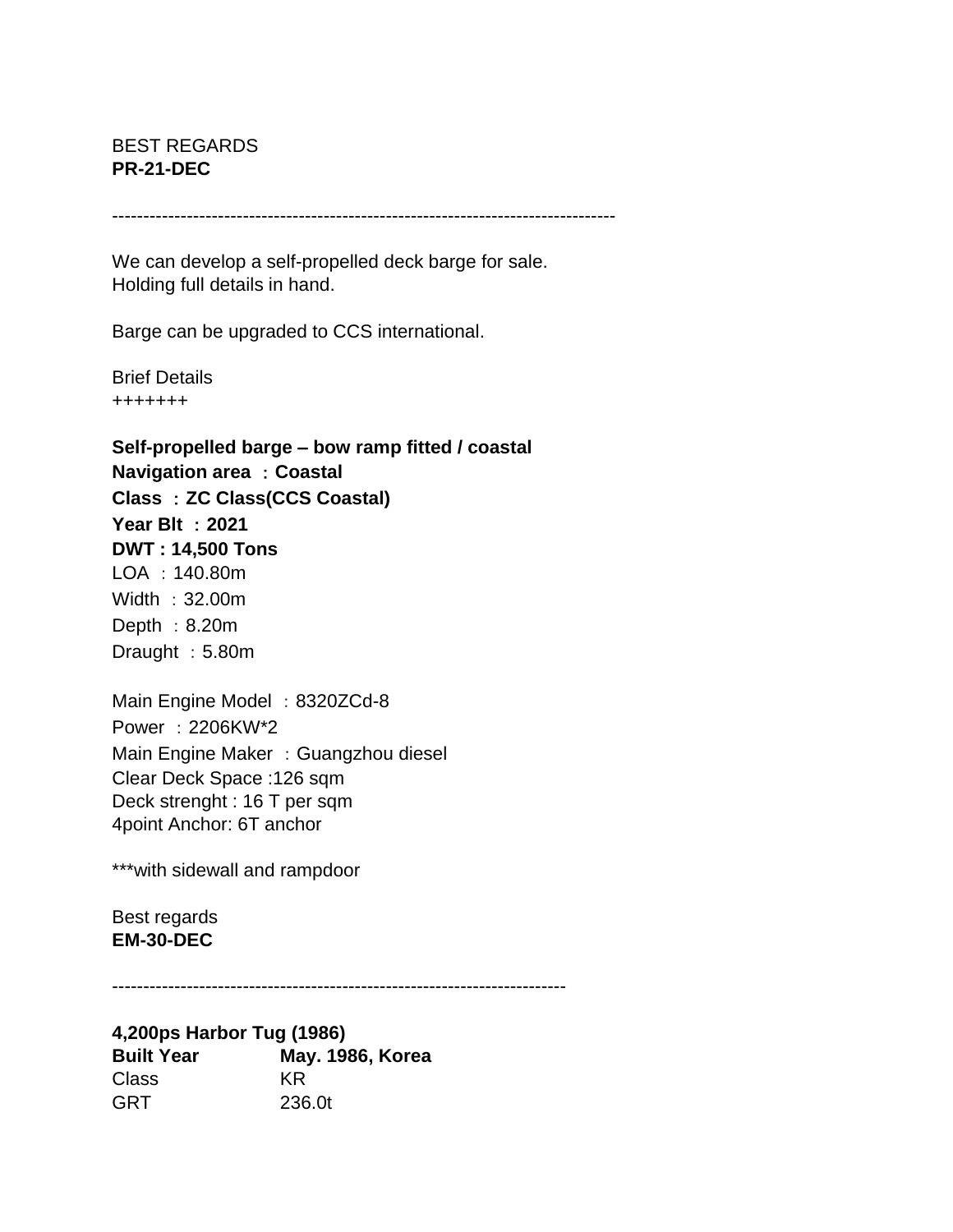| 32.56 x 10.00 x 4.50m                                                |
|----------------------------------------------------------------------|
| 3.30M                                                                |
| SSANGYONG PIELSTIC 8PASL, 2100HP X 900RPM X 2sets<br>$=$ TTL 4,200ps |
| SSANGYONG 6KFL, 145PS X 1200RPM X 2Sets                              |
| $Z-3B$                                                               |
| 46.749.0Ton                                                          |
| Max. 12.0Knots                                                       |
| 10P                                                                  |
| Due Mar. 2024                                                        |
|                                                                      |

- Details WOG -

Best regards **KOR-04-JAN**

-------------------------------------------------------------------------

#### **Re. Towing & ASD Harbour tug boats for SALE**

#### **MV NO.101 WOOSUN** – Korea Flag

**Towing tug boat / Coastal 27th June 1994 Blt at NAM SUNG SHIPYARD CO., LTD., Korea** GRT/NRT: 129mt/ 91mt KR CLASS: SS/DD Due: 12th Dec., 2022 / 15th Dec., 2020 LOA/LBP/B/D/draft: 34.00m/31.60m/8.20m/3.40m M/E: Ssangyong NIIGATA 6PA5L **1620PS** at 900 RPM x 1 set G/E: Kwangyang Yanmar 6KFL 100ps x 2 sets BP: 16 tons (ALL DETAILS GIVEN IN GOOD FAITH W.O.G.)

+

**DONGHAE NO.7** - Korea Flag **3600 HP ASD, Harbour Tug boat 07th Dec., 2020, DONGSUNG SHIPBUILDING, Korea** KR CLASS GRT: Abt. 221 ton LOA/LBP/D/D: 35.80M/31.86m/9.40m/4.30m M/E NIIGATA 1800HP x750rpm x 2sets (total 3600HP) G/E: DOOSAN AD086TISx168KW x 2sets Bollard Pull : 46Ton (ALL DETAILS GIVEN IN GOOD FAITH W.O.G.)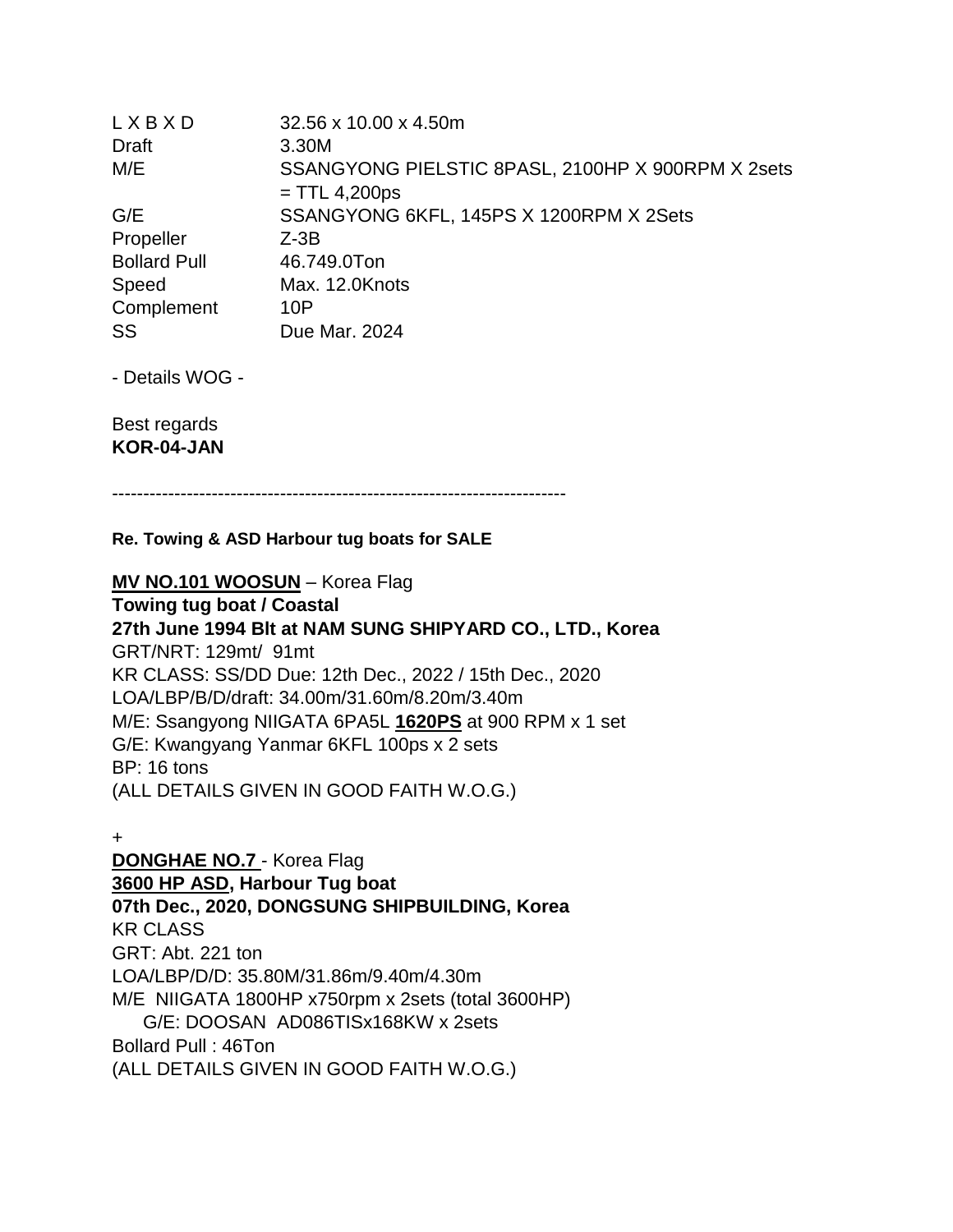+

**DONGHAE NO.5** - Korea Flag **5000 HP ASD, Harbour Tug boat 29th April 2020, DONGSUNG SHIPBUILDING, Korea** KR CLASS GRT: Abt. 278 ton LOA/LBP/D/D: 38.20M/34.53m/10.00m/4.50m M/E NIIGATA6L28H2500psx750rpmx2sets TTL 5000ps (Engine Made 2020,02, japan ) G/E: DOOSAN AD086TISx168KWx2sets Propeller: NIIGATA ZP 41A x 2sets Bollard Pull : 60Ton (ALL DETAILS GIVEN IN GOOD FAITH W.O.G.)

Best regards **CT-05-JAN**

-------------------------------------------------------------------------

**2095DWT SAND PUMP & CARRIER FOR SALE/1995YEAR JAPAN BUILT SHIP NAME: KAIHO MARU NO.7 SHIP TYPE: SAND PUMP & CARRIER BUILT YEAR: MAY, 1995YEAR** SHIP CLASS: JG, COASTAL BUILDER: HONDA ZOSEN, JAPAN

GRT: 915TON DWT: 2,095TON WITH DRAFT 4.52M LOA X B X D: 77.12 X 15.00 X 7.70 M HATCH SIZE: 21.15 X 11.16 X 7.82 M HATCH TYPE: WOOD/ POONTOON CARGO HULL CAPA: 1,660M3 SAND PUMP: KSP-800ESP(5700M3/H,22INCH,600KW) CRANE: SKK-400GDA; 4M3 (REPLACED AT 2009)

M/E: HANSHIN LH36LG 2000PS X 235RPM A/E: YANMAR S165L-HN 360PS X 1,200RPM X 2SETS CONSUMPTION: FO 7.2KL/DAY; 300L/H GEN: TAIYO TWY35BS-6S 300KVA X 450V X 1,200RPM X 2SETS TAIYO FB25C 80KVA X 1800RPM X 450V X 1SET

PROPELLER: FPP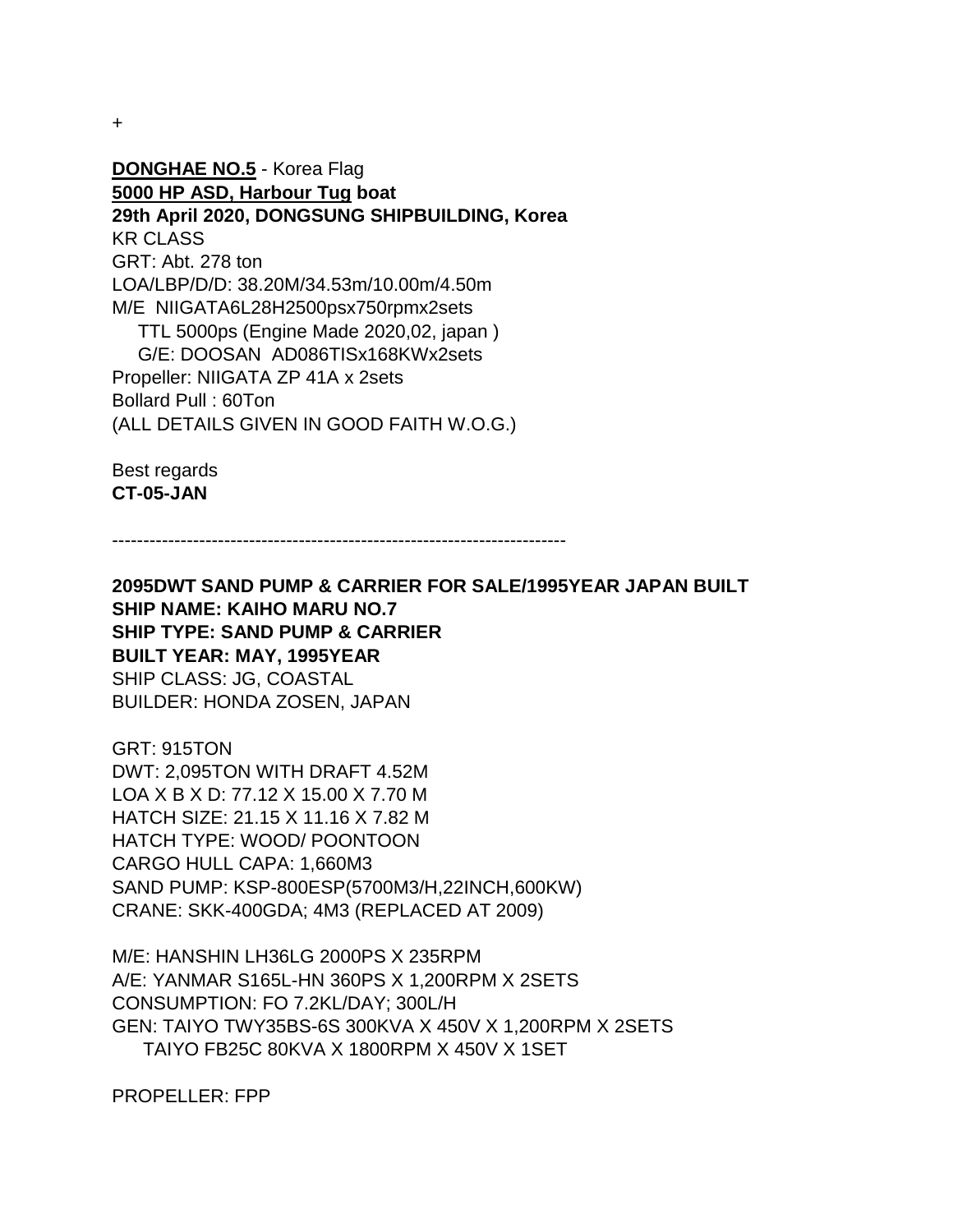GEARBOX: FIXED SERVICE SPEED: 10KT NEXT SS: MAY. 2024YEAR

DELIVERY DATE: JANUARY, 2022 AT OKINAWA

(ABOVE SPECS ARE GIVEN IN GOOD FAITH BUT WITHOUT GUARANTEE)

Best regards **CH-06-JAN**

-------------------------------------------------------------------------

**We can develop a self-propelled deck barge for sale. Holding full details in hand.**

Barge can be upgraded to CCS international.

Brief Details +++++++

**Self-propelled barge – bow ramp fitted / coastal**

Navigation area : Coastal Class : ZC Class(CCS Coastal)

**Year Blt** :**2021 DWT : 14,500 Tons** LOA :140.80m Width :32.00m Depth :  $8.20m$ Draught : 5.80m

Main Engine Model : 8320ZCd-8 Power :2206KW\*2 Main Engine Maker : Guangzhou diesel Clear Deck Space :126 sqm Deck strenght : 16 T per sqm 4point Anchor: 6T anchor

\*\*\*with sidewall and rampdoor

We can guide you closely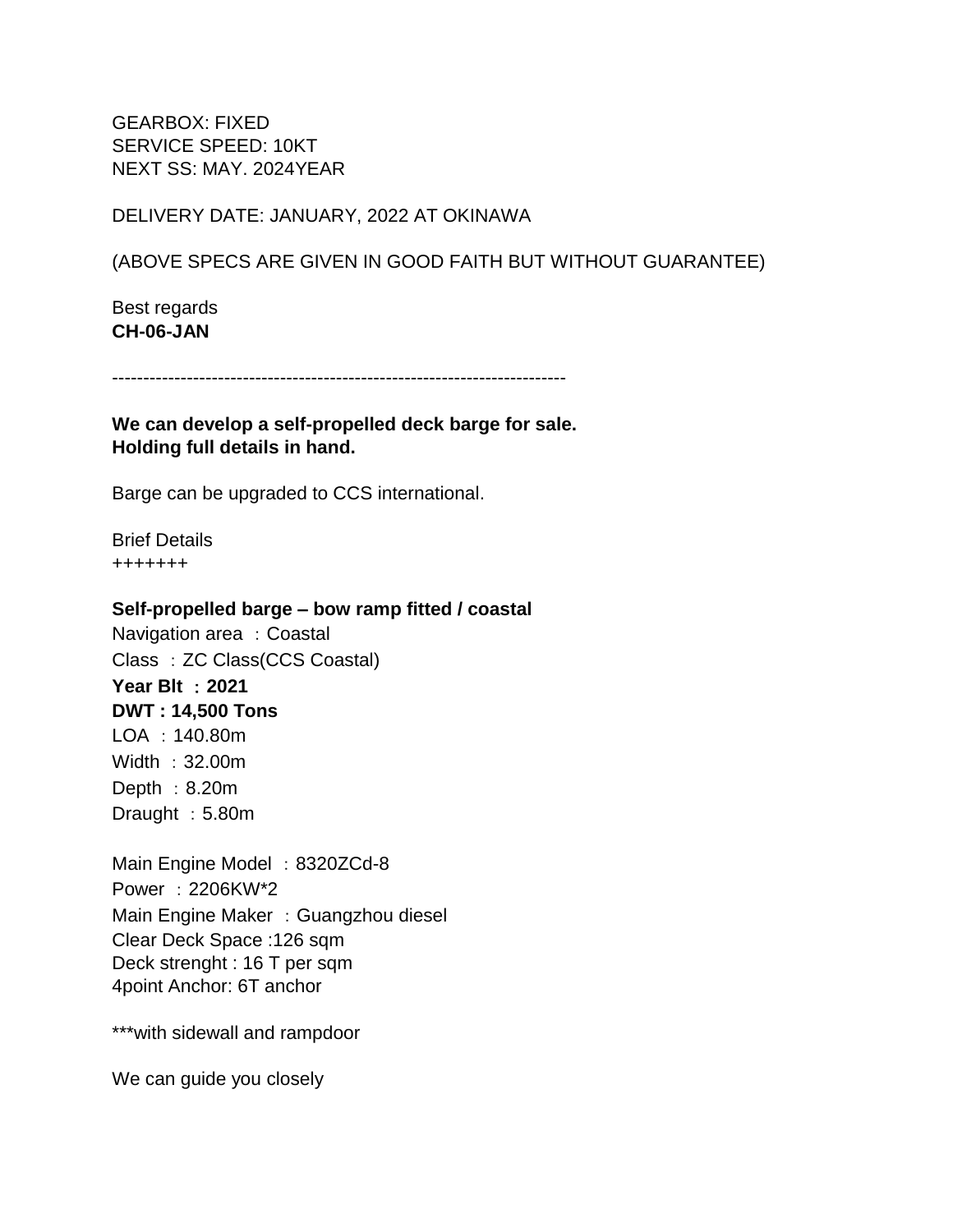(All Details Given in Good Faith, WOG)

Best regards **EM-10-JAN**

-------------------------------------------------------------------------

We can develop a *REEFER* for sale. Holding full details in hand.

Brief Details **Ocean Going Reefer +++++++ Class** :**IS Place/Year Blt** :**Taiwan, 1992 LOA : 97.4 M DWT : 2700 Tons** Service Speed : 13.5 KNOTS Name of Engine Maker : Daihatsu

We can guide you closely

(All Details Given in Good Faith, WOG)

Best regards **EM-10-JAN**

-------------------------------------------------------------------------

We can develop a few NB PSVs for sale. Holding full details in hand.

Brief Details : **DP2 Fire Fighting PSV** +++++++ Class: ABS YOB :2021 LOA : 75-78m Deck Area : 800 sq.m Deck Loading : 7.5T/sq.m Service Speed : 12-13 KNOTS Propulsion Machinery : NIGATA / DAIHATSU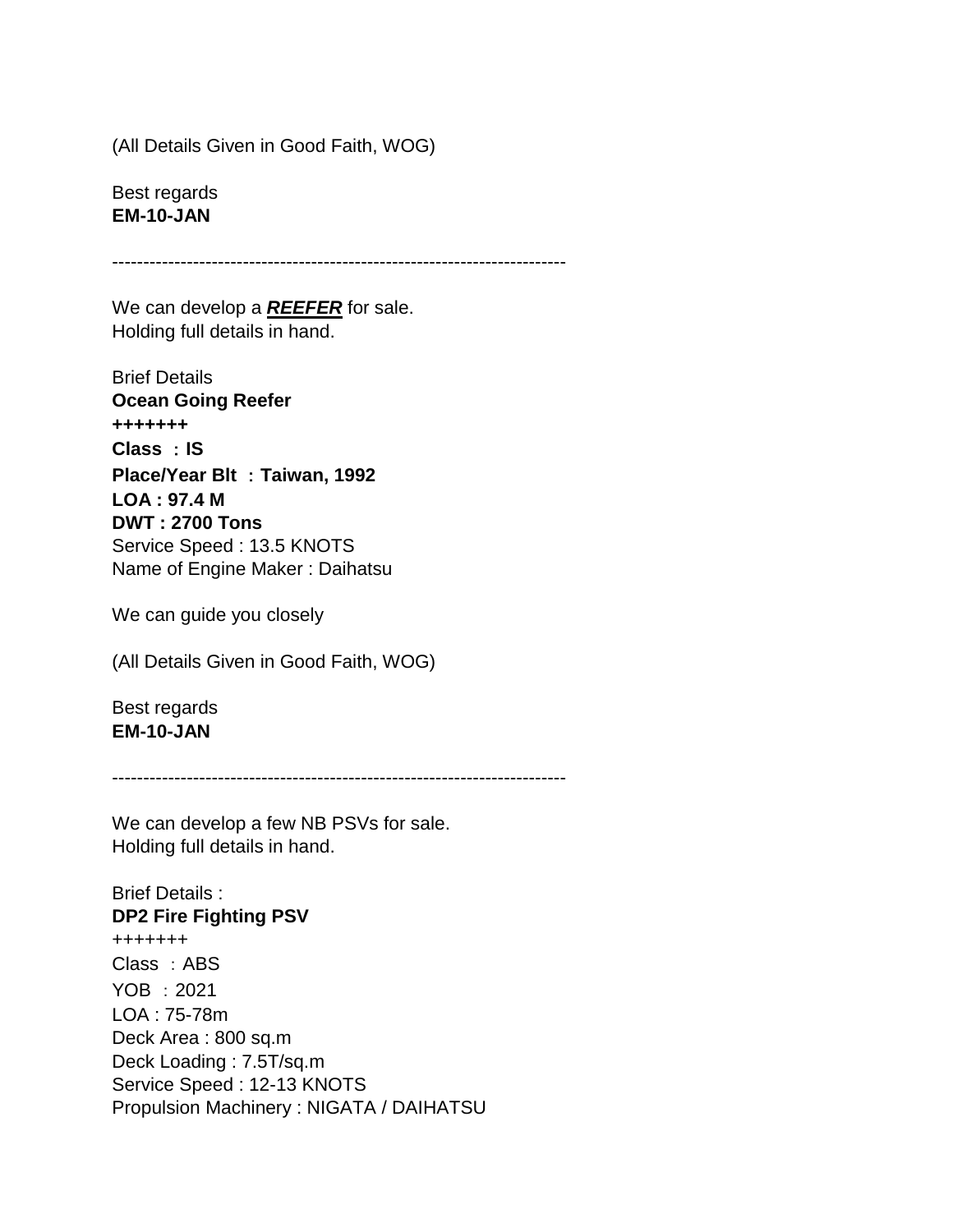Complement : 60 men

We can guide you closely.

(All Details Given in Good Faith, WOG)

Best regards **EM-11-JAN**

-------------------------------------------------------------------------

**2,400PS HARBOR TUG BOAT FOR SALE/ 1995YEAR JAPAN BUILT SHIP NAME: KUNIMI SHIP TYPE: HARBOR TUG BOAT BUILT YEAR: MARCH, 1995YEAR BUILDER: KEIHIN DOCK, JAPAN** SHIP FLAG: JAPAN SHIP CLASS: JG COASTAL

GRT: 131TONS LOA/B/D: 28.10 X 8.20 X 3.48 M DRAFT: 2.70 M M/ENG: NIIGATA 6L22HXX 1,200PS X 2SETS; TTL2,400PS M/E RUNNING TIME:47000HOURS

PROPELLER: NIIGATA ZP-11/1A X 2SETS BOLLARD PULL: 35.10TONS (AHEAD), 31.40TONS (ASTERN)

CREW: 8 PERSONS REMARKS: UNDER OPERATION NEXT SS: AUG, 2023

DELIVERY DATE: APRIL 2022

(ABOVE SPECS ARE GIVEN IN GOOD FAITH BUT WITHOUT GUARANTEE)

Pls adv if of interest

Tks.brgds **CH-20-JAN**

-------------------------------------------------------------------------------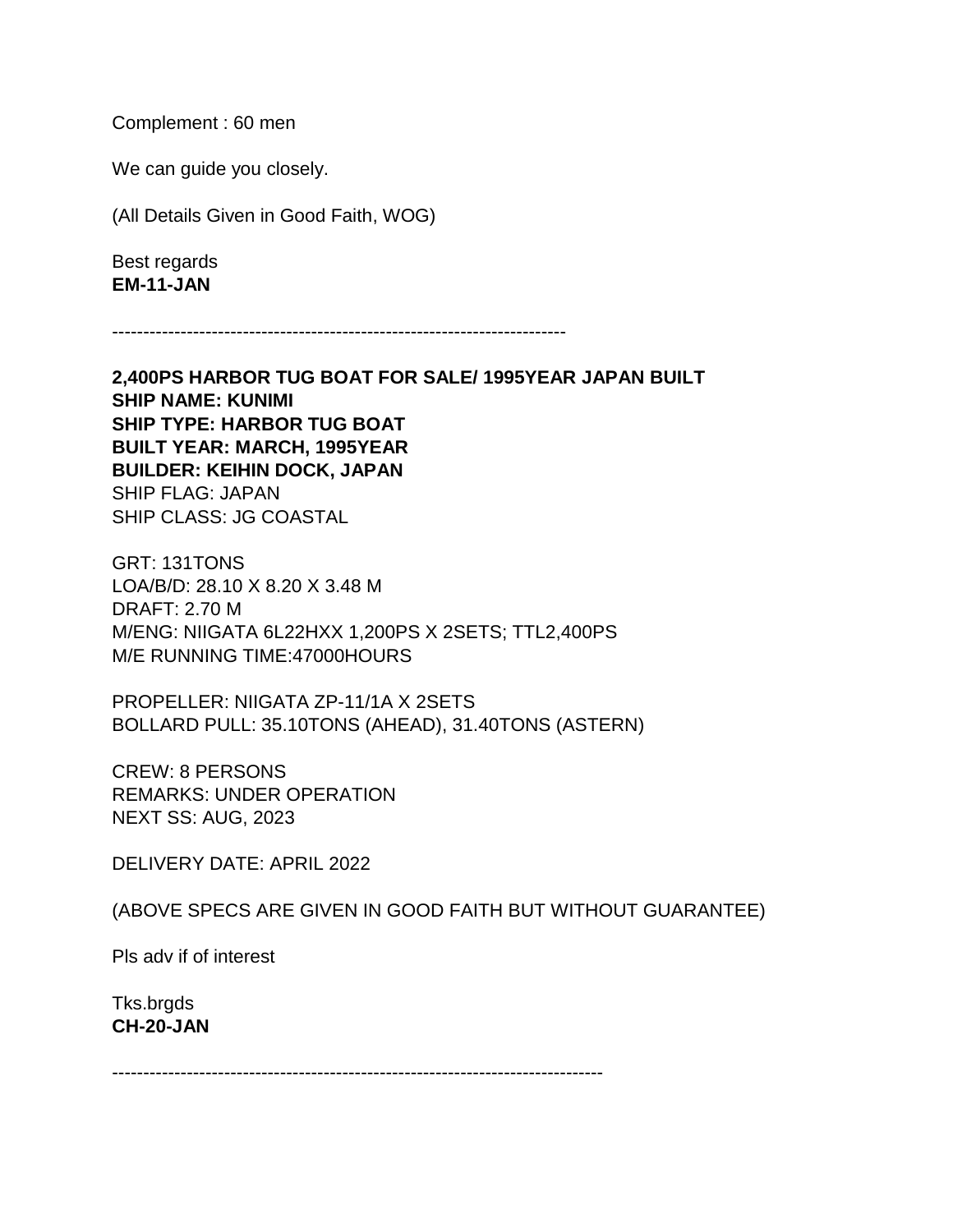### **RE: MV AMELIA - TRAWLER WITH FREEZING CAPACITY 1299 CUBM - BLT 1979 ===**

**M/V "AMELIA" (EX. MYDOY DAKHLA)** 

**==========**

**BLT 1979** CLASS INSB 2018 LOA 69.435 M B 12M GT 1759 ; NT 836 CREW 44 SPEED 14KNTS FREEZING HOLD 1299 CUBM RSW TANK 249 CUBM / FREEZING CAP 100MT/DAY ME WARTSILA NOHAB 16V25, 3680 KW (5000HP) / 900 RPM / YEAR 2006 **WINCHES** 2 X25 TONS, AKER YARDS ( BRADRENE ROGNE) 2 X 40 TONS ROLLS ROYCE ( HYDRAULIC BRATTVAG) NORWAY DECK CRANES: KARM SWL 5 TONS, 12M; EGERSUND MEK. VERKSTED, SWL 2TONS, 8M; TRIPLEX, 1,3 TONS, 6M

A combined fishing vessel, is a trawler - a seiner designed for fishing with pelagic trawls according to the stern trawling scheme.

At the request of the Customer, the Shipowner can re-equip the vessel for the extraction and processing of Crab.

====

All details given in good faith believed to be correct but without guarantee

Pleased to hear whether she might be of further interest,

Kind regards, **DM-02-FEB**

---------------------------------------------------------------------

We have local client disposing their coastal tug with following specs.

**Built Year : November 2021 Ship Builder : Seohae Shipbuilding Company, Korea** Classification : KOMSA Flag : Korea GRT : 72 Ton LOA/LBP : 24.46m / 20.00m Breadth(MLD) : 6.6m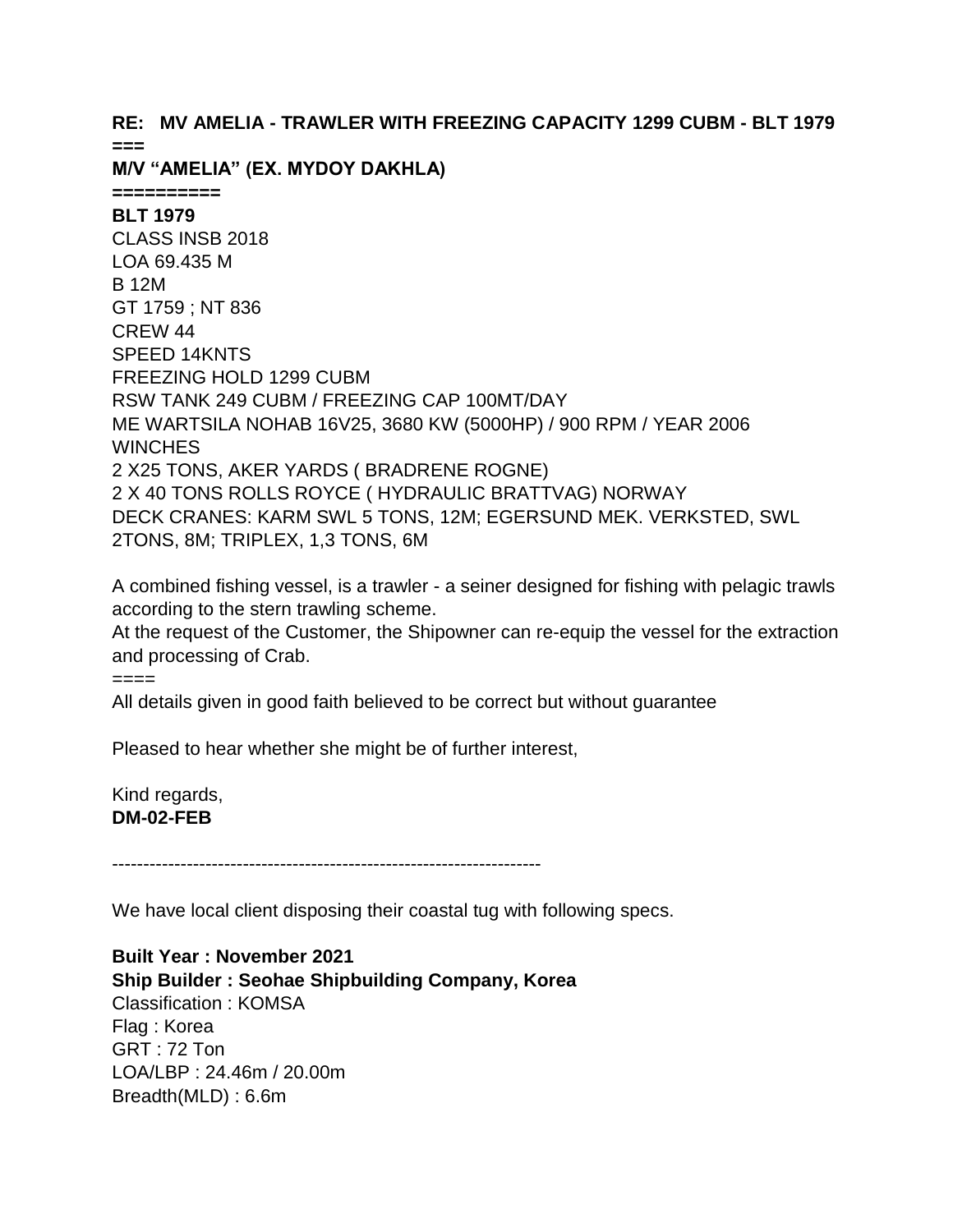Depth(MLD) : 2.9m Draft : 2.0m Speed : 11.0 knot Crane : 1 ton x 1 set **Bollard Pull : 20 tons (Approximate)** Main Engine : Yanmar Diesel ENG. 6AYM-WET 755 PS x 2 sets (1,510 PS), 1840 rpm Propulsion : BaekSan FPP(4B) x 2 sets Windlass : 5ton x 9m/min

Price idea : usd1.7million

For your guidance, particulars is attached herewith drawings.

If you are interested in and need further info, please contact me at any time.

Best regards **DM-15-FEB**

---------------------------------------------------------------------------------

We can offer for sale following floating crane:

#### **HASHMETLI - RUS FLAG**

**========== Built: 2000 Turkey** Class: Russian River Register - overdue LOA: 38,25 m Breadth: 22,7 m Depth: 3,9 m Draft empty: 1,2 m Gen set: 3 pcs (150 kwt, 40 kwt, 10 kwt) Crane: АmClyde model CBW-8800 - SWL 50 mt Anchors: 2 x 1500 kg Winches: 2 x 500 mtrs, 2 x 150 mtrs, SWL 20 tns each Hydraulic six-blade grab - 8 m3, depth of dredging 20 mtrs.

Location: Black sea, Russia

Seller is very keen. Can guide on price.

Kind regards, **DM-16-FEB**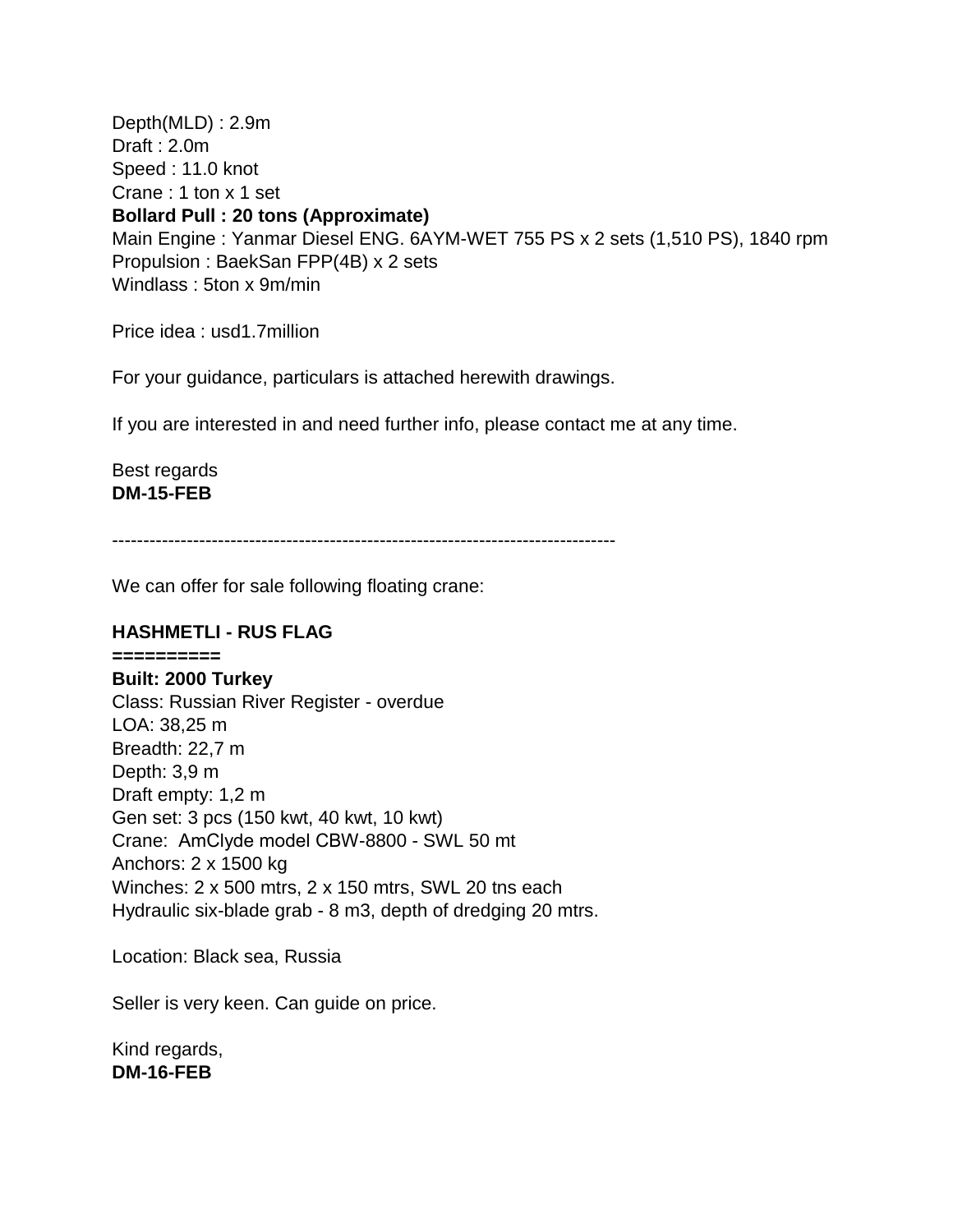---------------------------------------------------------------------------------

**We are pleased to offer you one unit used towing tug 1300hp built 2009 for sale.**

Attach spec and ga plan Tug draft is 2.7 mtrs

Price usd 650,000 as is where is Delivery ex owners base Singapore Time delivery 14 days upon confirmation 20% deposit upon sign moa 80% balance payment upon delivery Saleform Nsf 2012 Sub unsold offer valid 14 days from the date of offer

Hope to hear from you soon

Thank you **RZ-21-FEB**

---------------------------------------------------------------------------------

**RE: MV KOMETA - HYDROFOIL PASSENGER CRAFT / 125 PAX - / BLT 1981**  $===$ 

TYPE : KOMETA CLASS: RINA C\* BUILT: 1981 USSR LENGHT: 35 м. BREADTH : 9.55 м DRAFT : 1.3 м DWT : 15 т. PAX : 125 M/E: 2 X М401 А1 / : 2000 HP.

Vessel in class, ready for work. Got approvals to work at Greece.

Kind regards, **DM-28-FEB**

-------------------------------------------------------------------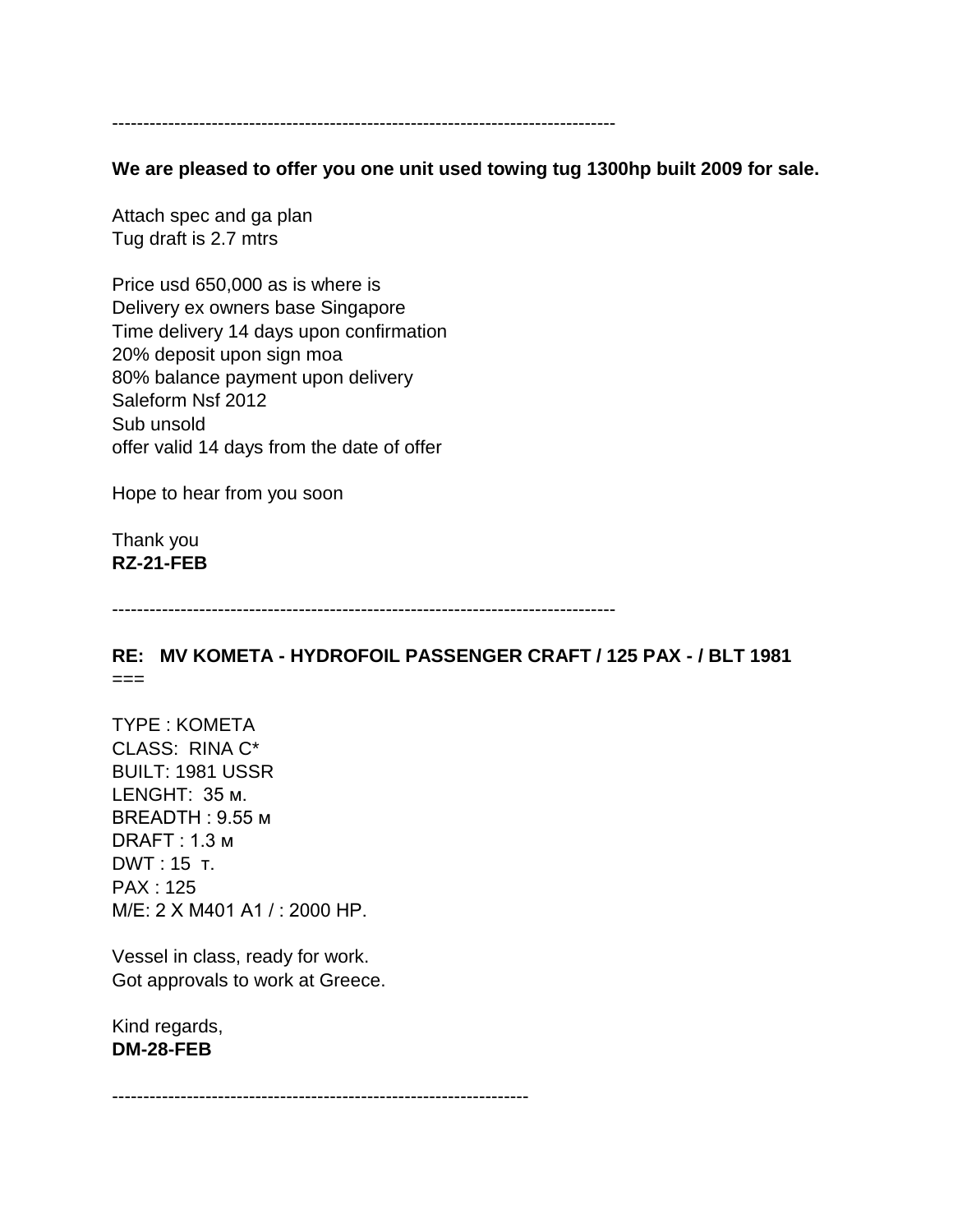**We would like to propose a jack up barge for a sale from the owner directly, please see the attached particular.**

### **DWT 1,128t Sep Barge (2018)**

| <b>Built Year</b>    | Sep. 2018, Korea                                   |
|----------------------|----------------------------------------------------|
| Flag                 | Korea                                              |
| Class                | KST                                                |
| <b>GRT</b>           | 393Ton                                             |
| LXBXD                | 38.42 x 24.00 x 3.20m                              |
| Draft                | 2.4 <sub>m</sub>                                   |
| Deck Load            | 6.20Ton/m2                                         |
| Holding Capa.        | 1,173Ton                                           |
| Lifting Capa.        | 1,088Ton                                           |
| Spud                 | Dia - $61,500$ / Length - 30m X 4ea                |
| <b>Type</b>          | H.Y.D Manual Operation                             |
| <b>Lifting Speed</b> | Up - Abt.8.0min/stroke / Down - Abt. 8.0min/stroke |
| Spud Winch           | 40Ton X 3m/min X 4Sets                             |
| Anchor               | 1,440Kg $X$ 4ea / Winch - 6Ton $X$ 15m/min x 4ea   |
| HYD. Pump Engine     | 730ps X 1800RPM X 1                                |
| Power Engine & Gen.  | 62ps X 1800RPM X 45KVA X 1                         |

- Details WOG –

Kind regards, **KOR-01-MAR**

-------------------------------------------------------------------

#### **Re. 5K DWT, 2017BLT Self-propelled Barge for sale (Tier-2 Engines)**

**M/V JAEWON STELLA** – Korea Flag **Self-propelled barge – bow ramp fitted / coastal Abt. 5060 DWT on 4.3m Draft 8th Dec. 2017 BLT In China** LOA/B/D: 96.67m /19.80m / 5.75m GRT: 2676 tons no hatch cover / Side wall installed KST (none IACS) - SS/DD due: 24th April 2022/24th April 2024 M/E CUMMINS K50-M 1,825PS X 2 sets(total: 3650HP) - Tier 2 Weichai Diesel WP6CD152E20, 138kW at 1900RPM x 2 set - Tier 2 Abt. 11.8 kts (ALL DETAILS GIVEN IN GOOD FAITH W.O.G.)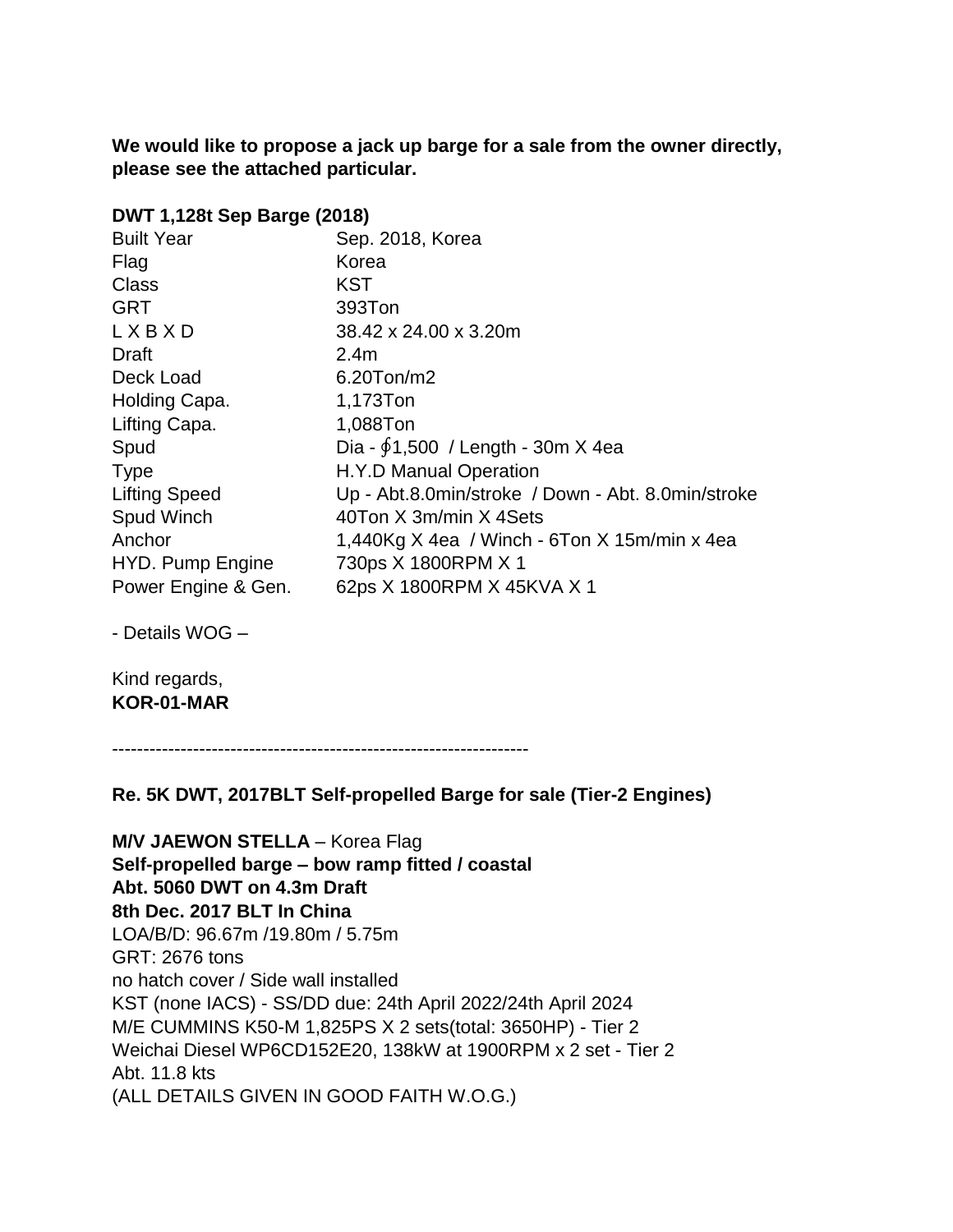Trading General cargo in Korean coastal please advise your interest

thanks and best regards **CT-02-MAR**

---------------------------------------------------------------------------------

| 4,200ps Harbor Tug (2002) |                                              |
|---------------------------|----------------------------------------------|
| <b>Built Year</b>         | <b>Jan. 2002, Korea</b>                      |
| Class                     | KR.                                          |
| <b>GRT</b>                | 188.0t                                       |
| LXBXD                     | $34.10 \times 9.50 \times 4.00$ m            |
| M/E                       | STX NIIGATA PIELSTIC, 2100HP(1545KW) x 2sets |
|                           | $=$ TTL 4,200ps                              |
| G/E                       | DAEWOO, 1146(T)                              |
| Propeller                 | AZIMUTH THRUSTER AQUAMASTER US205FP/3205     |
| <b>Bollard Pull</b>       | 51.815Ton                                    |
| Speed                     | Max. 12.0Knots                               |
| Complement                | 10P                                          |
| Tank Capa.                | F.O - Bunker A 3.0M/T, F.W - 30.0M/T         |
| Fire Engine               | DOOSAN D1146T                                |
| Fire Pump                 | 120M Ton/HR                                  |
| Foam Tank                 | 3.5t                                         |
|                           |                                              |

- Details WOG –

Best regards **KOR-07-MAR**

---------------------------------------------------------------------------------

**Re. 5K DWT, 2017BLT Self-propelled Barge for sale (Tier-2 Engines)**

#### **M/V JAEWON STELLA – Korea Flag**

**Self-propelled barge – bow ramp fitted / coastal Abt. 5060 DWT on 4.3m Draft 8th Dec. 2017 BLT In China** LOA/B/D: 96.67m /19.80m / 5.75m GRT: 2676 tons no hatch cover / Side wall installed KST (none IACS) - SS/DD due: 24th April 2022/24th April 2024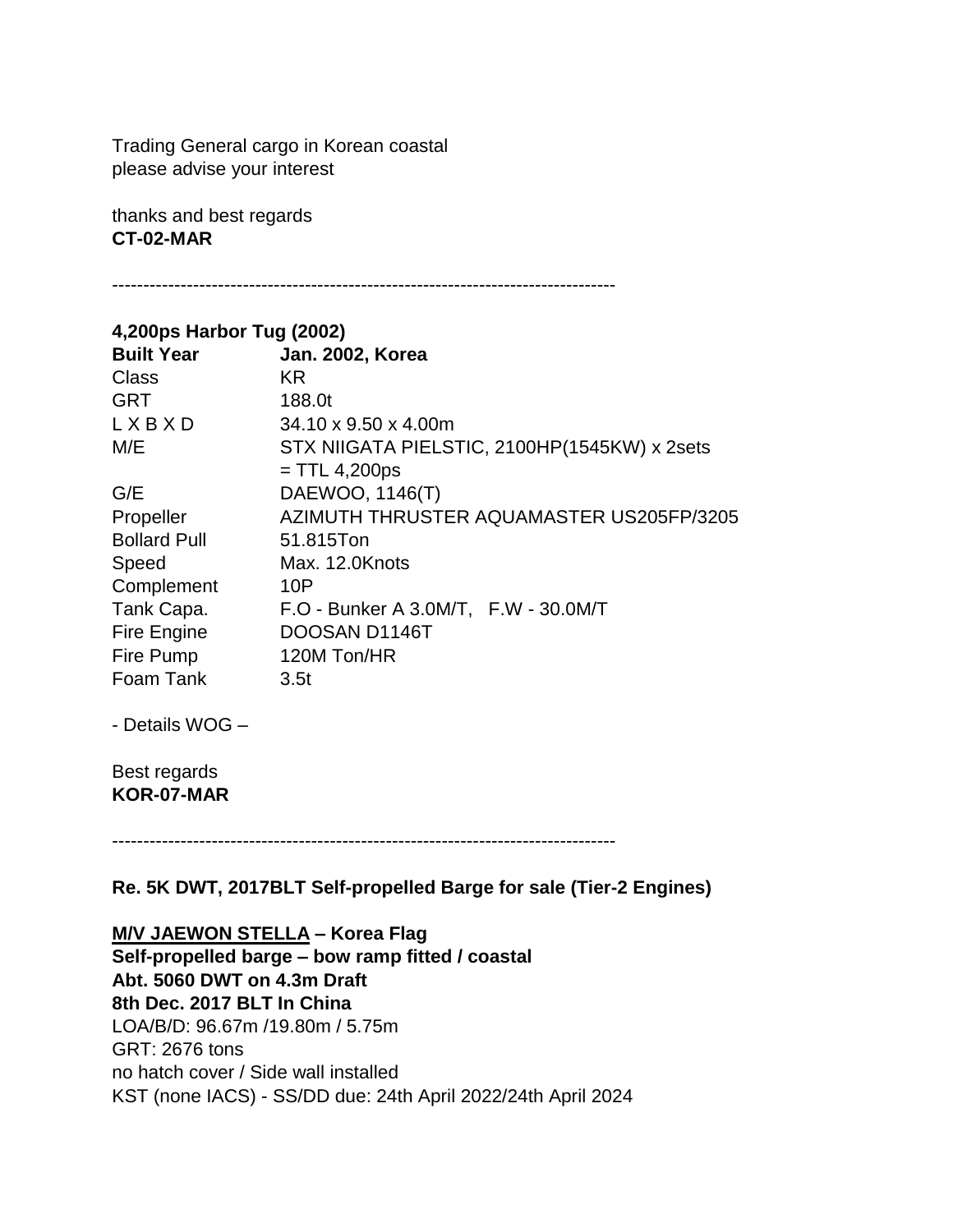M/E CUMMINS K50-M 1,825PS X 2 sets(total: 3650HP) - Tier 2 Weichai Diesel WP6CD152E20, 138kW at 1900RPM x 2 set - Tier 2 Abt. 11.8 kts (ALL DETAILS GIVEN IN GOOD FAITH W.O.G.)

Trading General cargo in Korean coastal please advise your interest

thanks and best regards **CT-09-MAR**

**-------------------------------------------------------------------------------**

## **RE. 4.3K DWT, 1999 JAPAN BLT RORO SHIP for SALE**

**MV KS HERMES** - Korea Flag **RORO SHIP / COASTAL ABT. 4382 MT DWT on 6.194M draft 6th Dec., 1999 BLT AT IMABARI SHIPBUILDING CO., LTD., JAPAN** KR CLASS SS/DD Due: 18th AUG., 2024/ 23rd AUG., 2022 GRT: 5901 MT LOA/ LBP/ B/ D: 136.21M/128.19M/21.40M/13.65M Capacity: Sedan: 176 cars / 21 Passengers / 123 trucks M/E: MAN B&W 8S50MC-C, 12621 KW at 127 RPM x 1 set G/E: AC 1125 KVA 450 VOLT, 1305 HP at 900 RPM x 3 Sets RAMP: BOW QUARTER PORT SIDE & STERN QUARTER PORT SIDE PROPELLER: FIXED FITCH Abt. 20 kts at VLS FO 45.7 t/day at 120 rpm Prompt Delivery at Busan port, Korea. (DETAILS ARE GIVEN IN GOOD FAITH W.O.G.)

Best regards **CT-10-MAR**

**-------------------------------------------------------------------------------**

| 5,000ps Harbor Tug (2020) |                                         |  |
|---------------------------|-----------------------------------------|--|
| <b>Built Year</b>         | Apr. 2020, Korea                        |  |
| <b>Class</b>              | KR.                                     |  |
| <b>GRT</b>                | 278t                                    |  |
| LXBXD                     | 34.53 x 10.0 x 4.50m                    |  |
| Draft                     | 3.5M                                    |  |
| M/E                       | Niigata 6L28HX, 2500PS x 750rpm x 2sets |  |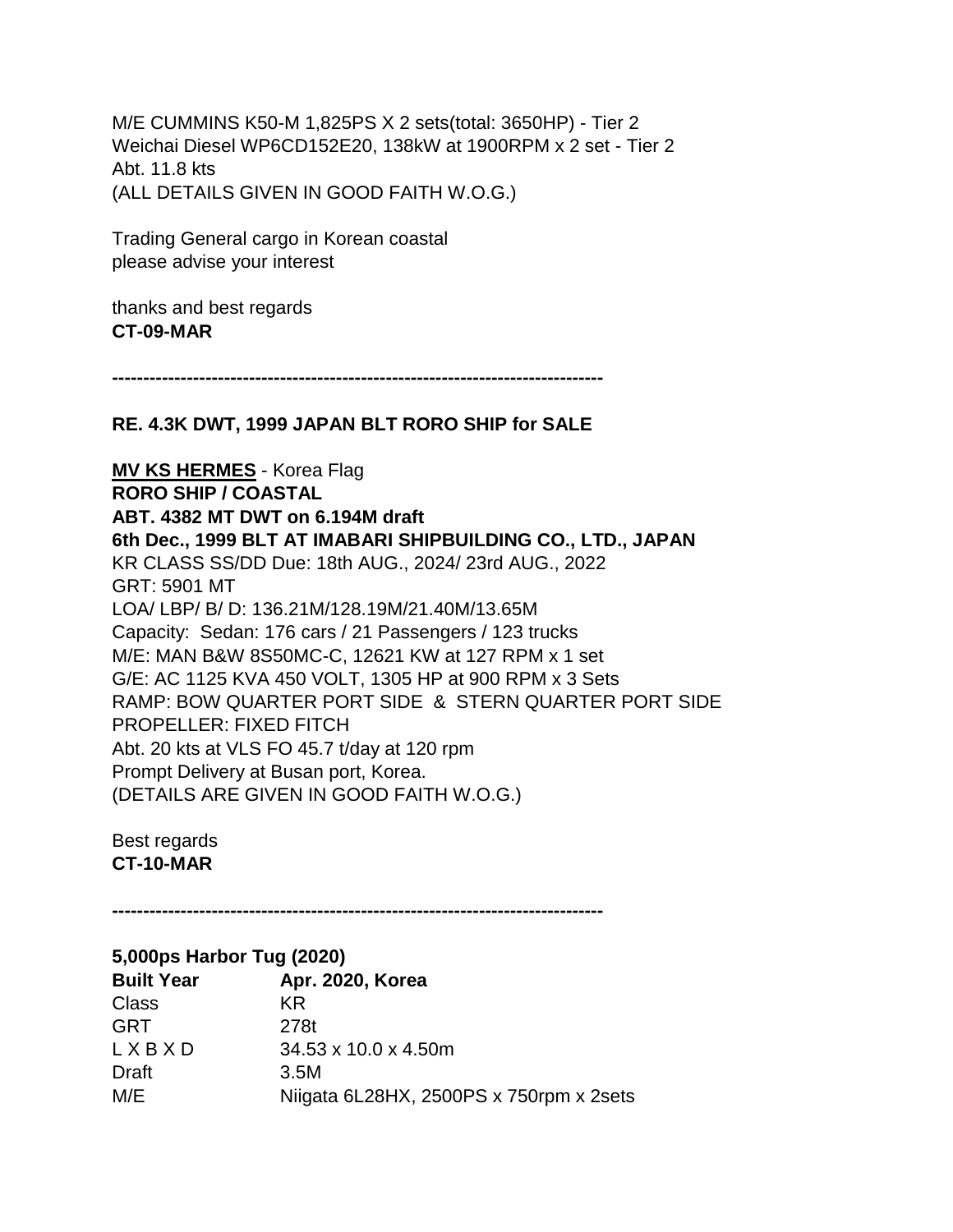$=$  TTL 5,000ps Bollard Pull Abt. 60Ton Speed Max. Abt. 13.5Knots

Best regards **KOR-11-MAR**

**-------------------------------------------------------------------------------**

#### **Re. 4451 MT DWT, SAND CARRIER FOR SALE**

#### **M/V NO.107 DAEYANG** - Korea Flag

**Sand carrier / Coastal Abt. 4451 DWT on 6.233m draft 13th Oct. 1993 BLT at SANUKI SHIPBUILING. JAPAN** KR CLASS – SS/DD due: 22nd Dec. 2024 / 23rd Dec. 2022 GRT : 2496 tons LOA/LBP/B/D : 93.93/87.40/15.60/8.00m Hold Capacity : 2785.74M Excavator : VOLVO EC700C Sand Pump : KUIMOTO KSP-750ESP,550KW x 505RPM, 22" x 5350M/h x 21M x 1SET

#### **Discharging conveyor system is fitted**

Sand Pipe & Hose Length : PIPE 54M + HOSE 70M = 124M M/E : HANSHIN 6LH41LA, 1471kW(2000PS) x 235 RPM G/E : YANMAR S165L-DN, 350KVA(420PS) x 1200RPM x 2Sets MITSUI-DEUTZ BF6L913-C, 100KVA x 1800RPM x 1 Sets Abt. 10.50 kts (DETAILS ARE GIVEN IN GOOD FAITH W.O.G.)

Best regards **CT-11-MAR**

**-------------------------------------------------------------------------------**

#### **RE. 4.3K DWT, 1999 JAPAN BLT RORO SHIP for SALE**

**MV KS HERMES** - Korea Flag **RORO SHIP / COASTAL ABT. 4382 MT DWT on 6.194M draft 6th Dec., 1999 BLT AT IMABARI SHIPBUILDING CO., LTD., JAPAN** KR CLASS SS/DD Due: 18th AUG., 2024/ 23rd AUG., 2022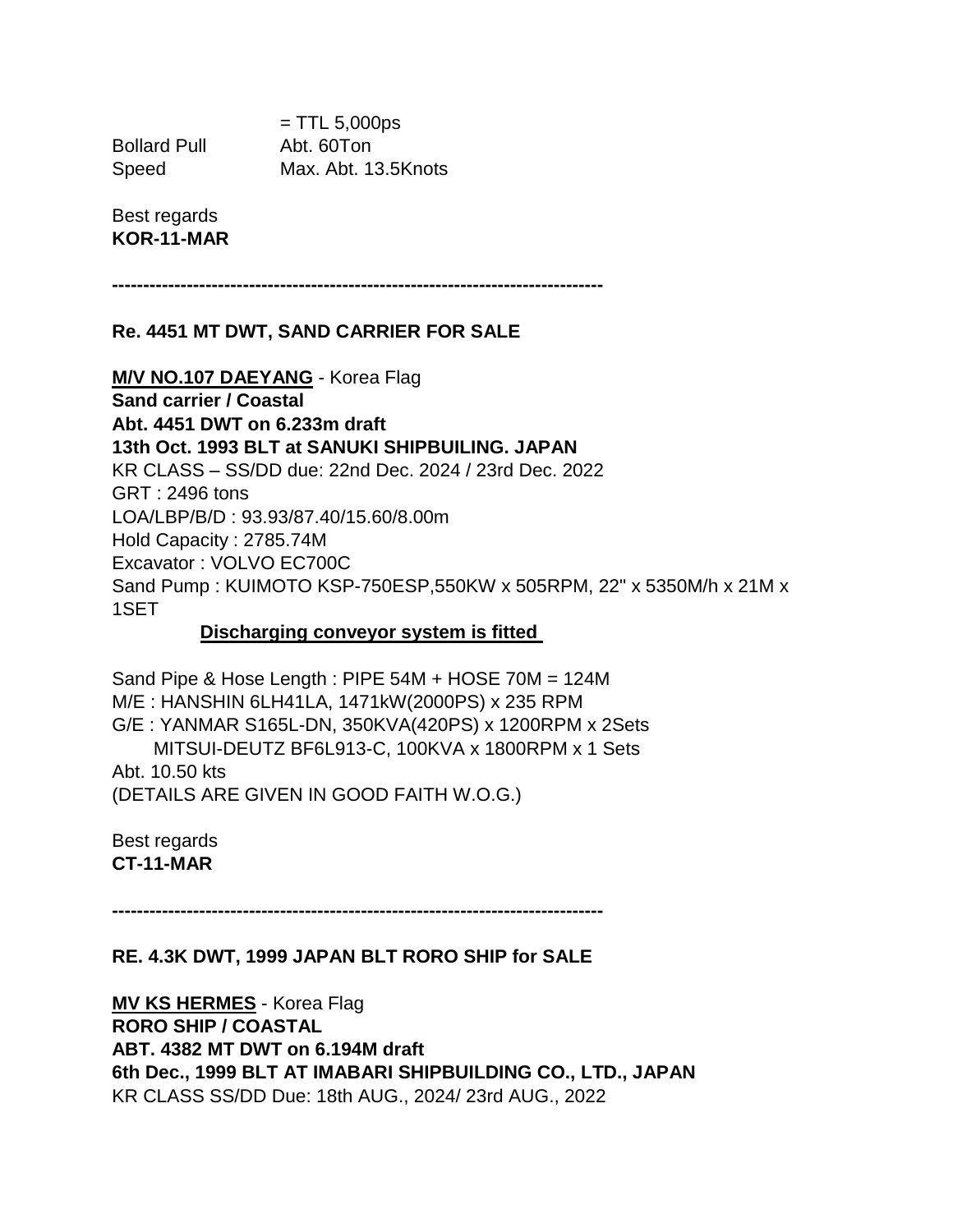GRT: 5901 MT LOA/ LBP/ B/ D: 136.21M/128.19M/21.40M/13.65M Capacity: Sedan: 176 cars / 21 Passengers / 123 trucks M/E: MAN B&W 8S50MC-C, 12621 KW at 127 RPM x 1 set G/E: AC 1125 KVA 450 VOLT, 1305 HP at 900 RPM x 3 Sets RAMP: BOW QUARTER PORT SIDE & STERN QUARTER PORT SIDE PROPELLER: FIXED FITCH Abt. 20 kts at VLS FO 45.7 t/day at 120 rpm Prompt Delivery at Busan port, Korea. (DETAILS ARE GIVEN IN GOOD FAITH W.O.G.)

Best regards **CT-11-MAR**

**-------------------------------------------------------------------------------**

#### **NEW BUILDING RORO PASSENGER FERRY(JBM-CF-1116) – RESALE**

**TYPE : RORO PASSENGER FERRY BLT : SEP. 2021 IN KOREA** ITC : 1,725 T CLASS : I.R.S (IACS) LENGTH(O.A) : 82.060M LENGTH(B.P) : 68.200M BREADTH(MAX): 16.000M BREADTH(MOULDED): 15.000M DEPTH(MOULDED): 3.800M DRAFT(D.L.W.L) : 2.500M SCANTLING MLD : 2.800M CONSTRUCTION: STEEL RAMP SIZE: 8.5M (L) X 8.0M (B) AT STERN (Bow ramp can be installed if the buyer needs) ACTUAL DECK CLEARANCE: 4.5M PASSENGER CAPACITY : ABT 600P (Passenger seats or beds are not installed. It can be installed later as needed by the buyer.) PASSENGER CAR : 73EA OR 5TON TRUCK 8EA + CAR 31EA MAIN ENGINE : CUMMINS QSK-60M 2,230PS(1,641KW) X 1800RPM X 2 SETS (Continuous) AUX. ENGINE : DOOSAN AD126TI 224KW X 2 SETS SPEED : MAX (10% DEADWEIGHT,) APPROX. 16KTS SERVICE SPEED 12~15KTS NAVI EQUIPMENTS : RADAR(ARPA), GPS PLOTTER, ECHO SOUNDER, AIS, CCTV,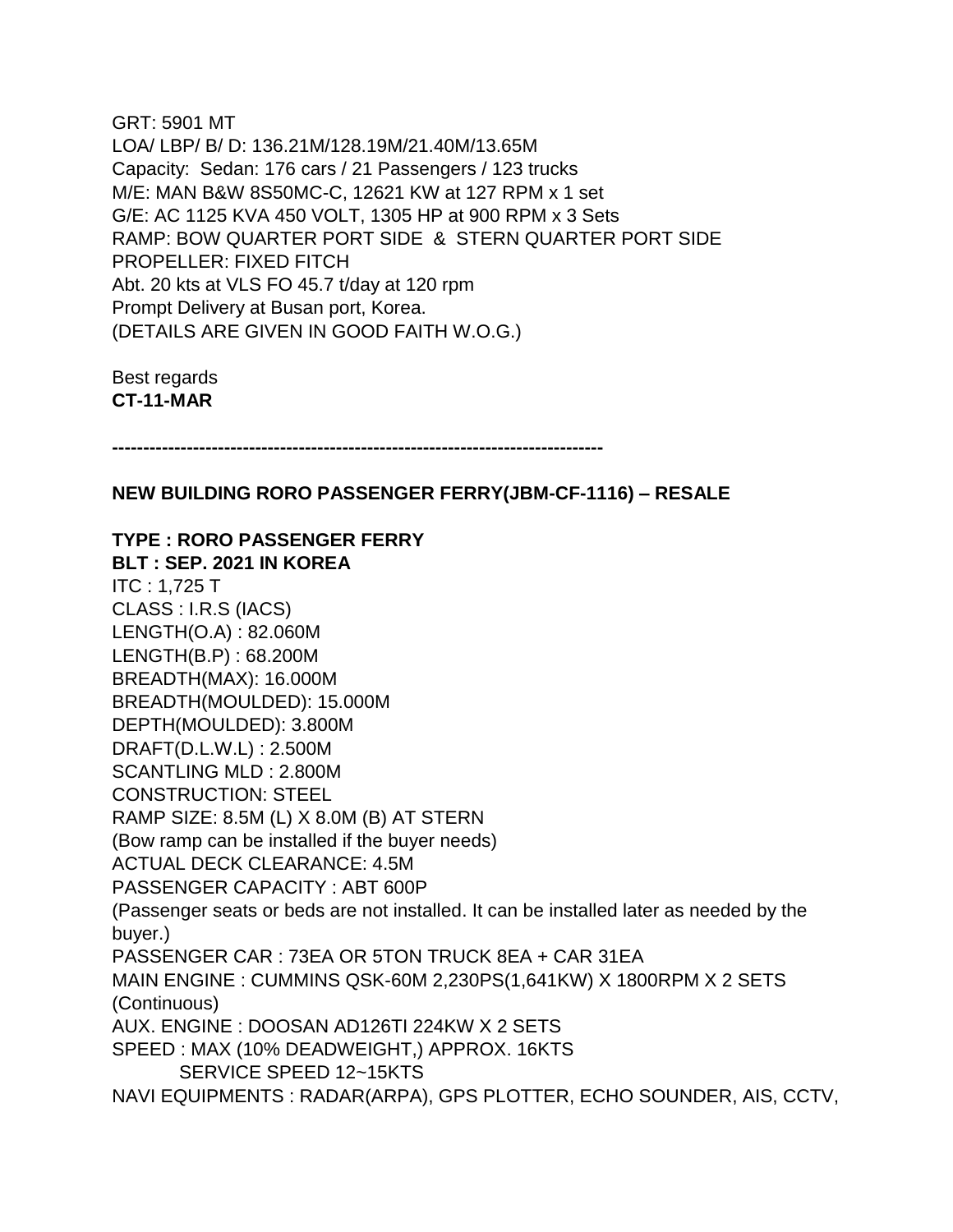## GPS COMPASS, VHF, EPIRB, C.B.T., P.A SYSTEM ETC. OTHER FITTED EQUIPMENTS : BOW THRUSTER, LIFT FOR ELDERLY OR INFIRM PEOPLE , MGPS, ICCP ETC. PROPELLER : F.P.P(ALBC3) X 2SETS INSPECTION/DELIVERY : IN KOREA

Best regards **NE-11-MAR**

**-------------------------------------------------------------------------------**

| 600t Sheerleg Crane (2011) |                                              |  |
|----------------------------|----------------------------------------------|--|
| <b>Built Year</b>          | Feb. 2011, Korea                             |  |
| <b>Class</b>               | <b>KR</b>                                    |  |
| <b>GRT</b>                 | 2,305t                                       |  |
| <b>DWT</b>                 | 5,400t                                       |  |
| LXBXD                      | 60.00 X 27.00 X 4.50M                        |  |
| Draft                      | 3.80M                                        |  |
| Boom Length                | 64.7M                                        |  |
| <b>Lifting Height</b>      | Main Hook - 65.8m (Above Deck)               |  |
|                            | Aux. Hook - 63.2m (Above Deck)               |  |
| Generator                  | Main X 2set - Doosan AD222TI, 500Kw X 625KVA |  |
|                            | Aux. X 1set - Doosan, 328KW X 410KVA         |  |
|                            | Aux. X 1set - Doosan, 80KW X 100KVA          |  |
| Hook                       | 300Ton X 2Set, 1m/min                        |  |
|                            | 200Ton X 1Set, 1m/min                        |  |
|                            | 20Ton X 1Set, 10m/min                        |  |
| Tank Capa.                 | Sea Water Ballast - 2,250m3                  |  |
|                            | FWT - 470m3, Fuel - 190M                     |  |

- Details WOG -

## **KOR-23-MAR**

---------------------------------------------------------------------------

## **Re. RORO CARGO PASSENGER SHIP for sale**

**MV NO.3 MIRAE** – Korea Flag **RORO CARGO PASSENGER SHIP / COASTAL Built : 7th June., 2011 at MOON CHANG SHIPBUILDING, Korea** Passenger Capacity : 176 Seats + Abt. 100pax Tatamy style RM. Vehicle Capacity: 46 x Small Passenger Car, 7 x 25Ton Truck, 11 x 6m3 Mixer Truck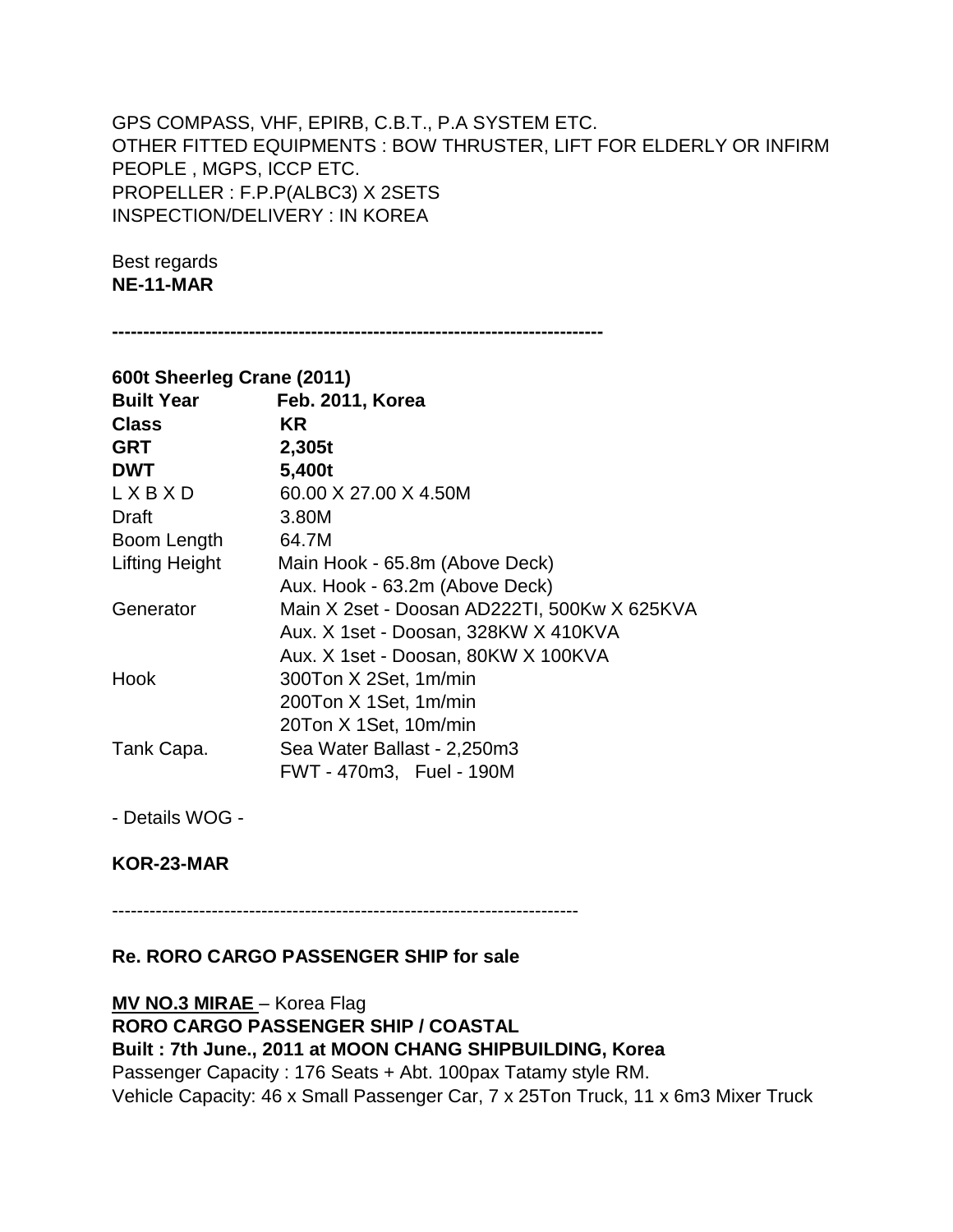Clear height for vehicle on car deck : abt 4.20m KR CLASS DWT/GRT/LDT: 362mt / 996 MT/668MT LOA/LBP/B/D: 60.63m/50.07m/10.60m/2.85m M/E: MITSUBISHI / S6R2-MTK2L / 940PS x 1400RPM x 2Set G/E: DAEWOO(DOOSAN) / AD136TS / 170PS x 1800RPM x 2Set Speed : Max. 13.0kts / Serv. 11.0kts Fuel Consumption : 190Ltrs/Hour at Serv. Speed Complement : 12persons Ramp : Bow Location : Incheon, Korea (ALL DETAILS GIVEN IN GOOD FAITH W.O.G.)

Best regards **CT-24-MAR**

**-------------------------------------------------------------------------------**

**RE. 4.3K DWT, 1999 JAPAN BLT RORO SHIP for SALE(Reduced Price)**

**MV KS HERMES** - Korea Flag **RORO SHIP / COASTAL ABT. 4382 MT DWT on 6.194M draft 6th Dec., 1999 BLT AT IMABARI SHIPBUILDING CO., LTD., JAPAN** KR CLASS SS/DD Due: 18th AUG., 2024/ 23rd AUG., 2022 GRT: 5901 MT LOA/ LBP/ B/ D: 136.21M/128.19M/21.40M/13.65M Capacity: Sedan: 176 cars / 21 Passengers / 123 trucks M/E: MAN B&W 8S50MC-C, 12621 KW at 127 RPM x 1 set G/E: AC 1125 KVA 450 VOLT, 1305 HP at 900 RPM x 3 Sets RAMP: BOW QUARTER PORT SIDE & STERN QUARTER PORT SIDE PROPELLER: FIXED FITCH Abt. 20 kts at VLS FO 45.7 t/day at 120 rpm Prompt Delivery at Busan port, Korea. (DETAILS ARE GIVEN IN GOOD FAITH W.O.G.)

Best regards **CT-24-MAR**

**-------------------------------------------------------------------------------**

**1,400ps Harbor Tug (1992) Built Year Sep. 1992, Korea**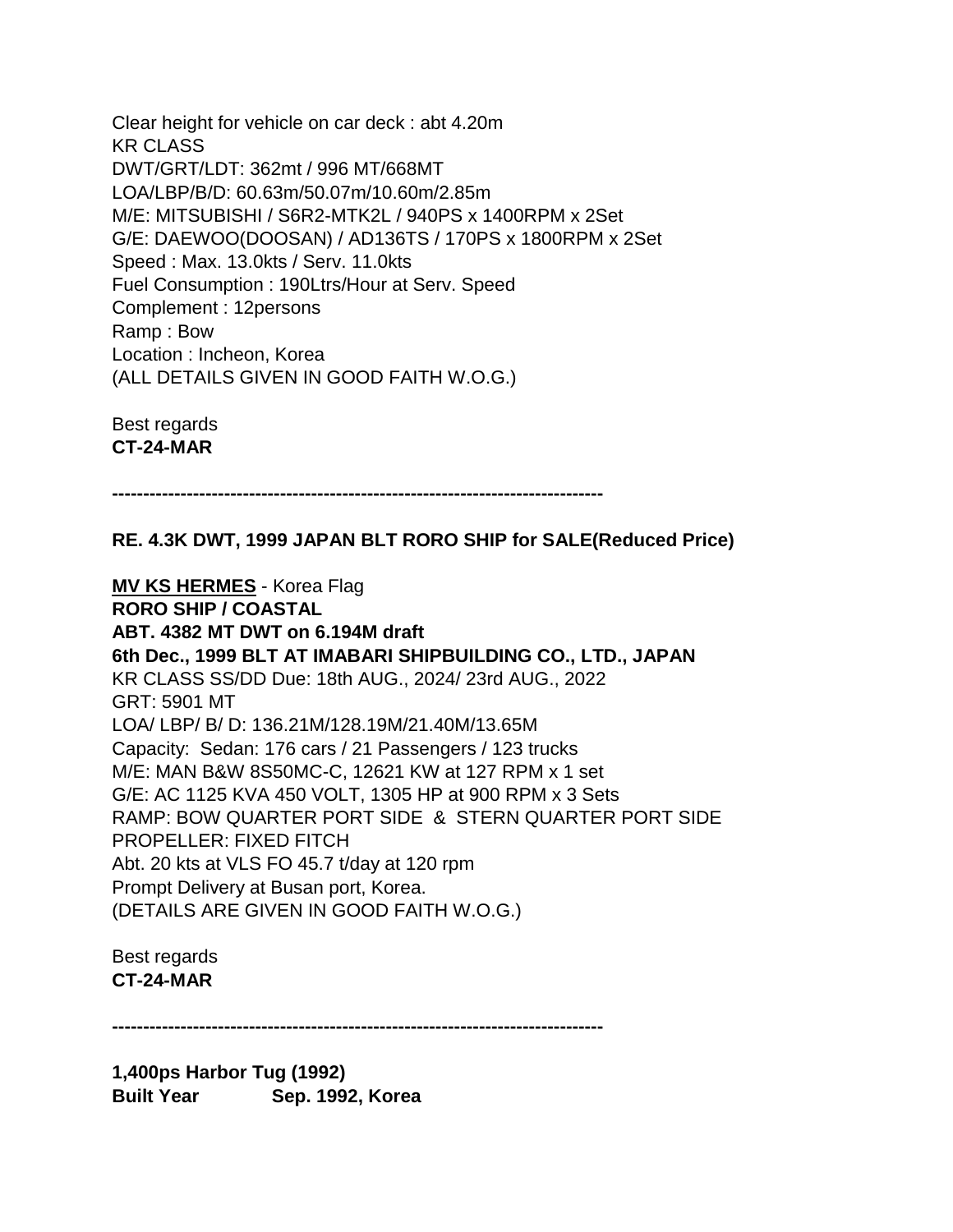| Flag                 | Korea                                               |
|----------------------|-----------------------------------------------------|
| <b>Class</b>         | KR.                                                 |
| <b>GRT</b>           | 116t                                                |
| Navi.                | Coastal                                             |
| LXBXD                | 25.16 x 8.00 x 3.20m                                |
| Draft                | 2.40m                                               |
| M/E                  | Cummins, KT38M, 518kw x 1800rpm x 2sets             |
|                      | <b>TTL 1,400ps</b>                                  |
| Propeller            | Cummins, 4BT3.9G2(M), 45kw x 60Hz x 1800rpm x 2sets |
| M/E, A/E Fuel        | M.G.O                                               |
| Propeller            | A/Master Rolls-Royce Azimuth Thrusters US101        |
| Speed                | 12.1Knots                                           |
| <b>Bollard Pull</b>  | 17.5Knots                                           |
| <b>Fifi Syste</b>    | Motor Pump EHC80C 0.75m/min                         |
| <b>Fuel Tank MGO</b> | 1 tank P: 15,000L, S: 15,000L                       |
| F.W Tank             | 1 tank 13.6t                                        |
| $D^{*}$              |                                                     |

- Details WOG - **KOR-26-MAR**

--------------------------------------------------------------------------------

We can develop for sale of the following four sister vessel.

## **AA) 1 unit**

**--------------------------------------------------------**

## **Vessel Type: 78M 12,200BHP Anchor Handling Tug Supply Vessel Built: 2018, in China**

Flag: Malaysia Classification: ABS, \*A1, Offshore Support Vessel (Supply-HNLS, AH, TOW, FFV1, OSR-C1), SPS, Circle E, \*AMS, \*DPS-2, UWILD, GP

LOA/LBP/B/D: 78.20/69.00/18.50/8.00M DWT: about 3,000t Draft designed: 6.00M Draft scantling: 6.80M Complement: 60men/27 cabins

DW/WB tank: 1600 m3 Potable water: 405 m3 FO tank: 1050 m3 Liquid mud/brine/FO cargo/ORO: 680 m3 ORO(F.P≥60°): 230 m3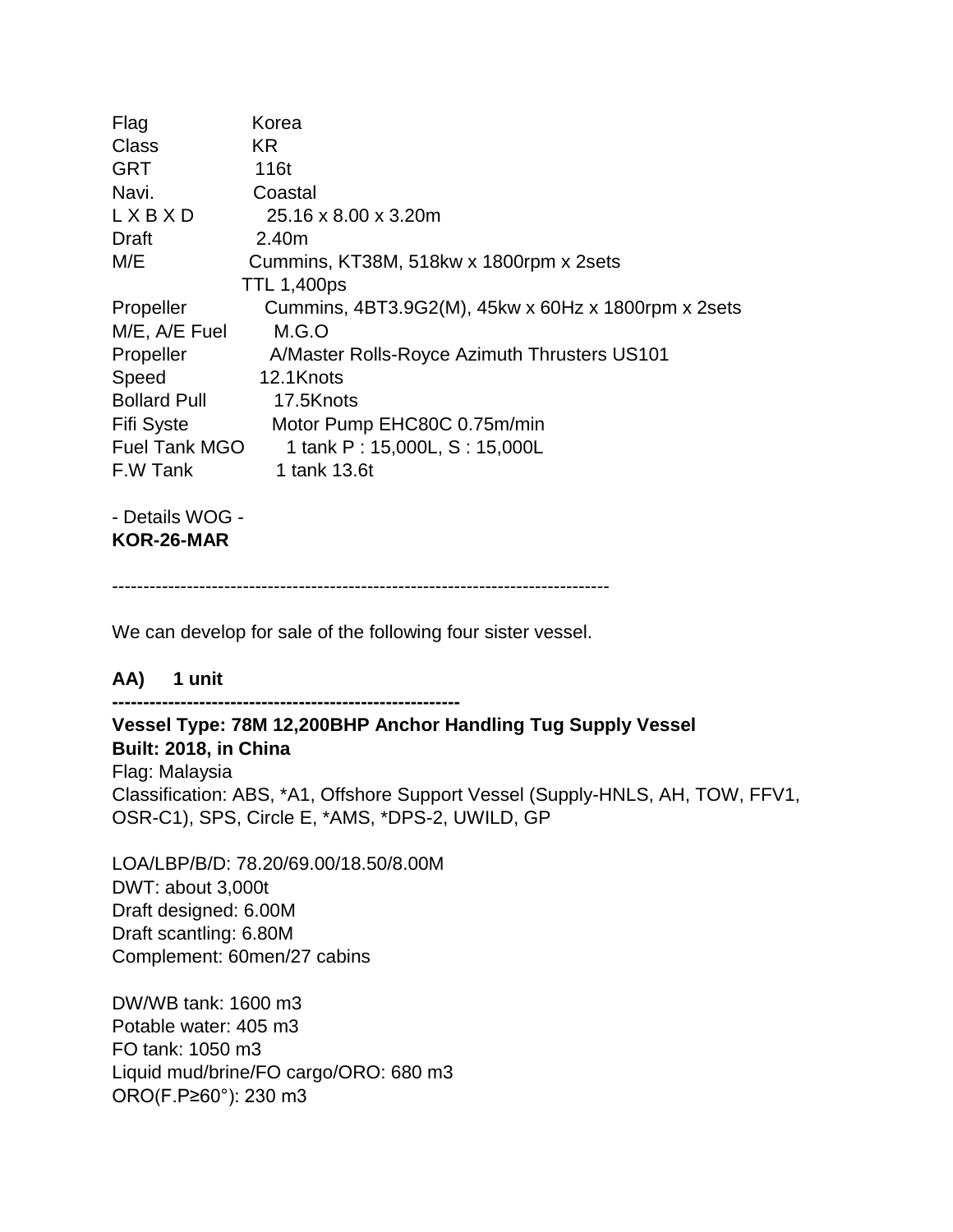ORO(unlimited F.P): 450 m3 Methanol/LFL/Base oil: 150 m3 Deck cargo: 800t at 1m VCG Deck area: 600 m2

Endurance: min. 35 days Bollard pull: 167.2t Speed: 15.315 knots

Engines: 2 x 4,500 KW, 750 rpm(WARTSILA) Gensets: 2 x 730 KW, 450/3/60(CATERPILLAR) Shaft alternators: 2 x 2000KW, 450/3/60(WARTSILA) Propellers: 2 x 4-bladed, Ni-Al bronze of 3,900mm dia.CPP(WARTSILA) Bow thruster: 2 x 13t approx, (WARTSILA) Stern thruster: 2 x 11t approx, (WARTSILA) Emergency generator set: 1 x 125kw, 450/3/60, 3 wires (SHENGFENG)

#### **BB) 3 units**

**--------------------------------------------------------------------**

**Vessel Type: 78M 12,000 HP Anchor Handing Tug/Supply/Oil Recovery Vessel (Focal 521 LT)** Built: Newbuilt in China (Haven't been registered.) Flag: Singapore Classification: ABS, \*A1 €, Offshore Support Vessel (AH, Tow, Supply-HNLS), FFV 1, OSR-C1, \*AMS, \*ACCU, \*DPS-2, UWILD

LOA/LBP/B/D: 78.00/69.30/18.00/8.00M DWT: about 3,000t Draft designed: 5.20M Draft scantling: 6.80M Complement: 50men/23 cabins

DW/WB tank: 1200m<sup>3</sup> Potable water: 600 m3 FO tank: 1200 m3 Dry bulk cargo tanks: 250 m3 [Rec.oil/mud/brine:](http://rec.oil/mud/brine) 800 m3(SG2.5) Deck cargo capacity: 1,000t, VCG about 0.8m above deck (to be confirmed) Deck cargo space: 520 m2 Cargo deck design load: 7.5t/m2

Bollard pull: 162t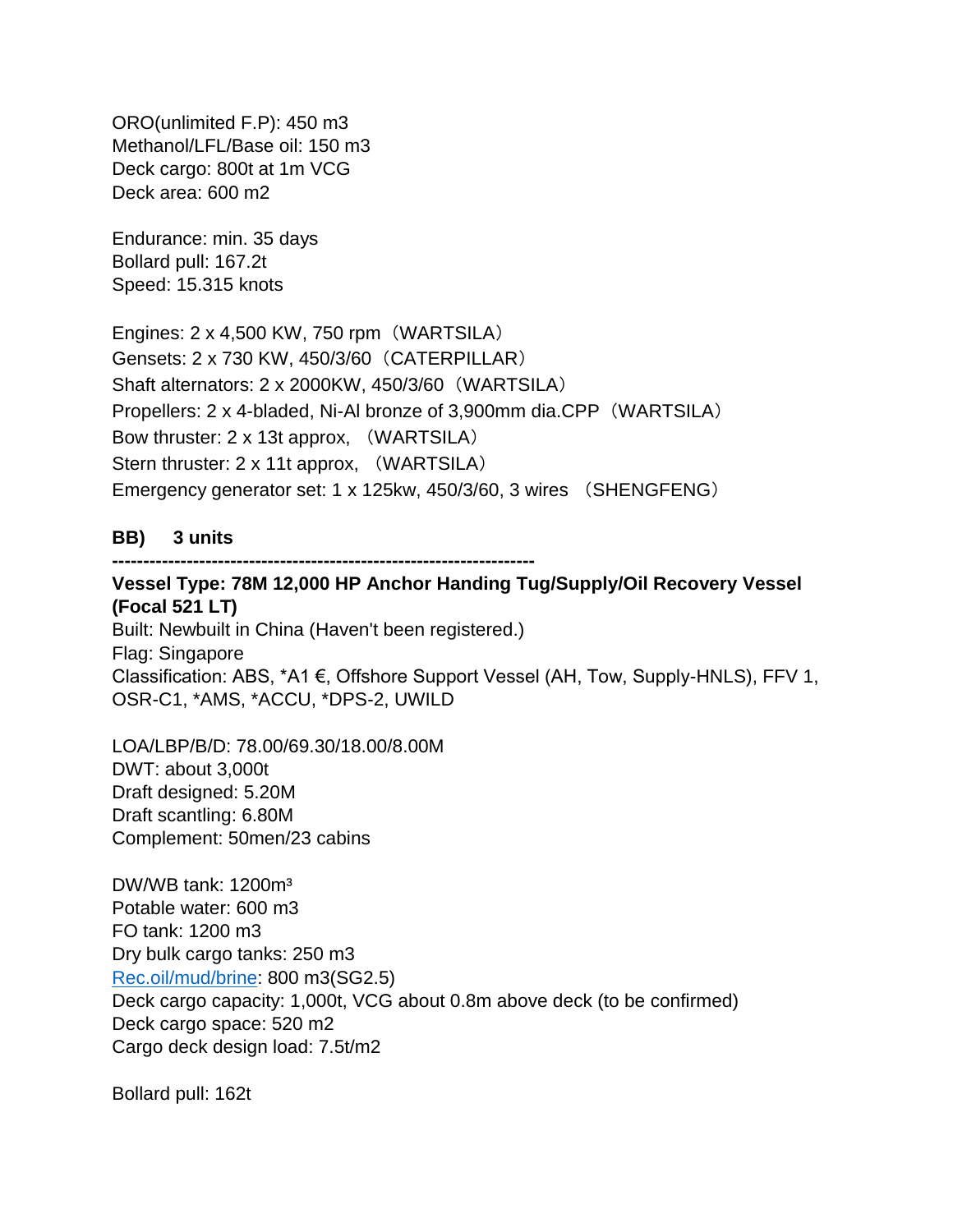Speed: 14.7 knots

Engines: 2 x 6,120BHP medium speed Gensets: 3 x 550kw diesel driven generators 2 x 1920kw shaft driven alternators Tunnel thruster: bow 2 x 12t, stern 2 x 10t, controllable pitch type Steering gear: 2 x electro-hydraulic independent type of 2 x 130knm torque capacity at 2 x 45deg. rudder angle Emergency generator 1 x approx 99kw (440v/3/60hz)

BEST REGADS **CHI-21-APR**

----------------------------------------------------------------------------------

We can develop for sale of the following vessel

## **Vessel Type: 59m Multi-Purpose Offshore Supply/Anchor Handling Vessel Built: New built in China**

Flag: Panama Class: ABS Navigation Area: Unrestrictive service LOA/B/D: 59.25/14.95/6.10m DWT: 2,880t on Draft: 4.95m Cargo Capacity: Clear deck area: about 320m2 Deck loading: 7.5t/m2 Deck Cargo: 500t Fuel oil: 529m3 Fresh Water: 301m3 Drill water/water ballast: 400m3 Main Engine: 2 x Caterpillar 3516C, 2,575BHP (1,920kW), 1,600rpm Main Diesel Gen-Set: 2 x Caterpillar C18, 350ekW, 1,500rpm Fuel Oil Consumption: 192.8g/kW-h Bow Thruster: 2 x 8t Bollard Pull: 63t Speed: 13.0kts Complement: 42p BEST REGADS **CHI-20-APR**

----------------------------------------------------------------------------------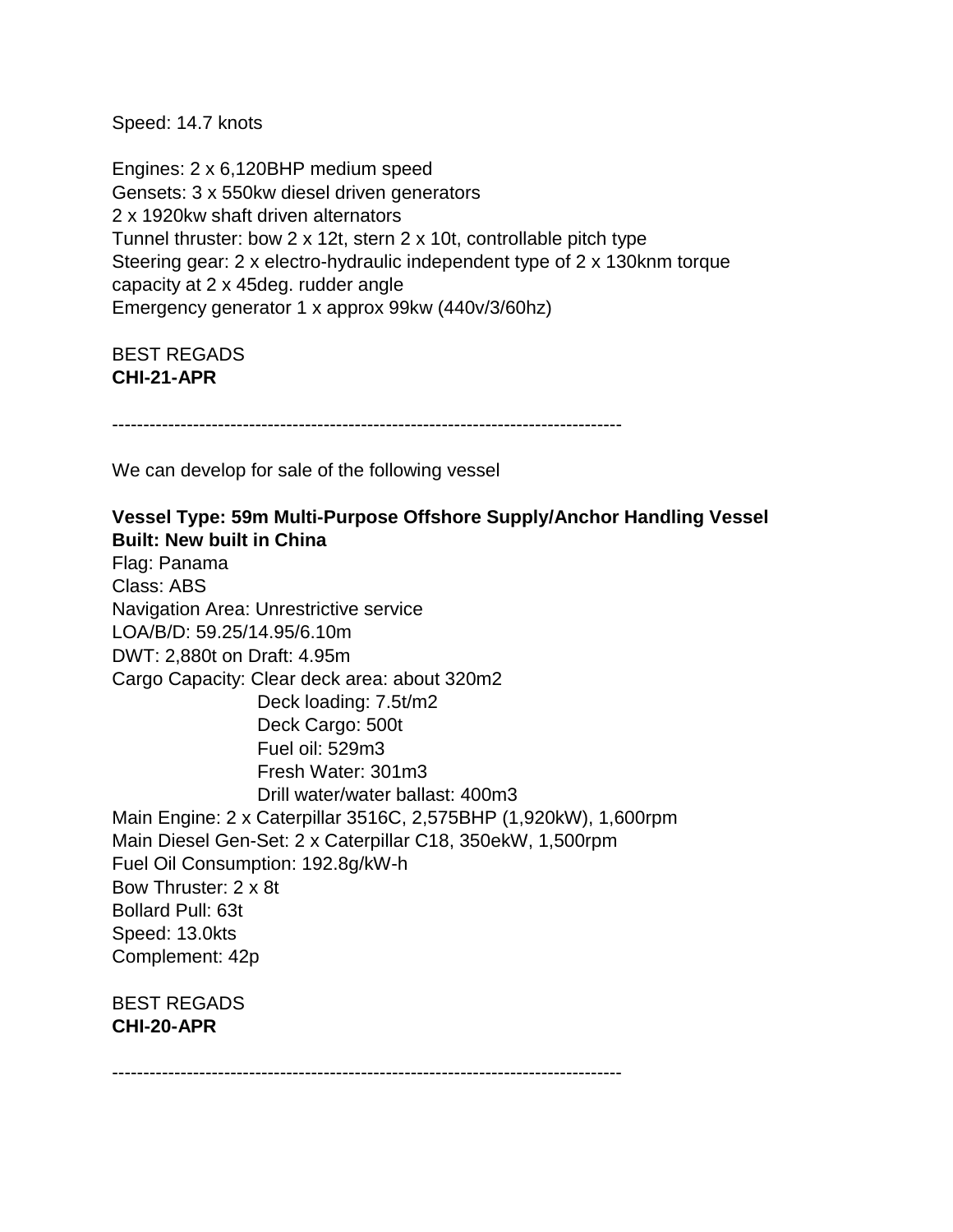We can develop for sale of the following vessel

## **5500CBM TRAIL SUCTION HOPPER DREDGER FOR SALE**

**===================================**

**BUILT IN 2013, ZHEJIANG HONGGUAN SHIPBUILDING, CHINA** CCS CLASS/CHINA FLAG LOA/LBP/BEAM/DEPTH 105/95.2/19/8.0M DESIGNED DRAFT 4.8M DREDGING DRAFT 7.24M RAINBOW AND PUMP SHORE FITTED CAPACITY 5586CBM SOIL LOADING CAPACITY 7260T MAX DREDGING DEPTH 30M SUCTION PIPE/DISCHARGING PIPE DIAMETER 800/750MM TWO TRAIL SUCTION PIPES WITH THREE LIFTING POINTS TOTALLY 16 CONIC HOPPER BOTTOM DOORS TOTAL INSTALLED POWER OF ENGINES 11910KW MAIN ENGINES GN8320ZC2B/2500KW X 2 SETS MADE BY NINGBO CSI AUX ENGINE CW6200ZC/450KW X 3 SETS GENERATORS TFXW-450M6-H EMERGENCY GENERATOR 120KW X 1 SET DREDGER PUMP ENGINE GA8300ZC160/2000KW X 2 SETS DREDGE PUMP (2 SETS) MADE BY HOLLAND BREEMAN SPECIAL PRODUCT B.V. JET PUMP ENGINE 8190ZIC/720KW X 2 SETS JET PUMP OTS400-6208/2500CBM PER HOUR X 2 SETS ONE ELECTRIC BOW THRUSTER TT1300B/BMS-CP/375KW FULL LOADED NAVIGATION SPEED 11.5K DREDGING SPEED 2-2.5K COMPLEMENT 36P

BEST REGADS **CHI-19-APR**

-------------------------------------------------------------------------

We can develop for sale of the the following vessel.

**111m Non-propelled Coal-Transfer Craned Barge RINA Class (Dued) Built in June 24th 2019 (on certificiate), Zhejiang China** Loa/Beam/depth 111.0/27.5/6.0m Design Draft 3.5m Deadweight 4843T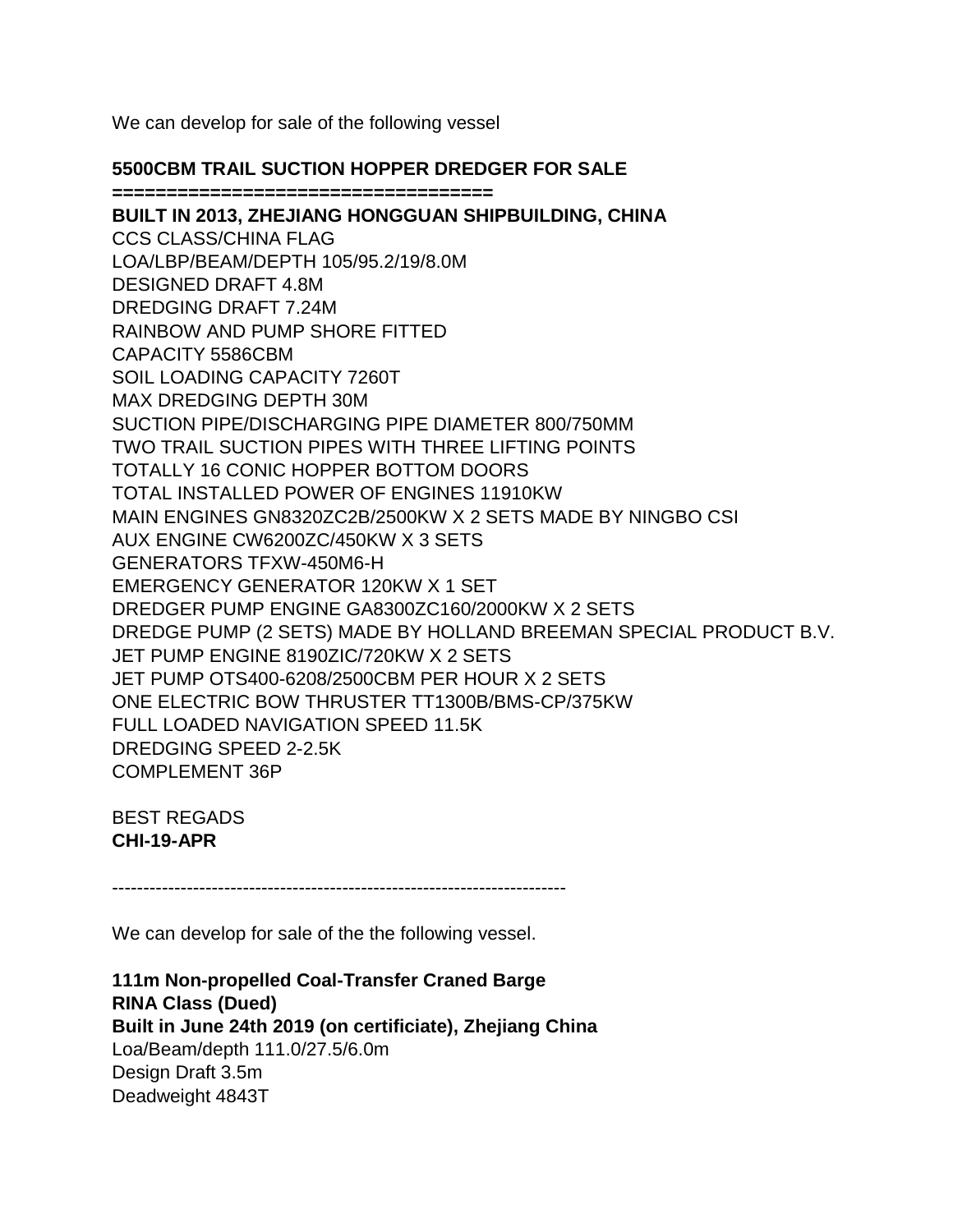Grt/Net 5232/1569 Generator for Main Conveyer Belt KTA19-M/373KW/1800rpm x 2 Sets Main Generators 1FC2 352-2/293.6KW x 3 Sets Emergency Generator 1FC2 224-4/81.6KW x 1 Set Complements 38P Grab Crane 2 sets X 80T SWL X 30M Beam Crane with 60cbm Grab/Bucket Speed of the Grab Crane abt 2000T/Hr (abt 20,000T Coal/Day)? Excavator x 3 Units? Conveyor Belt 4 Sets x 1.6m (Breadth)

Two Conveyor Belt in middle of the vessel driven by 2-set 375KW Commins Motor Conveyor belt on bow and stern?Conveyor?driven by 160KW?Motor Conveyor Speed 250M/Min (3000-4000T/H)

Tank Capacity Fresh water tank 518.14 CBM Fuel Oil Tank 521.14 CBM Ballast water tank 5069.54 CBM

Inspectable ex yard, China

BEST REGADS **CHI-14-APR**

-------------------------------------------------------------------------

We can develop for sale of the following vessel.

**8000CBM TRAIL SUCTION DREDGER FOR SALE BUILT IN NOV 2020, CHINA** CCS CLASS GRT / NET 8031 / 4497 LOA 121M LENGTH OF HULL 110.2M BREADTH 22M DEPTH 9M DRAFT 4.182M/6.500M MAIN ENGINES GUANGZHOU DIESEL 8G32-0311/3552KW/600RPM X 2 SETS AUX ENGINES 593KW/1000RPM X 3 SETS GENERATORS 560KW/1000RPM X 3 SETS EMARGENCY GENERATOR 120KW HOLD CAPACITY 8000 CBM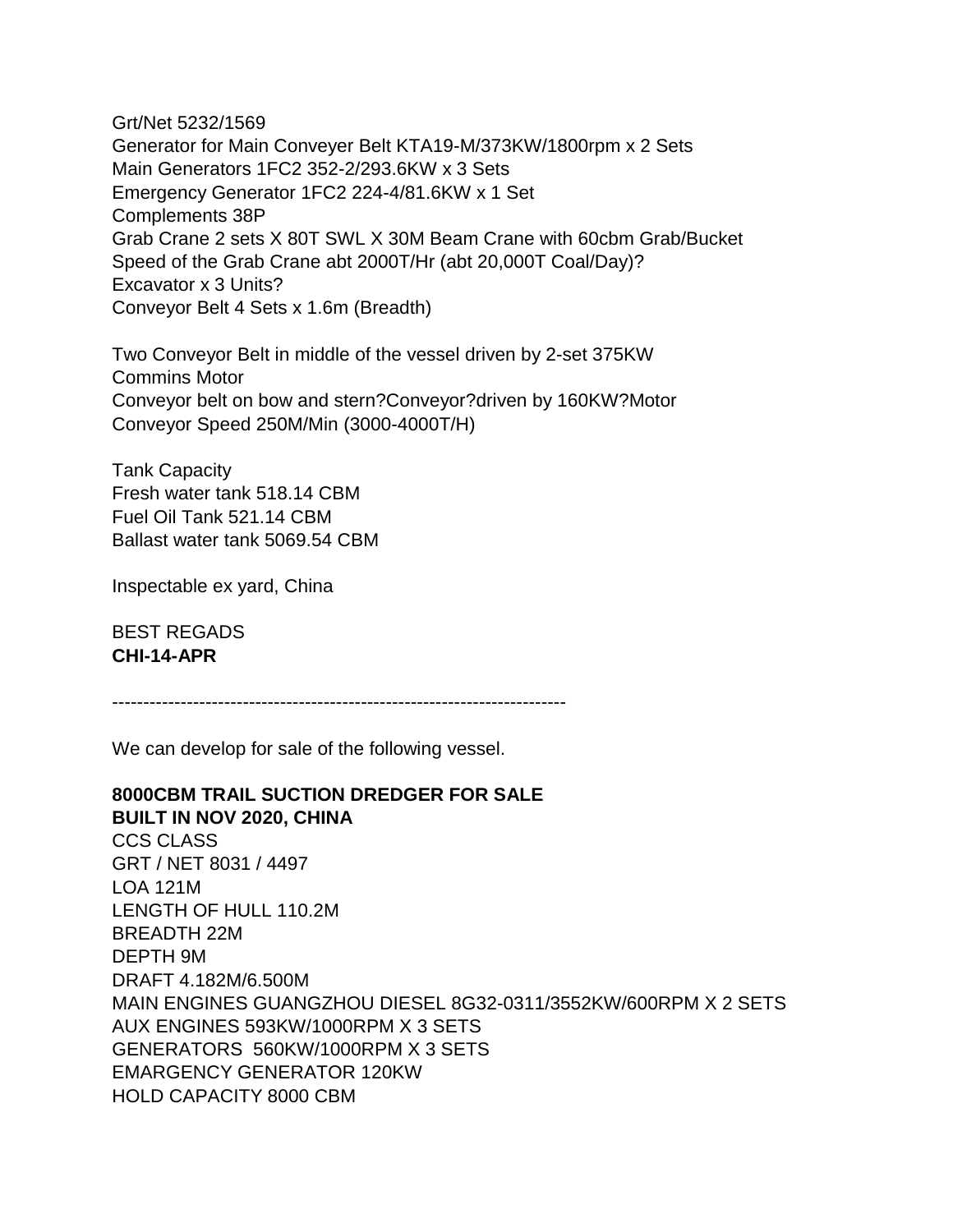### MAX DREDGING DEPTH 38M

Working in South of China.

BEST REGADS **CHI-13-APR**

-------------------------------------------------------------------------

We can develop for sale of the following vessel

**ALuminium Crew boat Class notation ABS+A1 HSC Crewboat +AMS** Deadweight 190 MT Length Overall 40.00m Beam 8.20m Moulded depth 3.65m Moulded draft (Approx) 2.0m Clear Deck Space 115 m2 Main engines Cummins KTA 38-M2 / 4 x 1350 hp Bow Thruster 1 x 90kw Passenger Capacity 100 Aircraft type economy class seat

Now two units are ready for prompt delivery (2 months for issuance of certificates) ex yard in East China.

The other two units of them are launched, delivery expected in 6 months

BEST REGADS **CHI-13-APR**

-------------------------------------------------------------------------

**Direct from 1st-lclass Chinese shipyard who is 1st-class shipyard in China, who's specialized in Offshore and Tugboats., we could develop following newbuilt ASD tug boats for sale,**

**Totally 6 units of 32m ASD tugs are under construction in this yard.**

Specific to say, 2 of them are already launched Other 4 are still at the stage of layout of pipeline and electric (after hull part finished)

Delivery of 6 units is workable in 6 to 8 months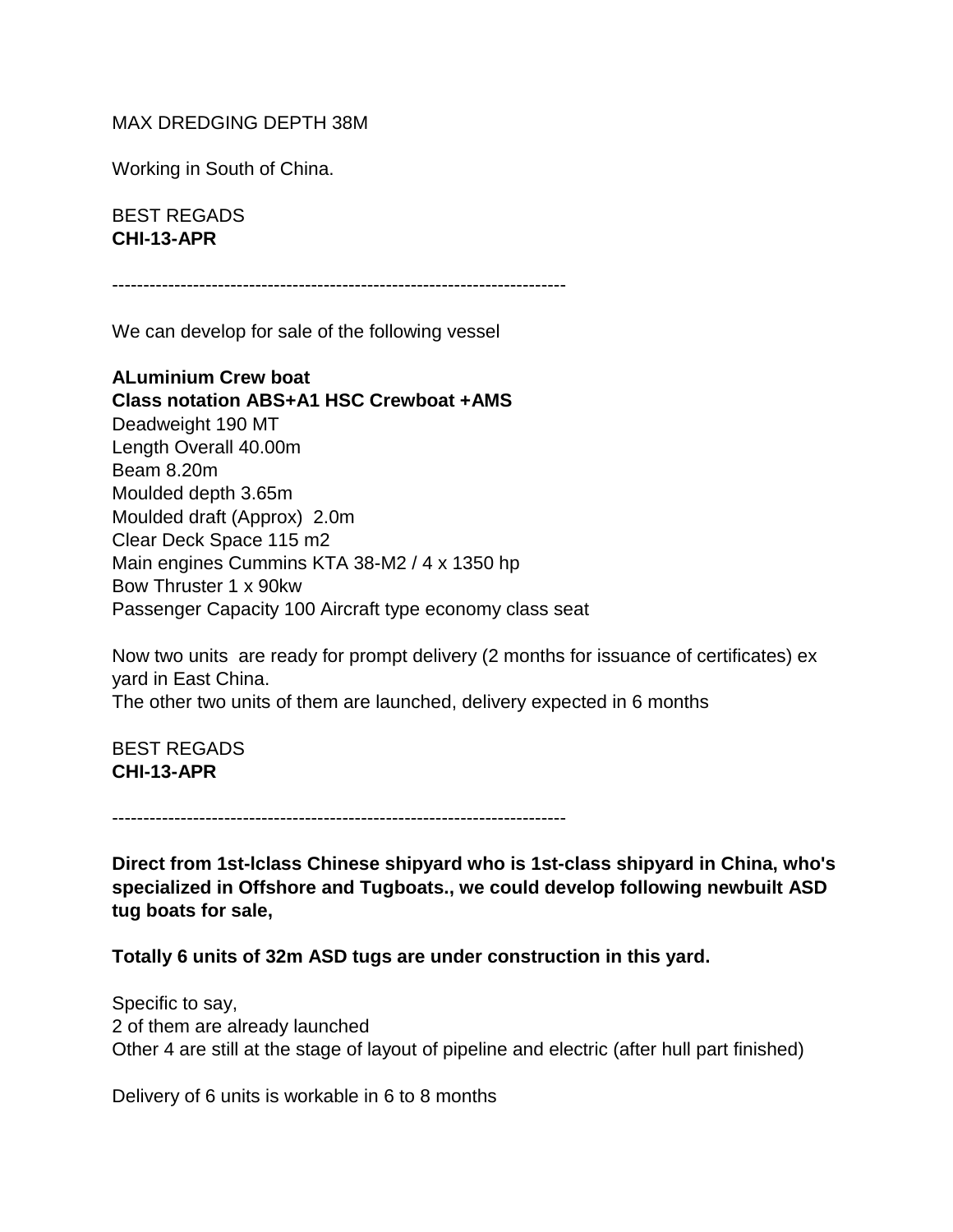Now the process of construction is almost stopped, as shipyard would like to see some firm buyer appears before moving forward.

Newly built 32m ASD tug for re-sale Class LR LOA/Beam/Depth 32/11.6/5.36M Draft max 5.81m Main engine 2×CAT3516C 2682BHP@1600RPM Azimuth 2×Schottel SRP1515FP Generator 2×CAT or Cummins 110eKW Speed 12k Bollard pull 70t(ahead)/65t(astern) Complement 10 men

DELIVERY IN CHINA EX SHIPYARD AS IS BASIS

BEST REGADS **CHI-12-APR**

-------------------------------------------------------------------------

We can develop for sale of the following vessel .

## **Vessel Type: AHT/Utiliy Vessel**

**Built: 2015**

#### **Flag: Singapore**

Class: BV

GRT/NRT: 492t

LOA//B/D: 39.0/10.8/5.9m

Draft Designed: 4m

Speed: About 12 kts at trial condition

Endurance: 30 days

Bollard Pull: about 60t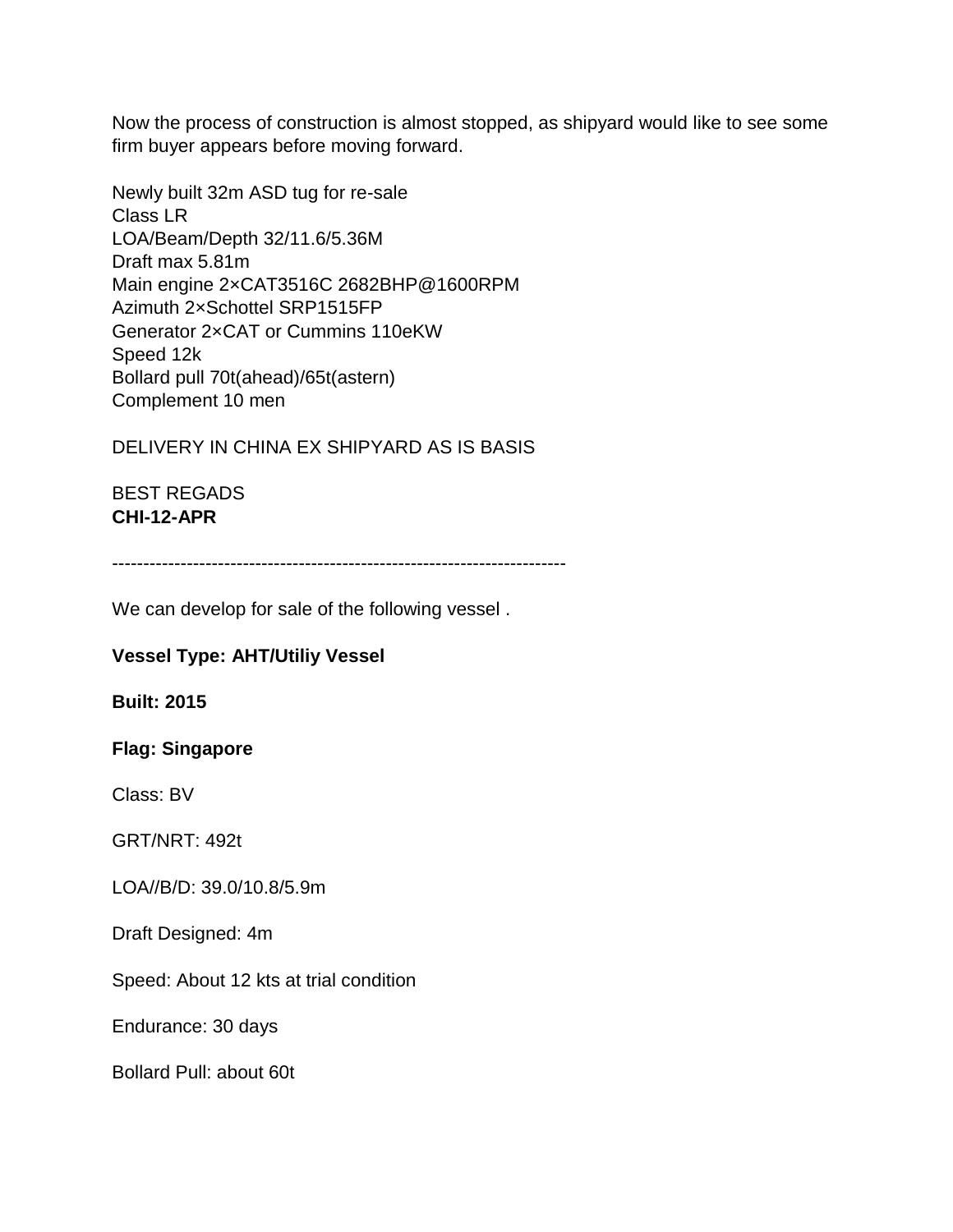Complement: 13p

Deck Area: about 150m2

Main Engine: 2 x Nigata 5MG28HX rated 2250bhp@750rpm c/w HITACHI-NICO Gearbox MGN5023Z

Ratio = 3.15:1, Propeller FPP

Main Genset: CUMMINS, QSM-11D(M) 245kW 415V 3P 50Hz

Bow Thruster: Nanjin Gaojing, China, FP200kW

Suzhou Tongshun, China, 135kW

BEST REGADS **CHI-11-APR**

-------------------------------------------------------------------------

We can develop for sale of following the vessel.

## **7000 CBM TRAIL SUCTION HOPPER DREDGER FOR SALE**

**------------------------------------------------- BUILT IN NOV 2012 BY KAOHSIUNG TAIWAN**

TAIWAN FLAG / BV & CR CLASS SS DUE NOV 12TH 2022 GRT / NET 7936 / 2290 LOA / BEAM / DEPTH 106.60 / 22.00 / 8.90MD DESIGN DRAUTHT 6.80M / DREDGING DRAUGHT 7.80M HOPPER CAPACITY 7050 CBM MAX DREDGING DEPTH AT 27M TWO DRAG HEADS MAIN ENGINES STX MAN 7L32/40, MCR 3500kW@750 RPM X 2 SETS DIESEL GENERATOS CAT C18 Acert, 425kW X 3 SETS DREDGING PUMP ENGINE CAT 3516C / 1825 kW X 2 SETS DREDGING PUMP 12000 CBM/H@21M X 2 SETS BOW THRUSTER KAMOME (JAPAN) / 375KW / 67 RAINBOW FITTED COMPLEMENT 27P

BEST REGADS **CHI-10-APR**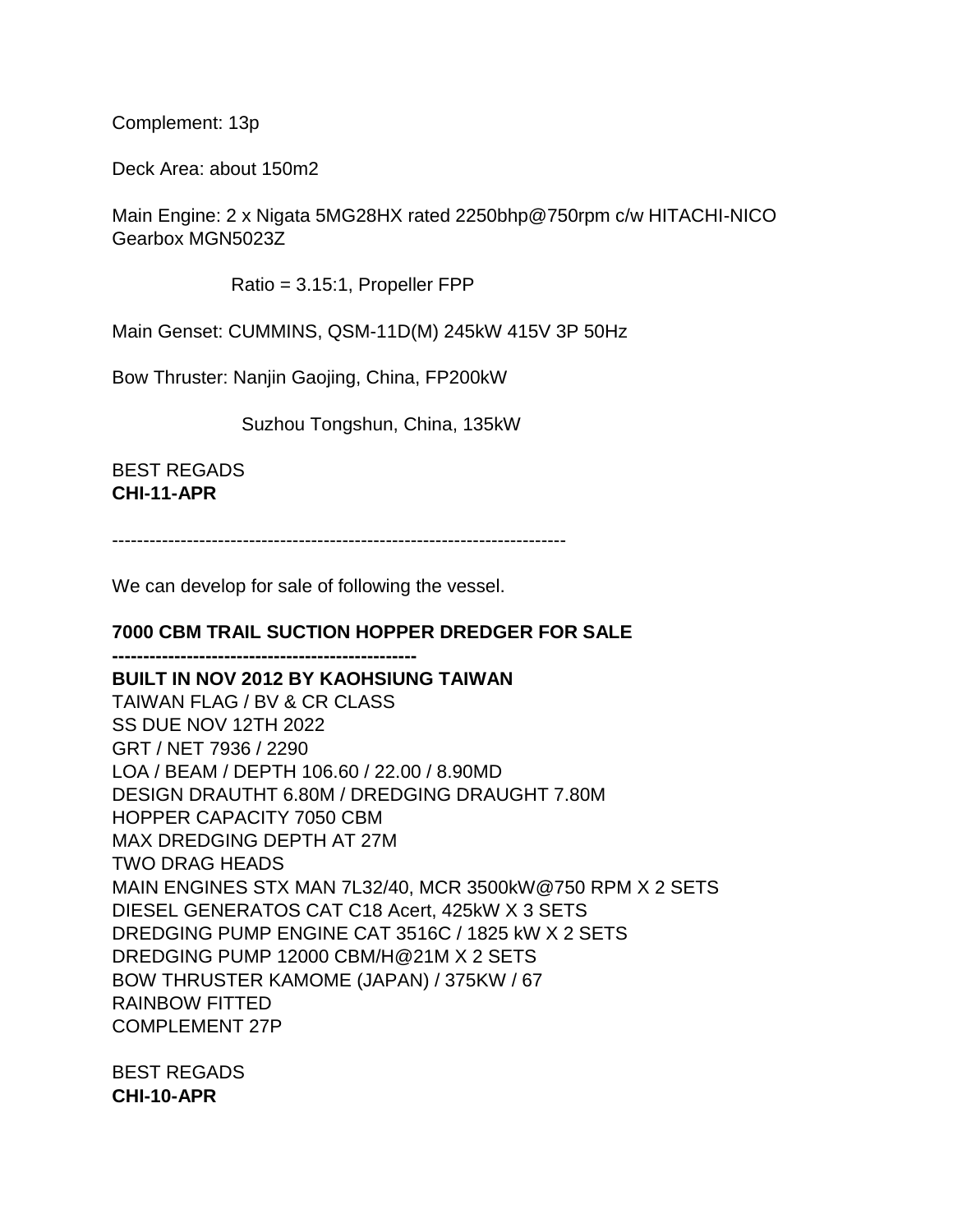-------------------------------------------------------------------------

We can develop for sale of the following vessel

### **BT 75M NEW BUILD PSV FOR RESALE BLT 2021 IN CHINA**

**=======================**

**TYEP:PLATFORM SUPPLY VESSEL**

FLAG:CHINA CLASS:CCS NOTATION:CCS/ABS +A1 (E) Offshore Support , Fire Fighting Vessel Class-1 +OSR-C2+AMS, ACCU + DPS - 2

LBD:75.00/72.88 x 17.25 x 8.00M DWT:3300 ON DRAFT:6.5M GRT:2950 NET:885 Accommodation : Crew 14 x 1-berth cabins  $=14$ 18  $\times$  2-berth cabins = 36 Total  $= 50$ 

Tankage (approx.) Fresh Water : abt. 500m3 Drill Water / S.W. Ballast : abt. 1500m3 Fuel Oil : abt. 700m3 Dirty Oil : abt. 10.0 m3 Lub Oil : abt. 10.0 m3 Bilge Holding : abt. 10.0 m3 Bulk Cement abt. 226m3 (four (4) cement tanks each of 2000 ft/3) Mud : abt. 540 m3 Foam : abt. 14 m3 Detergent : abt. 14 m3

condition. Endurance : 28 days approx. Range : Abt 8,500 nautical miles at 12 knots Deadweight : 3,000 tonnes approx at Max Draft Deck cargo : 1,200 tonnes Deck area : Minimum of 700 m2 . Deck strength : 5.5 t/m2 uniform loading Gross tonnage : 2950 approx.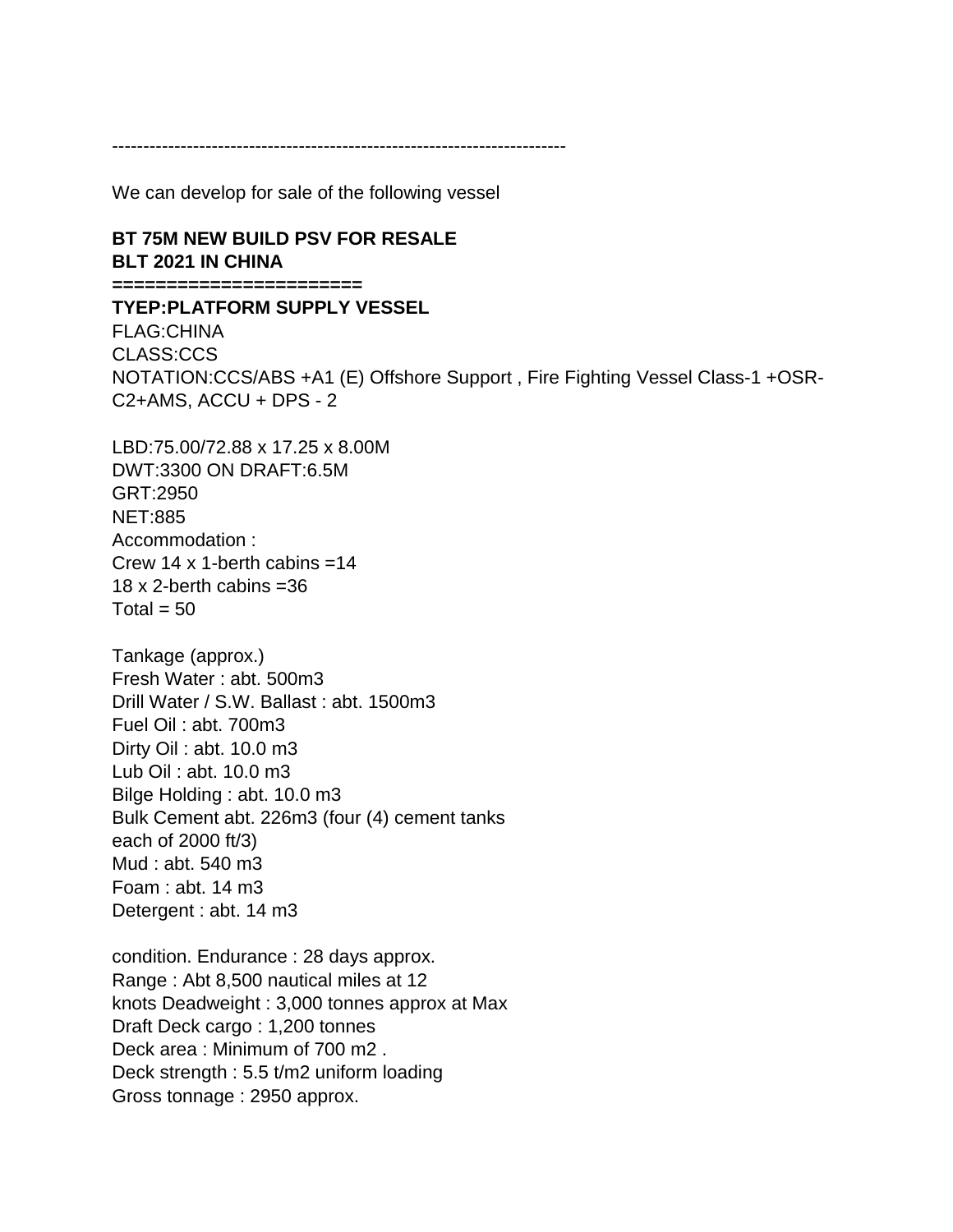Net tonnage : 885 tonnes

M/E:JAPAN NIIGATA 8L28X 3000BHP@750RPM X 2 A/G:USA CAT 450KW50HZ415V X 3 BOW THRUSTER:KAWASAKI 10TONS X 2 SHAFT GENERATORS: LEROY SOMER 1000KW X 2 SPEED:MIN 13.0KNOTS IN BALLAST DELIVERY IN CHINA AS BASIS

BEST REGADS **CHI-25-APR**

---------------------------------------------------------------------------------

We can develop for sale of the following vessel

# **Vessel Type: Floating Dock**

**Built: 2017, China** Flag: Indonesia Class: BKI Navigation Area: Coastal A1+A2 TLC: 5,000t Main Dimension: 131.75m x 43.00m x 2.19m Draft: 1.89m Height of Wing Wall: 12.09m Max Dive Depth: 8.69m Crane: 2 x 30t/26.4m; 2 x 30t/22.0m

BEST REGADS **CHI-25-APR**

---------------------------------------------------------------------------------

#### **Re. 4451 MT DWT, SAND CARRIER FOR SALE**

**M/V NO.107 DAEYANG** - Korea Flag **Sand carrier / Coastal Abt. 4451 DWT on 6.233m draft 13th Oct. 1993 BLT at SANUKI SHIPBUILING. JAPAN** KR CLASS – SS/DD due: 22nd Dec. 2024 / 23rd Dec. 2022 GRT : 2496 tons LOA/LBP/B/D : 93.93/87.40/15.60/8.00m Hold Capacity : 2785.74M